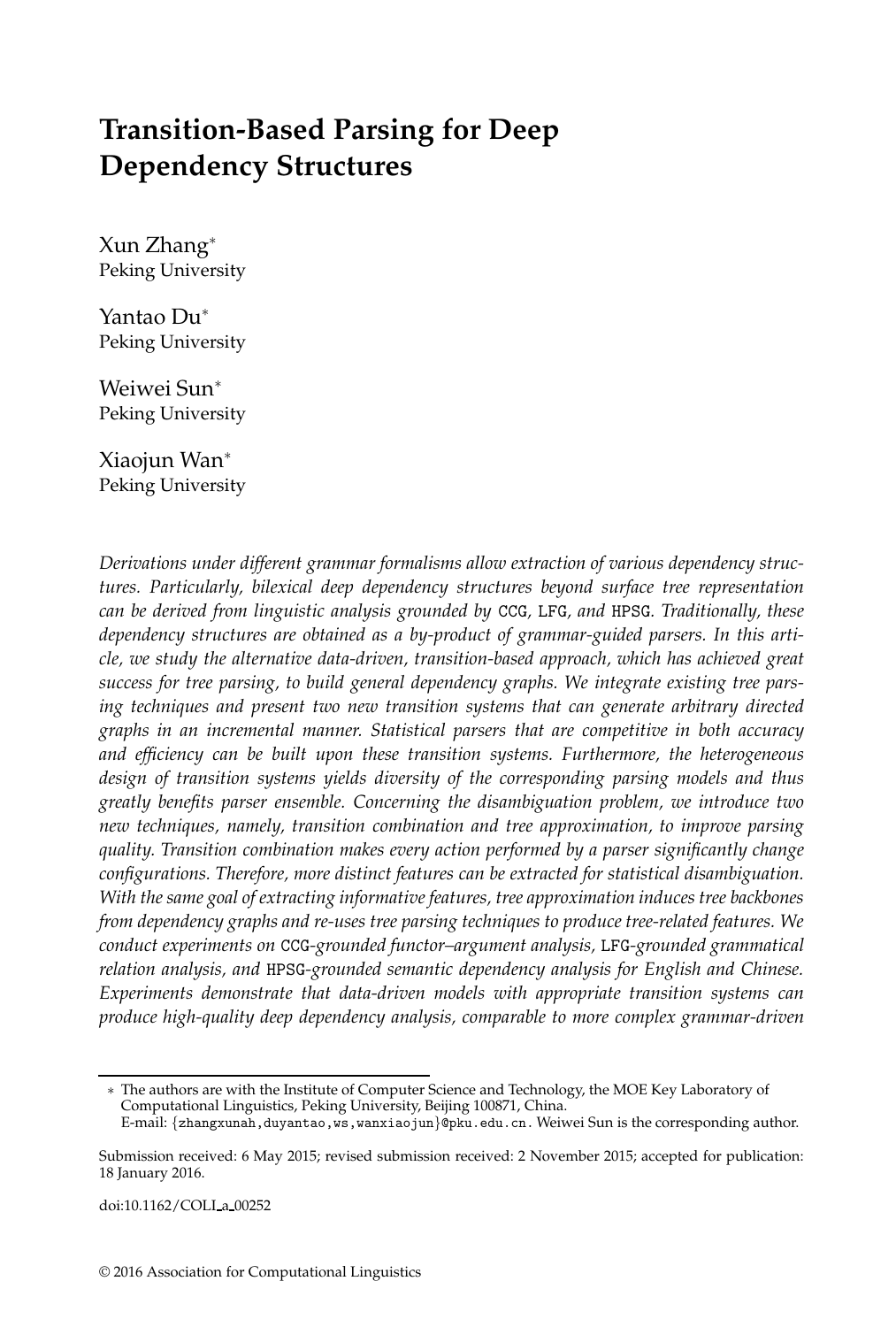*models. Experiments also indicate the effectiveness of the heterogeneous design of transition systems for parser ensemble, transition combination, as well as tree approximation for statistical disambiguation.*

#### **1. Introduction**

The derivations licensed by a grammar under deep grammar formalisms, for example, combinatory categorial grammar (CCG; Steedman 2000), lexical-functional grammar (LFG; Bresnan and Kaplan 1982) and head-driven phrase structure grammar (HPSG; Pollard and Sag 1994), are able to produce rich linguistic information encoded as bilexical dependencies. Under CCG, this is done by relating the lexical heads of functor categories and their arguments (Clark, Hockenmaier, and Steedman 2002). Under LFG, bilexical grammatical relations can be easily derived as the backbone of F-structures (Sun et al. 2014). Under HPSG, predicate–argument structures (Miyao, Ninomiya, and ichi Tsujii 2004) or reduction of minimal recursion semantics (Ivanova et al. 2012) can be extracted from typed feature structures corresponding to whole sentences. Dependency analysis grounded in deep grammar formalisms is usually beyond tree representations and well-suited for producing meaning representations. Figure 1 is an example from CCGBank. The deep dependency graph conveniently represents more semantically motivated information than the surface tree. For instance, it directly captures the *Agent–Predicate* relations between word "people" and conjuncts "fight," "eat," as well as "drink."

Automatically building deep dependency structures is desirable for many practical NLP applications, for example, information extraction (Miyao et al. 2008) and question answering (Reddy, Lapata, and Steedman 2014). Traditionally, deep dependency graphs are generated as a by-product of grammar-guided parsers. The challenge is that a deep-grammar-guided parsing model usually cannot produce full coverage and the time complexity of the corresponding parsing algorithms is very high. Previous work on data-driven dependency parsing mainly focused on tree-shaped representations. Nevertheless, recent work has shown that a data-driven approach is also applicable to generate more general linguistic graphs. Sagae and Tsujii (2008) present an initial study on applying transition-based methods to generate HPSG-style predicate–argument structures, and have obtained competitive results. Furthermore, Titov et al. (2009) and Henderson et al. (2013) have shown that more general graphs rather than planars can be produced by augmenting existing transition systems.

This work follows early encouraging research and studies transition-based approaches to construct deep dependency graphs. The computational challenge to incremental graph spanning is the existence of a large number of crossing arcs in deep



#### **Figure 1**

An example from CCGBank. The upper curves represent a deep dependency graph and the bottom curves represent a traditional dependency tree.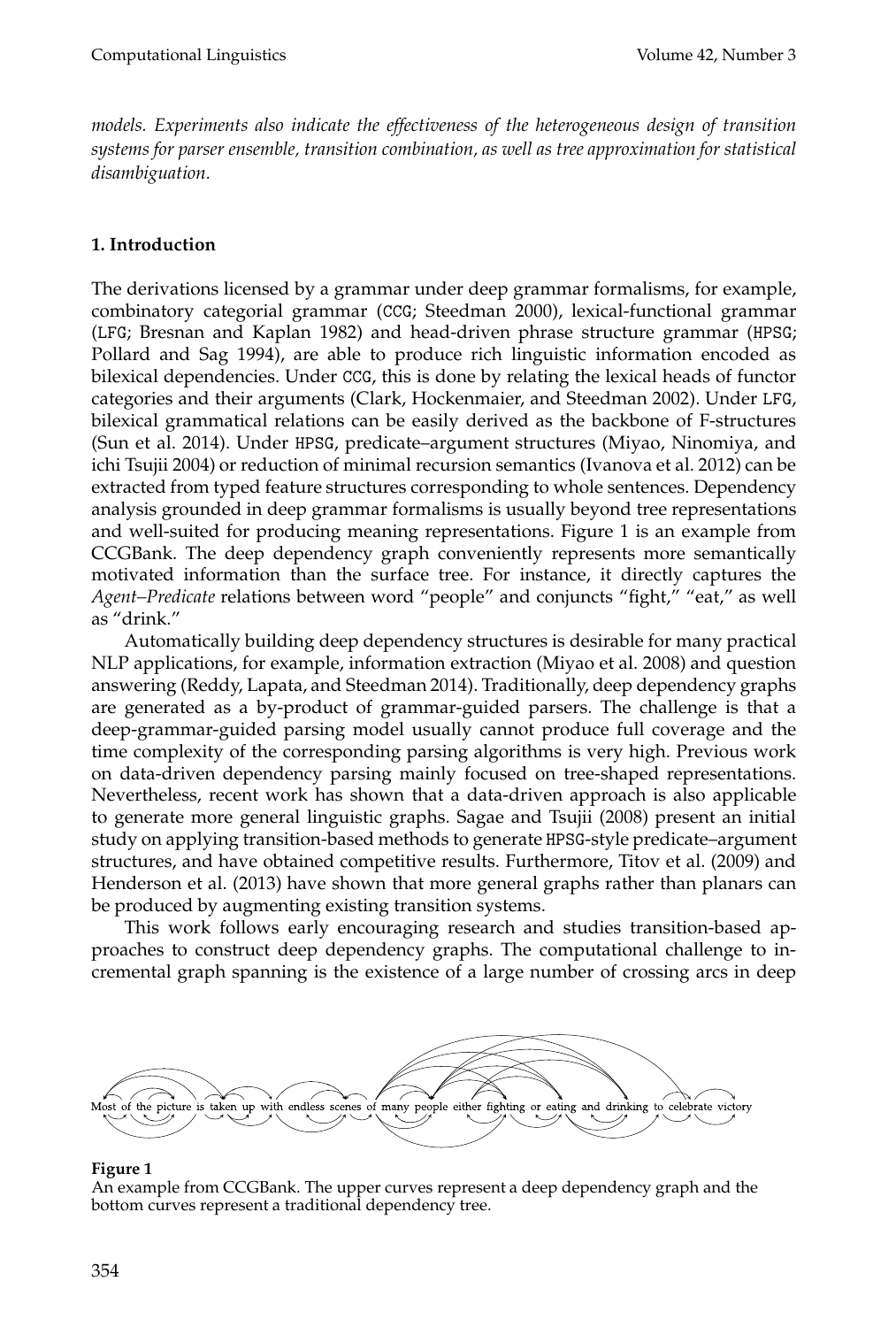dependency analysis. To tackle this problem, we integrate insightful ideas, especially the ones illustrated in Nivre (2009) and Gómez-Rodríguez and Nivre (2010), developed in the tree spanning scenario, and design two new transition systems, both of which are able to produce arbitrary directed graphs. In particular, we explore two techniques to localize transition actions to maximize the effect of a greedy search procedure. In this way, the corresponding parsers for generating linguistically motivated bilexical graphs can process sentences in close to linear time with respect to the number of input words. This efficiency advantage allows deep linguistic processing for very-large-scale text data.

For syntactic parsing, ensembled methods have been shown to be very helpful in boosting accuracy (Sagae and Lavie 2006; Zhang et al. 2009; McDonald and Nivre 2011). In particular, Surdeanu and Manning (2010) presented a nice comparative study on various ensemble models for dependency tree parsing. They found that the diversity of base parsers is more important than complex ensemble models for learning. Motivated by this observation, the authors proposed a hybrid transition-based parser that achieved state-of-the-art performance by combining complementary prediction powers of different transition systems. One advantage of their architecture is the linear-time decoding complexity, given that all base models run in linear-time. Another concern of our work is about the model diversity obtained by the heterogeneous design of transition systems for general graph spanning. Empirical evaluation indicates that statistical parsers built upon our new transition systems as well as the existing best transition system—namely, Titov et al. (2009)'s system (THMM, hereafter)—exhibit complementary parsing strengths, which benefit system combination. In order to take advantage of this model diversity, we propose a simple yet effective ensemble model to build a better hybrid system.

We implement statistical parsers using the structured perceptron algorithm (Collins 2002) for transition classification and use a beam decoder for global inference. Concerning the disambiguation problem, we introduce two new techniques, namely, transition combination and tree approximation, to improve parsing quality. To increase system coverage, the ARC transitions designed by the THMM as well as our systems do not change the nodes in the stack nor buffer in a configuration: Only the nodes linked to the top of the stack or buffer are modified. Therefore, features derived from the configurations before and after an ARC transition are not distinct enough to train a good classifier. To deal with this problem, we propose the transition combination technique and three algorithms to derive oracles for modified transition systems. When we apply our models to semantics-oriented deep dependency structures, for example, CCG-grounded functor–argument analysis and HPSG-grounded reduced minimal recursion semantics (MRS; Copestake et al. 2005) analysis, we find that syntactic trees can provide very helpful features. In case the syntactic information is not available, we introduce a tree approximation technique to induce tree backbones from deep dependency graphs. Such tree backbones can be utilized to train a tree parser which provides pseudo tree features.

To evaluate transition-based models for deep dependency parsing, we conduct experiments on CCG-grounded functor–argument analysis (Hockenmaier and Steedman 2007; Tse and Curran 2010), LFG-grounded grammatical relation analysis (Sun et al. 2014), and HPSG-grounded semantic dependency analysis (Miyao, Ninomiya, and ichi Tsujii 2004; Ivanova et al. 2012) for English and Chinese. Empirical evaluation indicates some non-obvious facts:

1. Data-driven models with appropriate transition systems and disambiguation techniques can produce high-quality deep dependency analysis, comparable to more complex grammar-driven models.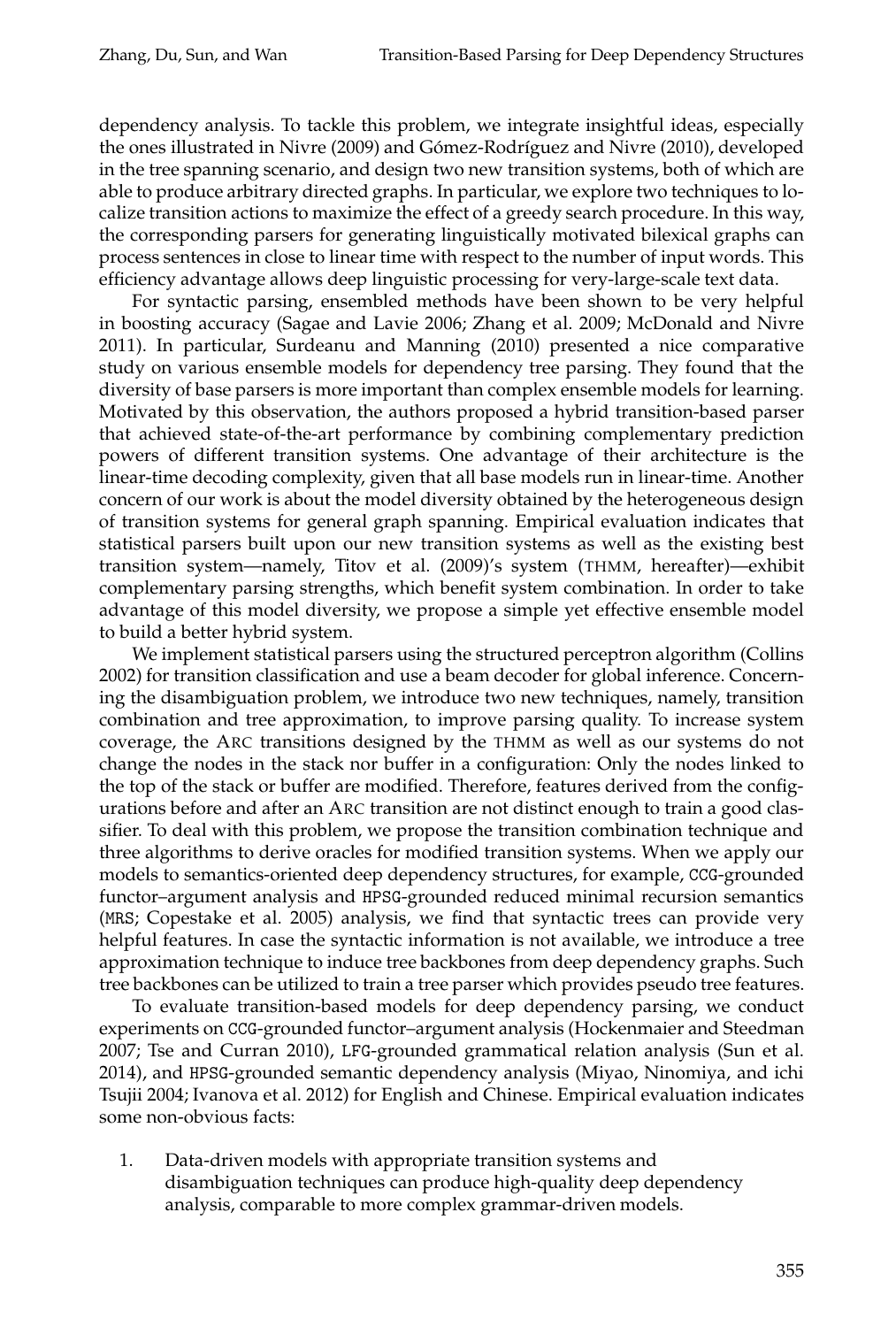- 2. Parsers built upon heterogeneous transition systems and decoding orders have complementary prediction strengths, and the parsing quality can be significantly improved by system combination; compared to the best individual system, system combination gets an absolute labeled F-score improvement of 1.21 on average.
- 3. Transition combination significantly improves parsing accuracy on a wide range of conditions, resulting in an absolute labeled F-score improvement of 0.74 on average.
- 4. Pseudo trees contribute to semantic dependency parsing (SDP) equally well to syntactic trees, and result in an absolute labeled F-score improvement of 1.27 on average.

We compare our parser with representative state-of-the-art parsers (Miyao and Tsujii 2008; Auli and Lopez 2011b; Martins and Almeida 2014; Xu, Clark, and Zhang 2014; Du, Sun, and Wan 2015) with respect to different architectures. To evaluate the impact of grammatical knowledge, we compare our parser with parsers guided by treebank-induced HPSG and CCG grammars. Both of our individual and ensembled parsers achieve equivalent accuracy to HPSG and CCG chart parsers (Miyao and Tsujii 2008; Auli and Lopez 2011b), and outperform a shift-reduce CCG parser (Xu, Clark, and Zhang 2014). It is worth noting that our parsers exclude all syntactic and grammatical information. In other words, strictly less information is used. This result demonstrates the effectiveness of data-driven approaches to the deep linguistic processing problem. Compared to other types of data-driven parsers, our individual parser achieves equivalent performance to and our hybrid parser obtains slightly better results than factorization parsers based on dual decomposition (Martins and Almeida 2014; Du, Sun, and Wan 2015). This result highlights the effectiveness of the lightweight, transitionbased approach.

Parsers based on the two new transition systems have been utilized as base components for parser ensemble (Du et al. 2014) for SemEval 2014 Task 8 (Oepen et al. 2014). Our hybrid system obtained the best overall performance of the closed track of this shared task. In this article, we re-implement all models, calibrate features more carefully, and thus obtain improved accuracy. The idea to extract tree-shaped backbone from a deep dependency graph has also been used to design other types of parsing models in our early work (Du et al. 2014, 2015; Du, Sun, and Wan 2015). Nevertheless, the idea to train a pseudo tree parser to serve a transition-based graph parser is new.

The implementation of our parser is available at http://www.icst.pku.edu.cn/ lcwm/grass.

## **2. Transition Systems for Graph Spanning**

## **2.1 Background Notations**

A dependency graph  $G = (V, A)$  is a labeled directed graph, such that for sentence  $x =$  $w_1, \ldots, w_n$  the following holds:

- 1.  $V = \{0, 1, 2, \ldots, n\},\$
- 2.  $A \subseteq V \times R \times V$ .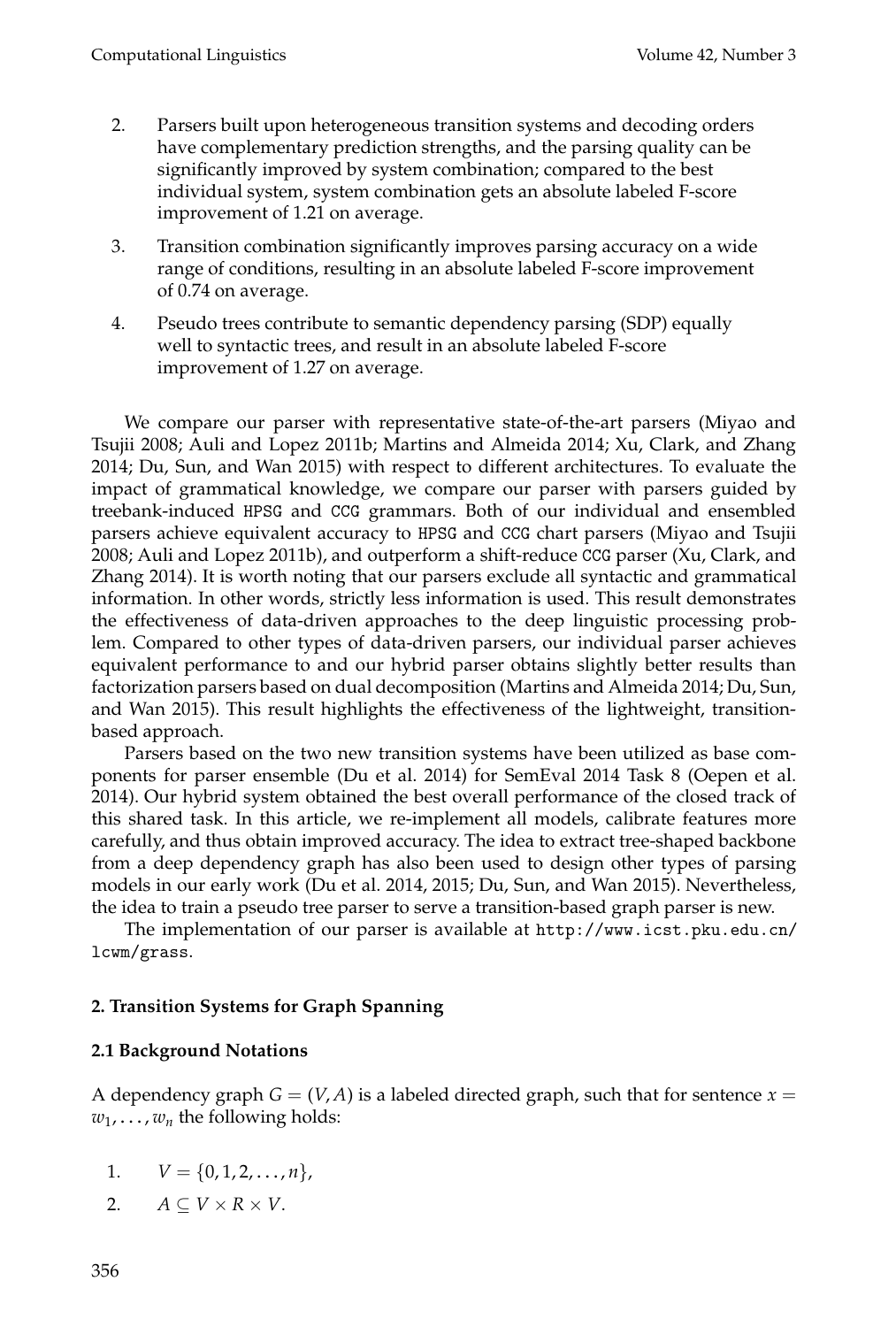The vertex set *V* consists of  $n + 1$  nodes, each of which is represented by a single integer. In particular, 0 represents a virtual root node  $w_0$ , and all others correspond to words in *x*. The arc set *A* represents the labeled dependency relations of the particular analysis *G*. Specifically, an arc  $(i, r, j) \in A$  represents a dependency relation *r* from head  $w_i$  to dependent  $w_i$ . A dependency graph *G* is thus a set of labeled dependency relations between the root and the words of *x*. To simplify the description in this section, we mainly consider unlabeled parsing and assume the relation set *R* is a singleton. Or, taking it another way, we assume  $A \subseteq V \times V$ . It is straightforward to adapt the discussions in this article for labeled parsing. To do so, we can parameterize transitions with possible dependency relations. For empirical evaluation as discussed in Section 5, we will test both labeled and unlabeled parsing models.

Following Nivre (2008), we define a transition system for dependency parsing as a quadruple  $S = (C, T, c<sub>s</sub>, C<sub>t</sub>)$ , where

- 1. C is a set of configurations, each of which contains a buffer *β* of (remaining) words and a set *A* of dependency arcs,
- 2. *T* is a set of transitions, each of which is a (partial) function  $t : \mathcal{C} \mapsto \mathcal{C}$ ,
- 3.  $c_s$  is an initialization function, mapping a sentence x to a configuration with  $\beta = [1, \ldots, n]$ ,
- 4.  $C_t \subseteq \mathcal{C}$  is a set of terminal configurations.

Given a sentence  $x = w_1, \ldots, w_n$  and a graph  $G = (V, A)$  on it, if there is a sequence of transitions  $t_1, \ldots, t_m$  and a sequence of configurations  $c_0, \ldots, c_m$  such that  $c_0 = c_s(x)$ ,  $t_i(c_{i-1}) = c_i(i = 1, \dots, m)$ ,  $c_m \in C_t$ , and  $A_{c_m} = A$ , we say the sequence of transitions is an **oracle** sequence. And we define  $\overline{A}_{c_i} = \overline{A} - A_{c_i}$  for the arcs to be built of  $c_i$ . We could denote a transition sequence as either  $t_{1,m}$  or  $c_{0,m}$ .

In a typical transition-based parsing process, the input words are put into a queue and partially built structures are organized by a stack. A set of SHIFT/REDUCE actions are performed sequentially to consume words from the queue and update the partial parsing results organized by the stack. Our new systems designed for deep parsing differ with respect to their information structures to define a configuration and the behaviors of transition actions.

## **2.2 Naive Spanning and Locality**

For every two nodes, a simple graph-spanning strategy is to check if they can be directly connected by an arc. Accordingly, a "naive" spanning algorithm can be implemented by exploring a left-to-right checking order, as introduced by Covington (2001) and modified by Nivre (2008).

> $\text{PARSE}(x = (w_1, \ldots, w_n))$ **for**  $j = 1..n$ **for**  $k = j - 1..1$ Link(*j*, *k*)

The operation Link chooses between 1) adding the arc  $(i, j)$  or  $(j, i)$  and 2) adding no arc at all. In this way, the algorithm builds a graph by incrementally trying to link every pair of words.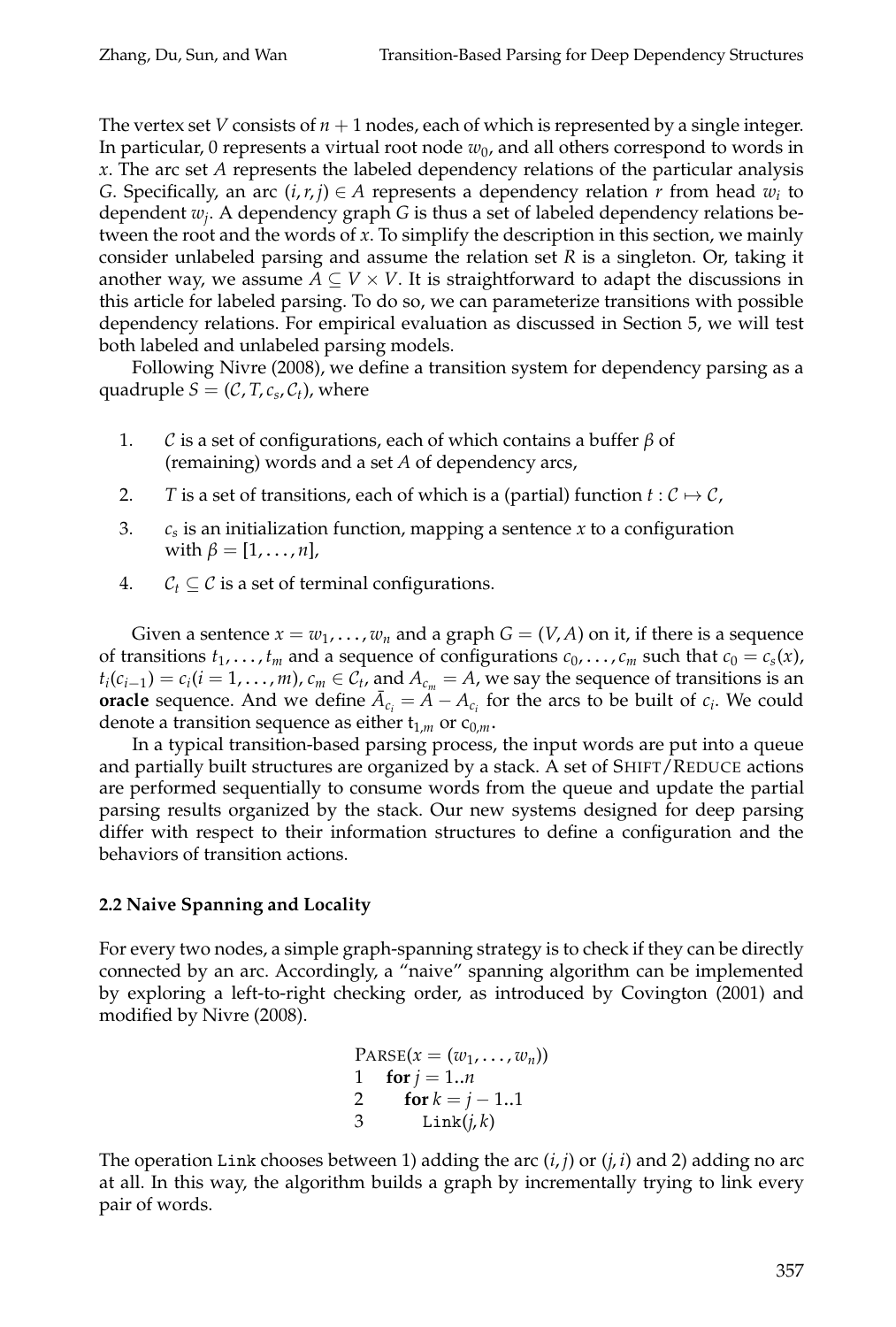| LEFT-ARC     | $(\sigma i, j \beta) \Rightarrow (\sigma i, j \beta)$ |
|--------------|-------------------------------------------------------|
| RIGHT-ARC    | $(\sigma i, j \beta) \Rightarrow (\sigma i, j \beta)$ |
| <b>SHIFT</b> | $(\sigma, j   \beta) \Rightarrow (\sigma   j, \beta)$ |
| <b>POP</b>   | $(\sigma i,\beta) \Rightarrow (\sigma,\beta)$         |
| <b>SWAP</b>  | $(\sigma i j,\beta) \Rightarrow (\sigma j,i \beta)$   |
| $SWAP_T$     | $(\sigma i j,\beta) \Rightarrow (\sigma j i,\beta)$   |

#### **Figure 2**

Transitions of the online re-ordering approach.

The complexity of naive spanning is  $\theta(n^2)$ ,<sup>1</sup> because it does nothing to explore the topological properties of a linguistic structure. In other words, the naive graphspanning idea does not fully take advantages of the **greedy** search of the transitionbased parsing architecture. On the contrary, a well-designed transition system for (projective) tree parsing can decode in linear time by exploiting locality among subtrees. Take the arc-eager system presented in Nivre (2008), for example: Only the nodes at the top of the stack and the buffer are allowed to be linked. Such limitation is the key to implement a linear time decoder. In the following, we introduce two ideas to localize a transition action, that is, to allow a transition to manipulate only the frontier items in the data structures of a configuration. By this means, we can decrease the number of possible transitions for each configuration and thus minimize the total decoding time.

## **2.3 System 1: Online Re-ordering**

The online re-ordering approach that we explore is to provide the system with ability to re-order the nodes during parsing in an online fashion. The key idea, as introduced in Titov et al. (2009) and Nivre (2009), is to allow a SWAP transition that switches the position of the two topmost nodes on the stack. By changing the linear order of words, the system is able to build crossing arcs for graph spanning. We refer to this approach as **online re-ordering**. We introduce a stack-based transition system with online reordering for deep dependency parsing. The obtained oracle parser is complete with respect to the class of all directed graphs without self-loop.

*2.3.1 The System.* We define a transition system  $S_S = (C, T, c_s, C_t)$ , where a configuration *c* = (*σ*, *β*, *A*) ∈ *C* contains a stack *σ* of nodes, besides *β* and *A*. We set the initial configuration for a sentence  $x = w_1, \ldots, w_n$  to be  $c_s(x) = (\iint_R [1, \ldots, n], \{\})$ , and take  $C_t$  to be the set of all configurations of the form  $c_t = (\sigma, []$ , *A*) (for any  $\sigma$  any *A*). These transitions are shown in Figure 2 and explained as follows.

- -SHIFT (sh) removes the front from the buffer and pushes it onto the stack.
- $\bullet$ LEFT/RIGHT-ARC (la/ra) updates a configuration by adding  $(i, i)/(i, j)$  to A where *i* is the top of the stack, and *j* is the front of the buffer.
- -POP (pop) updates a configuration by popping the top of the stack.
- - SWAP (sw) updates a configuration with stack *σ*|*i*|*j* by moving *i* back to the buffer.

<sup>1</sup> We assume that at most one edge exists between two words. This is a reasonable assumption for a linguistic representation.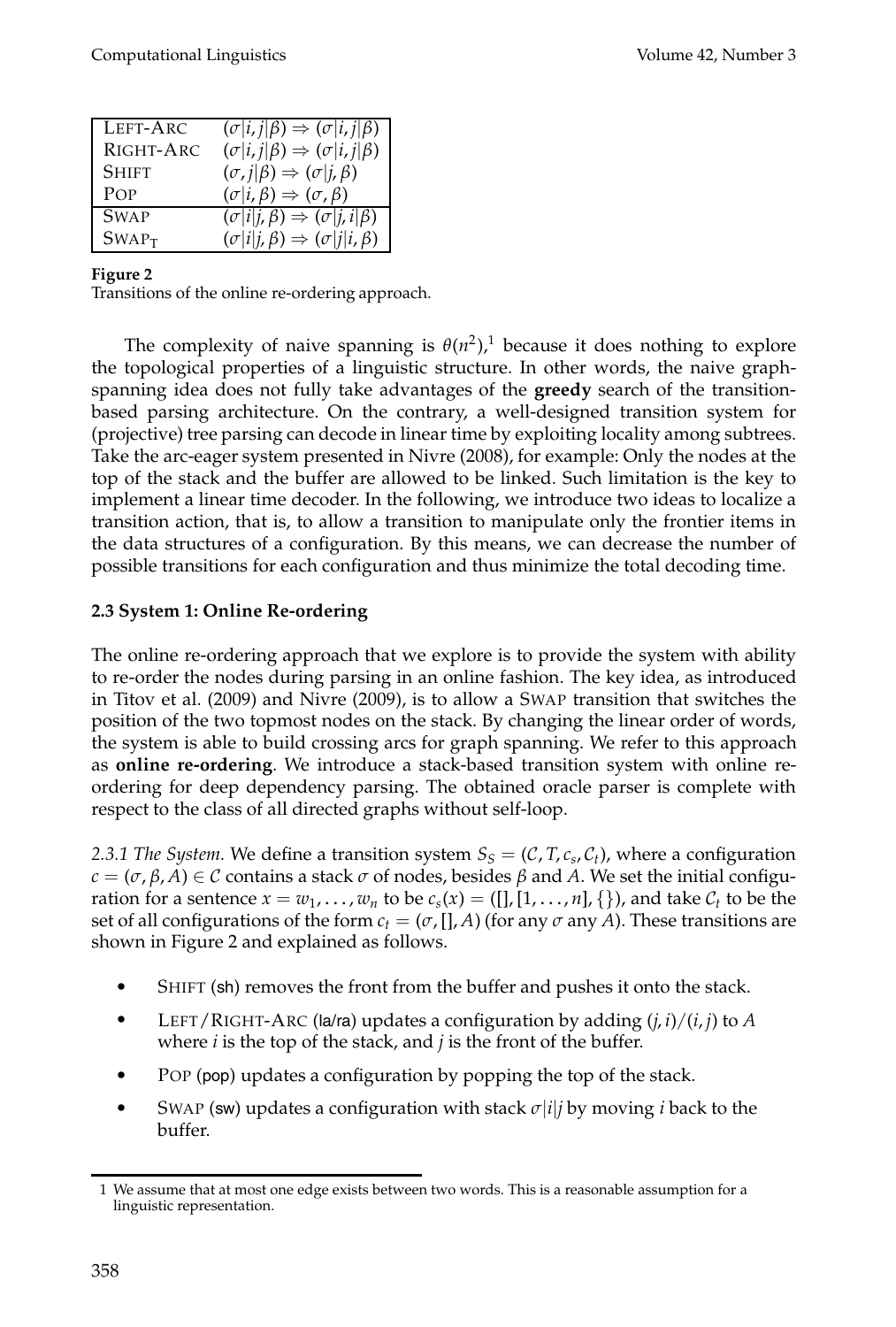A variation of transition SWAP is  $SWAP<sub>T</sub>$ , which updates the configuration by swapping *i* and *j*. However, the system of this variation is not complete with respect to directed graphs because the power of transition  $SWAP_T$  is limited, and counterexamples of completeness can be found. For more theoretical discussion about this system (i.e., THMM), see Titov et al. (2009). We also denote Titov et al. (2009)'s system as  $S_T$ .

2.3.2 Theoretical Analysis. The soundness of  $S<sub>S</sub>$  is trivial. To demonstrate the completeness of the system, we give a constructive proof that can derive oracle transitions for any arbitrary graph. To simplify the description, the label attached to transitions are not considered. The idea is inspired by Titov et al. (2009). Given a sentence  $x = w_1, \ldots, w_n$ and a graph  $G = (V, A)$  on it, we start with the initial configuration  $c_0 = c_s(x)$  and compute the oracle transitions step by step. On the *i*-th step, let *p* be the top of  $\sigma_{c_{i-1}}$ , *b* be the front of  $\beta_{c_{i-1}}$ ; let *L*(*j*) be the ordered list of nodes connected to *j* in  $\bar{A}_{c_{i-1}}$  for any  $\text{node } j \in \sigma_{c_{i-1}}$ ; let  $\mathcal{L}(\sigma_{c_{i-1}}) = [L(j_0), \dots, L(j_l)]$  if  $\sigma_{c_{i-1}} = [j_l, \dots, j_0]$ .

The oracle transition for each configuration is derived as follows. If there is no arc linked to *p* in  $\bar{A}_{c_{i-1}}$ , then we set  $t_i$  to pop; if there exists  $a \in \bar{A}_{c_{i-1}}$  linking *p* and *b*, then we set  $t_i$  to la or ra correspondingly. When there are only sh and sw left, we see if there is any node *q* under the top of  $\sigma_{c_{i-1}}$  such that *L*(*q*) precedes *L*(*p*) by the lexicographical order. If so, we set  $t_i$  to sw; else we set  $t_i$  to sh. An example for when to do sw is shown in Figure 3. Let  $c_i = t_i(c_{i-1})$ ; we continue to compute  $t_{i+1}$ , until  $\beta_{c_i}$  is empty.

## **Lemma 1**

If *t<sub>i</sub>* is sh,  $\mathcal{L}(\sigma_{c_{i-1}}) = [L(j_0), \dots, L(j_l)]$  is complete ordered by lexicographical order.

## **Proof**

It cannot be the case that for some  $u > 0$ ,  $L(i_u)$  strictly precedes  $L(i_0)$ , otherwise  $t_i$  should be sw. It also cannot be the case that for some  $u > v > 0$ ,  $L(i_u)$  strictly precedes  $L(i_v)$ , because when  $j_{v-1}$  is shifted onto the stack,  $L(j_v)$  precedes  $L(j_u)$  and all the transitions do not change  $L(j_v)$  and  $L(j_u)$  afterwards.  $\blacksquare$ 

## **Lemma 2**

For  $i = 0, \ldots, m$ , there is no arc  $(j, k) \in \bar{A}_{c_i}$  such that  $j, k \in \sigma_i$ .

## **Proof**

When  $j \in \sigma_{c_i}$  is shifted onto the stack by the *w*-th transition  $t_w$ , there must be no arc  $(j, k)$  or  $(k, j)$  in  $\bar{A}_{c_w}$  such that  $k \in \sigma_{c_w}$ . Otherwise, by induction every node in  $\sigma_{c_{w-1}}$  can only link to nodes in  $\beta_{c_{w-1}}$ , which implies that *L*(*k*) has one of the smallest lexicographical orders, and from Lemma 1 the top of  $\sigma_{c_{w-1}}$  must be linked to *j*. And not sh, but la or ra should be applied.  $\blacksquare$ 



#### **Figure 3**

*σ*, *β*, and *Ā* of two configurations *c*<sub>1</sub> and *c*<sub>2</sub>. In the left graphic,  $\mathcal{L}(\sigma_{c_1}) = [[6], [5], [5, 6], [7]]$ . Because [5, 6] and [5] precedes [6], we apply two SWAPs and then two SHIFTs, obtaining the right graphic.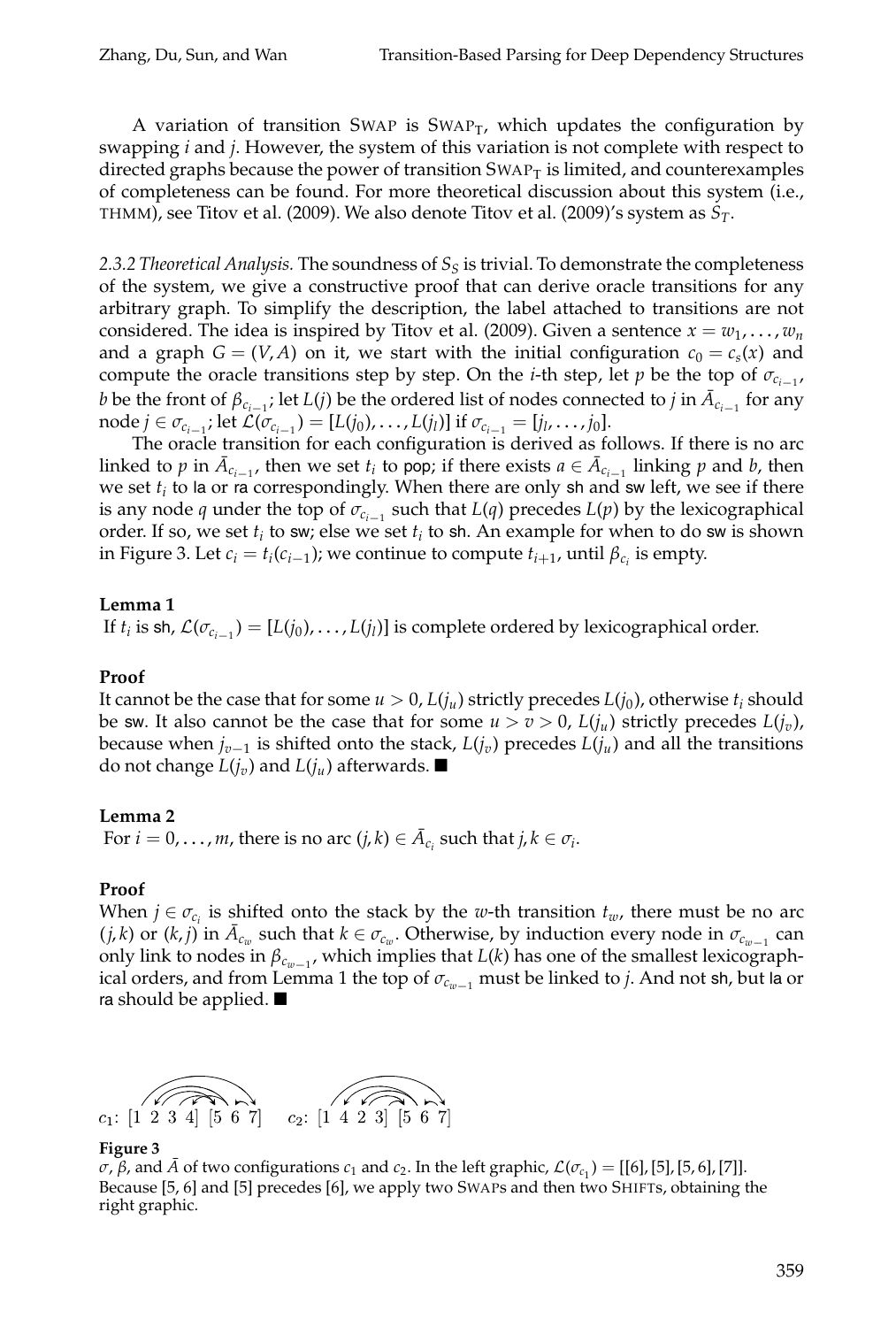# **Theorem 1**

 $t_1, \ldots, t_m$  is an oracle sequence of transitions for *G*.

# **Proof**

From Lemma 2, we can infer that  $\bar{A}_{c_m} = \emptyset$ , so it suffices to show the sequence of transitions is always finite. We define a **swap sequence** to be a subsequence  $t_i, \ldots, t_i$ such that  $t_i$  and  $t_j$  are sw,  $t_{i-1}$  and  $t_{i+1}$  are not sw, and a **shift sequence** similarly. It can be seen that a swap sequence is always followed by a shift sequence, the length of which is no less than the swap sequence, and if the two sequences are of the same length, the next transition cannot be sw. Let  $#(t)$  to be the number of transition types *t* in the sequence, then  $#(a)$ ,  $#(ra)$ ,  $#(pop)$ , and  $#(sh) - #(sw)$  are all finite. Therefore the number of swap sequence is finite, indicating that the transition sequence is finite.  $\blacksquare$ 

## **2.4 System 2: Two-Stack–Based System**

A majority of transition systems organize partial parsing results with a stack. Classical parsers, including arc-standard and arc-eager ones, add dependency arcs only between nodes that are adjacent on the stack or the buffer. A natural idea to produce crossing arcs is to temporarily move nodes that block non-adjacent nodes to an extra memory module, like the two-stack–based system for two-planar graphs (Gómez-Rodríguez and Nivre 2010) and the list-based system (Nivre 2008). In this article, we design a new transition system to handle crossing arcs by using two stacks. This system is also complete with respect to the class of directed graphs without self-loop.

2.4.1 The System. We define the two-stack–based transition system  $S_{25} = (C, T, c_s, C_t)$ , where a configuration  $c = (\sigma, \sigma', \beta, A) \in \mathcal{C}$  contains a primary stack  $\sigma$  and a secondary stack  $\sigma'$ . We set  $c_s(x) = ([], [], [1, \ldots, n], \{\})$  for the sentence  $x = w_1, \ldots, w_n$ , and we take the set  $C_t$  to be the set of all configurations with empty buffers. The transition set *T* contains six types of transitions, as shown in Figure 4. We only explain MEM and RECALL:

- - MEM (mem) pops the top element from the primary stack and pushes it onto the secondary stack.
- - RECALL (rc) moves the top element of the secondary stack back to the primary stack.

| LEFT-ARC      | $(\sigma i, \sigma', j \beta) \Rightarrow (\sigma i, \sigma', j \beta)$    |
|---------------|----------------------------------------------------------------------------|
| RIGHT-ARC     | $(\sigma i, \sigma', j \beta) \Rightarrow (\sigma i, \sigma', j \beta)$    |
| <b>SHIFT</b>  | $(\sigma, \sigma', j   \beta) \Rightarrow (\sigma   j, \sigma', \beta)$    |
| <b>POP</b>    | $(\sigma i, \sigma', \beta) \Rightarrow (\sigma, \sigma', \beta)$          |
| <b>MEM</b>    | $\overline{(\sigma i,\sigma',\beta)} \Rightarrow (\sigma,\sigma' i,\beta)$ |
| <b>RECALL</b> | $(\sigma, \sigma' i, \beta) \Rightarrow (\sigma i, \sigma', \beta)$        |

**Figure 4**

Transitions of the two-stack–based system.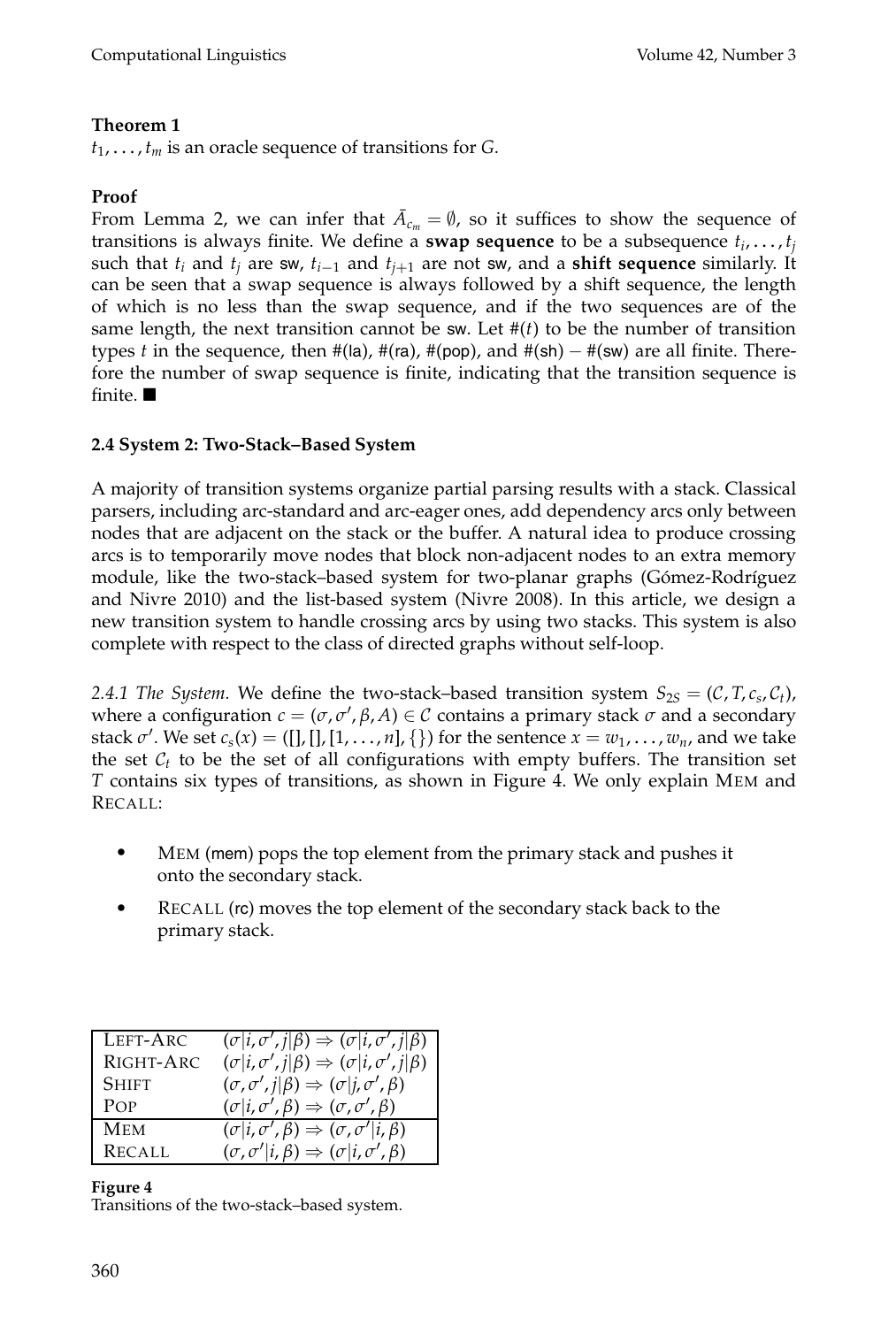*2.4.2 Theoretical Analysis.* The soundness of this system is trivial, and the completeness is also straightforward after we give the construction of an oracle transition sequence for an arbitrary graph. The oracle is computed as follows on the *i*-th step: We do la, ra, and pop transitions just like in Section 2.3.2. After that, let *b* be the front of  $\beta_{c_{i-1}}$ , we see if there is  $j \in \sigma_{c_{i-1}}$  or  $j \in \sigma'_{c_{i-1}}$  linked to *b* by an arc in  $\bar{A}_{c_{i-1}}$ . If  $j \in \sigma_{c_{i-1}}$ , then we do a sequence of mem to make *j* the top of  $\sigma_{c_{i-1}}$ ; if  $j \in \sigma'_{c_{i-1}}$ , then we do a sequence of rc to make *j* the top of  $\sigma_{c_{i-1}}$ . When no node in  $\sigma_{c_{i-1}}$  or  $\sigma'_{c_{i-1}}$  is linked to *b*, we do sh.

## **Theorem 2**

*S*2*<sup>S</sup>* is complete with respect to directed graphs without self-loop.

# **Proof**

The completeness immediately follows the fact that the computed oracle sequence is finite, and every time a node is shifted onto  $\sigma_{c_i}$ , no arc in  $\bar{A}_{c_i}$  links nodes in  $\sigma_{c_i}$  to the shifted node.  $\blacksquare$ 

2.4.3 Related Systems. Gómez-Rodríguez and Nivre (2010, 2013) introduced a two-stack– based transition system for tree parsing. Their study is motivated by the observation that the majority of dependency trees in various treebanks are actually planar or twoplanar graphs. Accordingly, their algorithm is specially designed to handle projective trees and two-planar trees, but not all graphs. Because many more crossing arcs exist in deep dependency structures and more sentences are assigned with neither planar nor two-planar graphs, their strategy of utilizing two stacks is not suitable for the deep dependency parsing problem. Different from their system, our new system maximizes the utility of two memory modules and is able to handle any directed graphs.

The list-based systems, such as the basic one introduced by Nivre (2008) and the extended one introduced by Choi and Palmer (2011), also use two memory modules. The function of the secondary memory module of their systems and ours is very different. In our design, only nodes involved in a subgraph that contains crossing arcs may be put into the second stack. In the existing list-based systems, both lists are heavily used, and nodes may be transferred between them many times. The function of the two lists is to simulate one memory module that allows accessing any unit in it.

## **2.5 Extension**

*2.5.1 Graphs with Loops.* It is easy to extend our system to generate arbitrary directed graphs by adding a new transition:

 $\bullet$  SELF-ARC adds an arc from the top element of the primary memory module  $(\sigma)$  to itself, but does not update any stack nor buffer.

# **Theorem 3**

*SS* and *S*2*<sup>S</sup>* augmented with SELF-ARC are complete with respect to directed graphs.

*2.5.2 Labeled Parsing and Supertagging.* It is also straightforward to adapt the two transition systems for labeled dependency graph generation. To do so, we can parameterize LEFT-ARC and RIGHT-ARC transitions with dependency relations. For example, a parameterized transition LEFT-ARC*<sup>r</sup>* tells the system not only that there is an arc between the frontier node of the stack and the frontier node of the buffer but also that this arc holds a relation *r*. Some linguistic representations assign labels to nodes as well. When a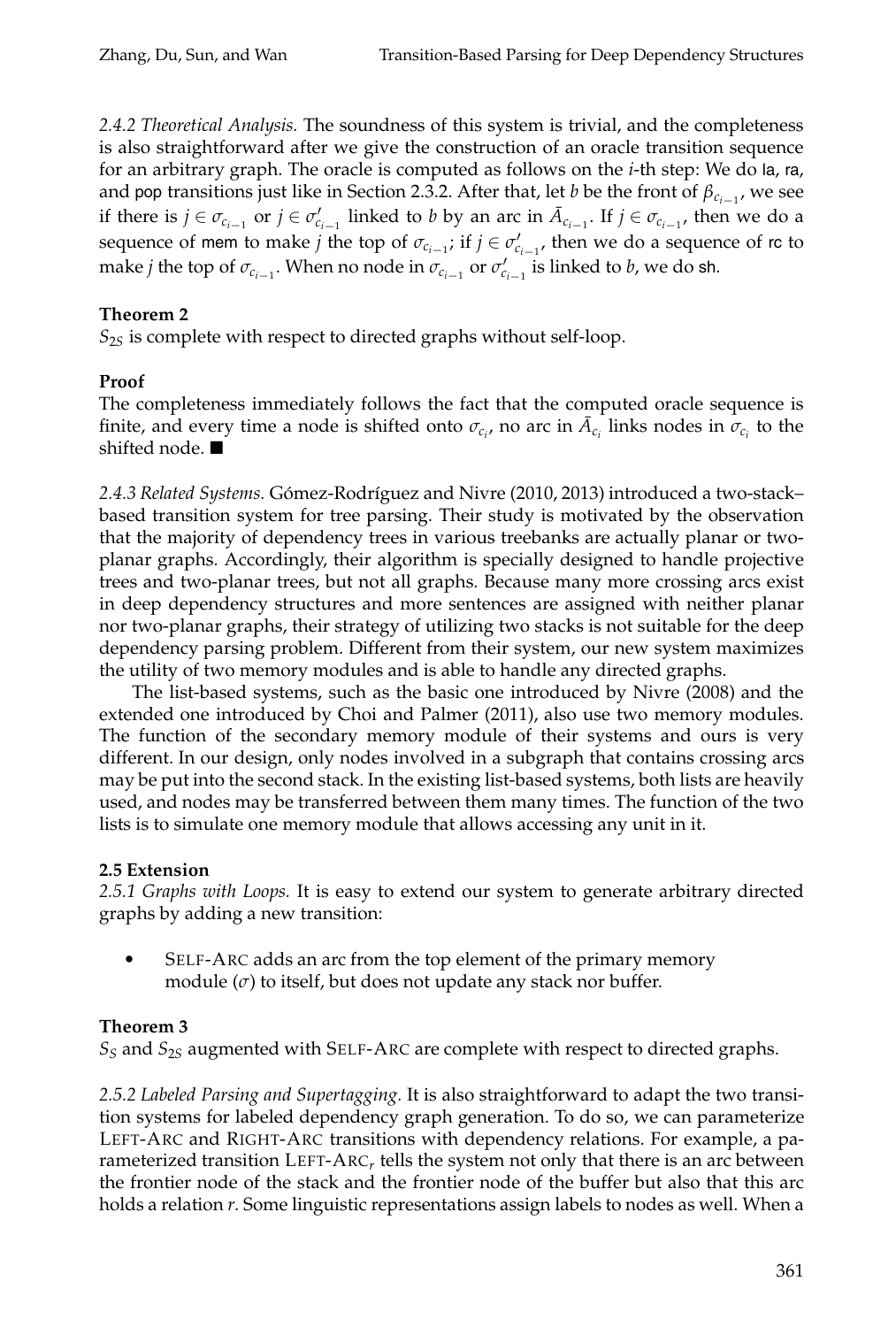deep grammar is considered to license to representation, node labels are usually called "supertags." To assign supertags to words, namely, nodes in a dependency graph, we can parameterize the SHIFT transition with tag labels.

## **3. Statistical Disambiguation**

# **3.1 Transition Classification**

A transition-based parser must decide which transition is appropriate given its parsing environment (i.e., configuration). As with many other data-driven dependency parsers, we use a global linear model for disambiguation. In other words, a discriminative classifier is utilized to approximate the oracle function for a transition system *S* that maps a configuration *c* to a transition *t* that is defined on *c*. More formally, a transitionbased statistical parser tries to find the transition sequence  $c_{0,m}$  that maximizes the following score

$$
SCORE(c_{0,m}) = \sum_{i=0}^{m-1} SCORE(c_i, t_{i+1})
$$
\n(1)

Following the state-of-the-art discriminative disambiguation technique for data-driven parsing, we define the score function as a linear combination of features defined over a configuration and a transition, as follows:

$$
SCORE(c_i, t_{i+1}) = \theta^\top \phi(c_i, t_{i+1})
$$
\n(2)

where *φ* defines a vector for each configuration–transition pair and *θ* is the weight vector for linear combination.

Exact calculation of the maximization is extremely hard without any assumption of *φ*. Even with a proper *φ* for real-word parsing, exact decoding is still impractical for most practical feature designs. In this article, we follow the recent success of using beam search for approximate decoding. During parsing, the parser keeps track of multiple yet a fixed number of partial outputs to avoid making decisions too early. Training a parser in the discriminative setting corresponds to estimating *θ* associated with rich features. Previous research on dependency parsing shows that structured perceptron (Collins 2002; Collins and Roark 2004) is one of the strongest learning algorithms. In all experiments, we use the averaged perceptron algorithm with early update to estimate parameters. The whole parser is very similar to the transition-based system introduced in Zhang and Clark (2008, 2011b).

## **3.2 Transition Combination**

In either THMM,  $S_S$ , or  $S_{2S}$ , the LEFT/RIGHT-ARC transition does not modify either the stack or the buffer. Only new edges are added to the target graph. When automatic classifiers are utilized to approximate an oracle, a majority of features for predicting an ARC transition will be overlapped with the features for the successive transition. Empirically, this property significantly decreases the parsing accuracy. A key observation of a linguistically motivated bilexical graph is that there is usually at most one edge between any two words, therefore an ARC transition is not followed by another ARC. As a result, any ARC with its successive transition modifies a configuration much. To practically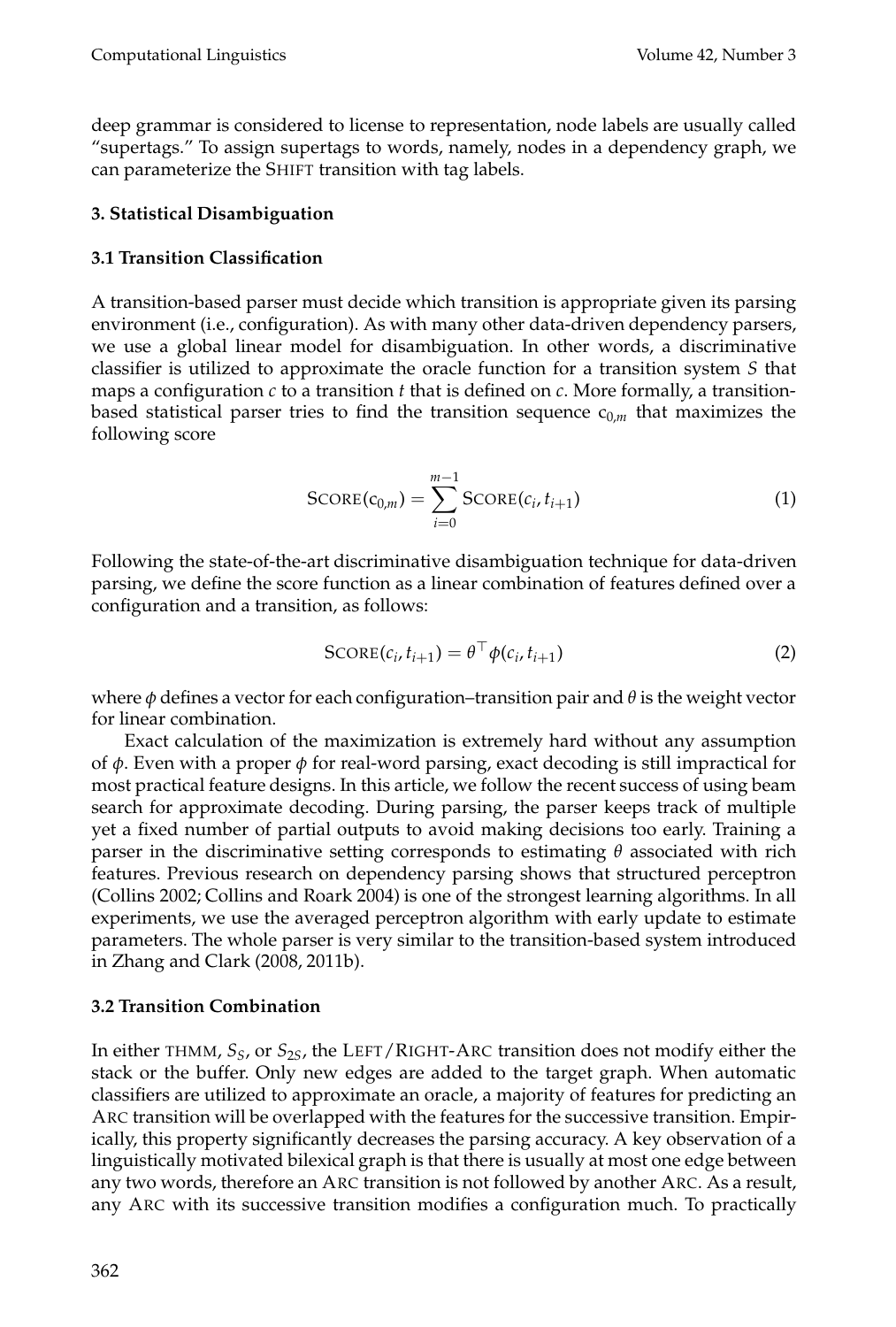| LEFT-ARC         | $(\sigma i, \sigma', j \beta) \Rightarrow (\sigma i, \sigma', j \beta)$       |
|------------------|-------------------------------------------------------------------------------|
| RIGHT-ARC        | $(\sigma i, \sigma', j \beta) \Rightarrow (\sigma i, \sigma', j \beta)$       |
| <b>SHIFT</b>     | $(\sigma, \sigma', j   \beta) \Rightarrow (\sigma   j, \sigma', \beta)$       |
| <b>POP</b>       | $(\sigma i, \sigma', \beta) \Rightarrow (\sigma, \sigma', \beta)$             |
| <b>MEM</b>       | $(\sigma i, \sigma', \beta) \Rightarrow (\sigma, \sigma' i, \beta)$           |
| RECALL           | $(\sigma, \sigma' i, \beta) \Rightarrow (\sigma i, \sigma', \beta)$           |
| LEFT-ARC-SHIFT   | $(\sigma i, \sigma', j \beta) \Rightarrow (\sigma i j, \sigma', \beta)$       |
| LEFT-ARC-POP     | $(\sigma i, \sigma', j \beta) \Rightarrow (\sigma, \sigma', j \beta)$         |
| LEFT-ARC-MEM     | $(\sigma i, \sigma', j \beta) \Rightarrow (\sigma, \sigma' i, j \beta)$       |
| LEFT-ARC-RECALL  | $(\sigma i', \sigma' i, j \beta) \Rightarrow (\sigma i' i, \sigma', j \beta)$ |
| RIGHT-ARC-SHIFT  | $(\sigma i, \sigma', j \beta) \Rightarrow (\sigma i j, \sigma', \beta)$       |
| RIGHT-ARC-POP    | $(\sigma i, \sigma', j \beta) \Rightarrow (\sigma, \sigma', j \beta)$         |
| RIGHT-ARC-MEM    | $(\sigma i, \sigma', j \beta) \Rightarrow (\sigma, \sigma' i, j \beta)$       |
| RIGHT-ARC-RECALL | $(\sigma i', \sigma' i, j \beta) \Rightarrow (\sigma i' i, \sigma', j \beta)$ |

#### **Figure 5**

Original and combined transitions for the two-stack combined system. Two-cycle is not considered here.

improve the performance of a statistical parser, we combine every pair of two successive transitions starting with ARC and transform the proposed two transition systems into two modified ones. For example, in our two-stack–based system, after combining, we obtain the transitions presented in Figure 5.

The number of edges between any two words could be at most two in real data. If there are two edges between two words  $w_a$  and  $w_b$ , it must be  $w_a \rightarrow w_b$  and  $w_b \rightarrow w_a$ . We call these two edges a two-cycle, and call this problem the two-cycle problem. In our combined transitions, a LEFT/RIGHT-ARC transition should appear before a non-ARC transition. In order to generate two edges between two words, we have two strategies:

- A) Add a new type of transitions to each system, which consist of a LEFT-ARC transition, a RIGHT-ARC transition, and any other non-ARC transition (e.g., LEFT-ARC-RIGHT-ARC-RECALL for  $S_{2S}$ ).
- B) Use a non-directional ARC transition instead of LEFT/RIGHT-ARC. Here, an ARC transition may add one or two edges depends on its label. In detail, we propose two algorithms, namely, ENCODELABEL and DECODELABEL (see Algorithms 1 and 2), to deal with labels for ARC transition.

## **Algorithm 1** encode label

```
1: procedure ENCODELABEL(type, lLabel,rLabel)
2: if type == LEFT then
3: return "left" + lLabel
4: else if type == RIGHT then
5: return "right" + rLabel
6: else
7: return "both" + lLabel + "|" + rLabel
8: end if
9: end procedure
```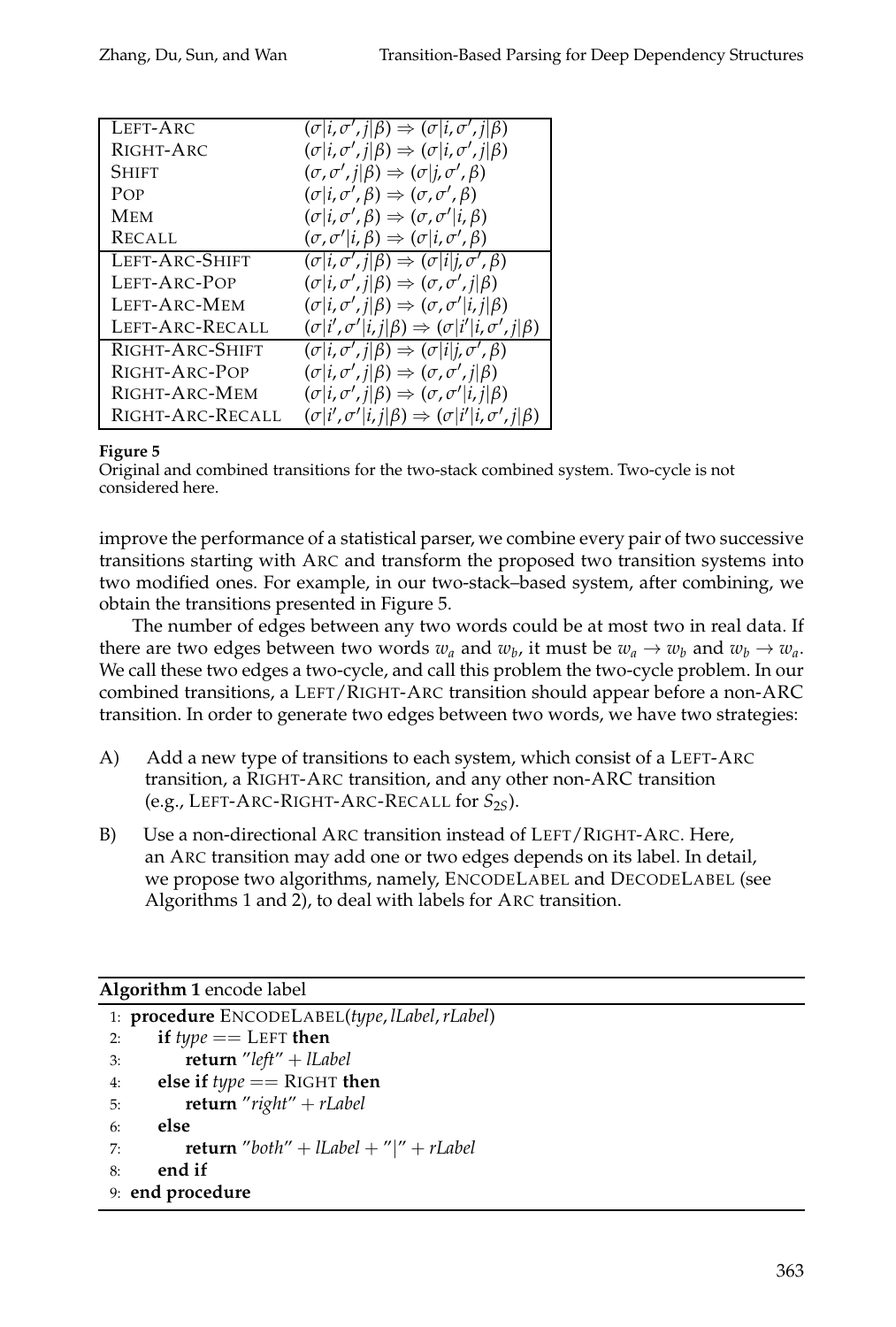| if label.startswith?("left") then                                            |                                                                     |
|------------------------------------------------------------------------------|---------------------------------------------------------------------|
| return $\{label[4:]}$ [4 :], nil]                                            |                                                                     |
| else if label.startswith?("right") then                                      |                                                                     |
| return $\{nil, label[5:]\}$                                                  |                                                                     |
| else                                                                         |                                                                     |
| <b>return</b> {label[4 : label.index(' ')], label[(label.index(' ') + 1) :]} |                                                                     |
| end if                                                                       |                                                                     |
|                                                                              |                                                                     |
|                                                                              | 1: <b>procedure</b> DECODELABEL( <i>label</i> )<br>9: end procedure |

| Algorithm 2 decode combined label, return a pair of left label and right label |  |  |
|--------------------------------------------------------------------------------|--|--|
|--------------------------------------------------------------------------------|--|--|

To our best efforts, the strategy B performs better.

First, let us consider accuracy. Generally speaking, it is harder for transition classification if more target transitions are defined. Using strategy A, we should add additional transitions to handle the two-cycle condition. Based on our experiments, the performance decreases when using more transitions.

Considering efficiency, we can save time by only using labels that appear in training data in strategy B. If we have a total of *K* possible labels in training data, they will generate *K*<sup>2</sup> two-cycle types, but only *k* possible combinations of two-cycle appear in training data ( $k \ll K^2$ ). In strategy A, we must add  $K^2$  transitions to deal with all possible two-cycle types, but most of them do not make sense. Using fewer two-cycle types helps us eliminate the invalid calculation and save time effectively.

Using strategy B, we change the original edges' labels and use the ARC(label)–non-ARC transition instead of LEFT/RIGHT-ARC(label)–non-ARC. An ARC(label)–non-ARC transition should execute the ARC(label) transition first, then execute the non-ARC transition. ARC(label) generates one or two edges depends on its label. Not only do we encode two-cycle labels, but also LEFT/RIGHT-ARC labels. In practice, we only use those labels that appear in training data. Because labels that do not appear only contribute non-negative weights while training, we can eliminate them without any performance loss.

For each transition system and each dependency graph, we generate an oracle transition, and train our model according to this oracle. The constructive proofs presented in Section 2.3 and 2.4 define two kinds of oracles. However, they are not directly applicable when the transition combination strategy is utilized. The main challenge is the existence of cycles. In this article, we propose three algorithms to derive oracles for THMM, *SS*, and *S*2*S*, respectively. Algorithms 3 to 5 illustrate the key steps of the procedure of our system, which find the next transition *t* given a configuration *c* and gold graph  $G_{gold} = (V_x, A_{gold})$  for the three systems. When this key procedure, namely, the EXTRACTONEORACLE method, is well defined, the entire transition system can be derived as follows:

EXTRACTORACLE(*c*0, *Agold*)

- 1 *oracle*  $=$  Ø
- 2 **while**  $t \leftarrow \text{EXTRACTONEORACLE}(c_0, A_{gold}, nil)$  **do**
- 3 *oracle*.*push back* = *t*
- $4$  *c*<sub>0</sub> ← *t*(*c*<sub>0</sub>)<br>5 **end while**
- 5 **end while**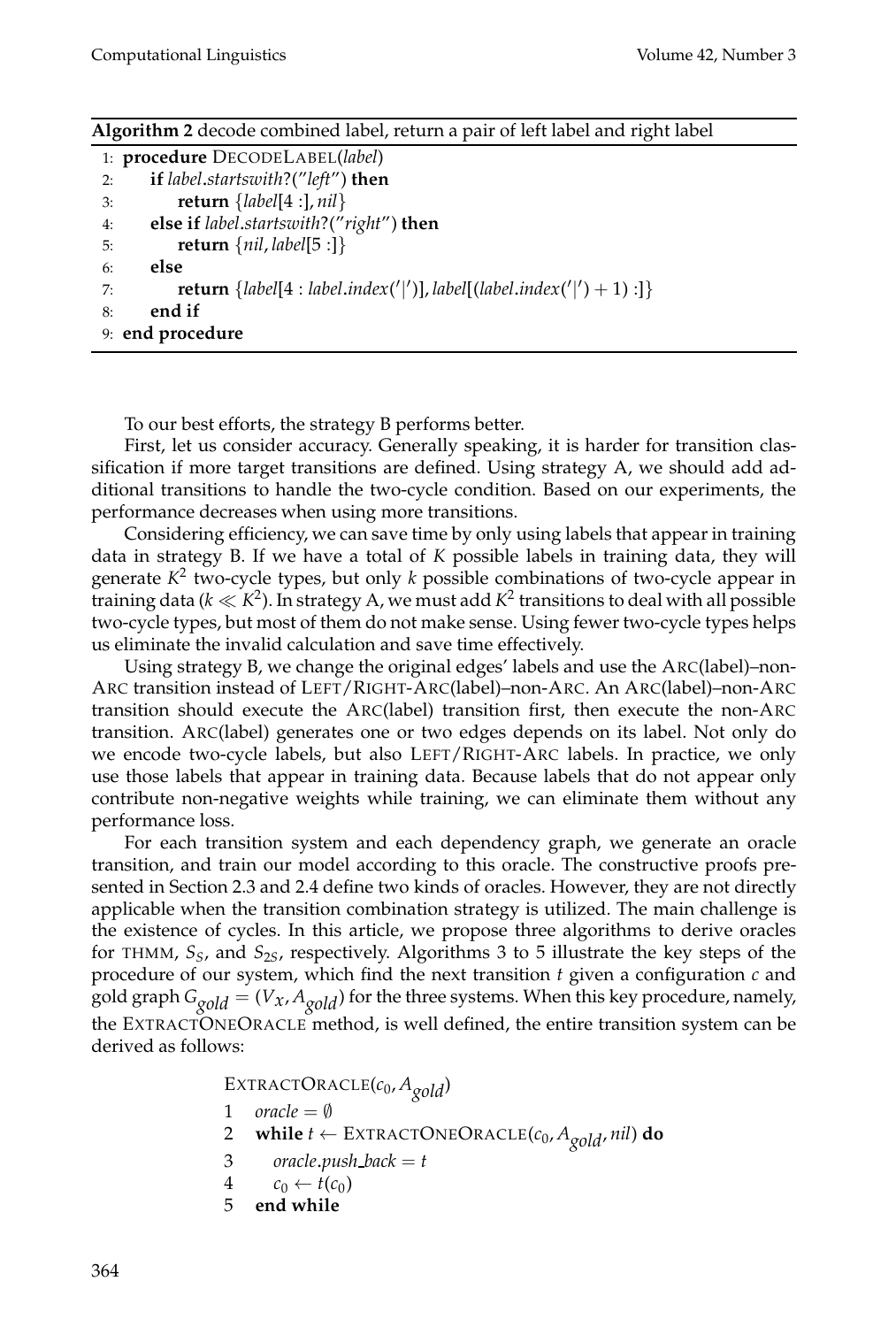| Algorithm 3 Oracle generation for the THMM system |  |  |
|---------------------------------------------------|--|--|
|---------------------------------------------------|--|--|

```
1: procedure EXTRACTONEORACLE(c, Agold, label)
 2: if c = (\sigma | i, j | \beta, A) \land \neg \exists k [k \geq j \land \exists l [(\tilde{i}, l, k) \in A_{gold}]] then
 3: if label = nil then
 4: return REDUCE
 5: else
 6: return ARC(label) ◦ REDUCE
 7: end if
 8: else if c = (\sigma | i, j | \beta, A) \land \exists l [(i, l, j) \in A_{gold}] then
 9: A_{gold} \leftarrow A_{gold} - (i, l, j)10: return EXTRACTONEORACLE(c, Agold, label)
11: else if c = (σ|i_1|i_0,j|β, A) ∧ ∃k_0k_1[k_0 ≥ j ∧ k_1 ≥ j ∧ ∃l_0[(i_0, l_0, k_0) ∈A<sub>gold</sub>] ∧ ∃l<sub>1</sub>[(i<sub>1</sub>, l<sub>1</sub>, k<sub>1</sub>) ∈ A<sub>gold</sub>] ∧ ¬∃k<sub>0</sub>'[k<sub>0</sub>' < k<sub>0</sub> ∧ ∃l<sub>0</sub>'[(i<sub>0</sub>, l<sub>0</sub>', k<sub>0</sub>') ∈ A<sub>gold</sub>]] ∧
    ∃l1[(i1, l1, k1) ∈ Agold]] ∧ k0 < k1] ∨ ¬∃k1[k1  j ∧ ∃l1[(i1, l1, k1) ∈ Agold]] then
12: if label = nil then
13: return SWAP
14: else
15: return ARC(label) ◦ SWAP
16: end if
17: end if
18: if c = (\sigma, j | \beta, A) then
19: if label = nil then
20: return SHIFT
21: else
22: return ARC(label) ◦ SHIFT
23: end if
24: end if
25: return nil
26: end procedure
```
We want to emphasize that, although the EXTRACTORACLE methods initialize the parameter LABEL in EXTRACTONEORACLE as nil, if an arc transition is predicted in the EXTRACTONEORACLE method, it will call EXTRACTONEORACLE recursively to return an ARC(label)–non-ARC transition and assign a value for that LABEL.

## **3.3 Feature Design**

Developing features has been shown to be crucial to advancing the state-of-the-art in dependency parsing (Koo and Collins 2010; Zhang and Nivre 2011). To build accurate deep dependency parsers, we utilize a large set of features for transition classification.

To conveniently define all features, we use the following notation. In a configuration with stack *σ* and buffer *β*, we denote the top two nodes in *σ* by  $σ_0$  and  $σ_1$ , and the front of β by β<sub>0</sub>. In a configuration of the two-stack–based system with the second stack  $\sigma'$ , the top element of  $\sigma'$  is denoted by  $\sigma'_0$  and the front of *β* by  $\beta_0$ . The left-most dependent of node *n* is denoted by *n*.*lc*, the right-most one by *n*.*rc*. The left-most parent of node *n* is denoted by *n*.*lp*, the right-most one by *n*.*rp*. Then we denote the word and POS-tag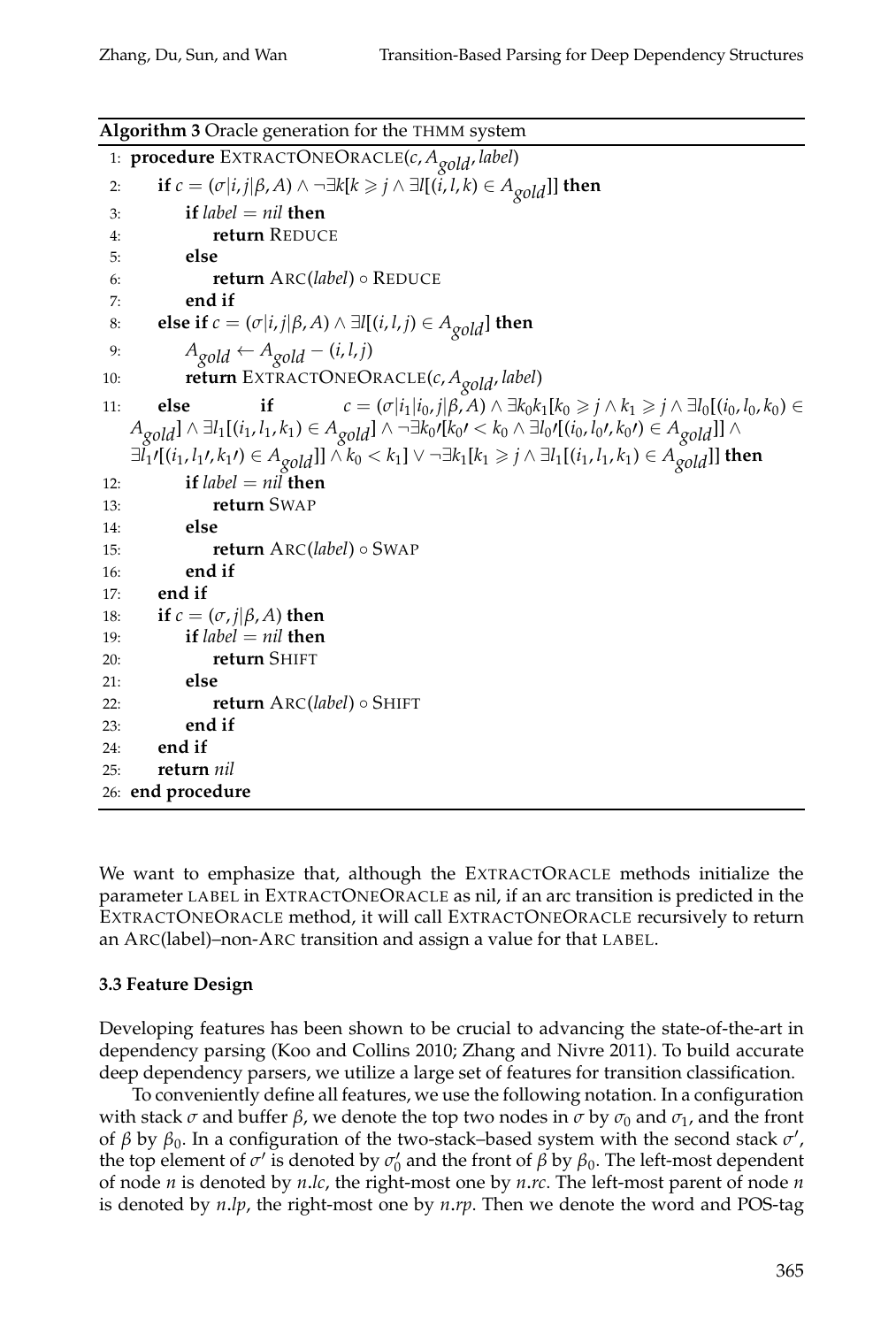|  |  |  | Algorithm 4 Oracle generation for the online re-ordering system |
|--|--|--|-----------------------------------------------------------------|
|--|--|--|-----------------------------------------------------------------|

```
1: procedure EXTRACTONEORACLE(c, Agold, label)
 2: if c = (\sigma | i, j | \beta, A) \land \neg \exists k [k \geq j \land \exists l [i, l, k) \in A_{\text{gold}}]] then
 3: if label = nil then
 4: return REDUCE
 5: else
 6: return ARC(label) ◦ REDUCE
 7: end if
 8: else if c = (\sigma | i, j | \beta, A) \land \exists l [(i, l, j) \in A_{gold}] then
 9: A_{gold} ← A_{gold} − (i, l, j)
10: return EXTRACTONEORACLE(c, Agold, label)
11: else if c = (\sigma | i, j | \beta, A) \land \exists i / [i' < i \land i' \in \sigma \land \exists l / [(i', l', j) \in A_{\text{gold}}]] then
12: if label = nil then
13: return SWAP
14: else
15: return ARC(label) ◦ SWAP
16: end if
17: end if
18: if c = (\sigma, j | \beta, A) then
19: if label = nil then
20: return SHIFT
21: else
22: return ARC(label) ◦ SHIFT
23: end if
24: end if
25: return nil
26: end procedure
```
of node *n* by  $w_n$ ,  $p_n$ , respectively. Our parser derives the so-called path features from dependency trees. The path features collect POS tags or the first letter of POS tags along the tree between two nodes. Given two nodes  $n_1$  and  $n_2$ , we denote the path feature as *path*( $n_1$ ,  $n_2$ ) and the coarse-grained path feature as *cpath*( $n_1$ ,  $n_2$ ). The syntactic head of a node *n* is denoted as *n*.*h*.

We use the same feature templates for the online re-ordering and the two-stack– based systems, and they are slightly different from THMM. Figure 6 defines basic feature template functions. All feature templates are described here.

-THMM system:  $f_{\text{uni}}(\sigma_0)$ ,  $f_{\text{uni}}(\sigma_1)$ ,  $g_{\text{uni}}(\beta_0)$ ,  $f_{\text{context}}(\sigma_0)$ ,  $f_{\text{context}}(\beta_0)$ ,  $f_{pair-1}(\sigma_0, \beta_0)$ ,  $f_{pair-1}(\sigma_1, \beta_0)$ ,  $f_{pair}(\sigma_0, \sigma_1)$ ,  $f_{tri}(\sigma_0, \beta_0, \sigma_1)$ ,  $f_{tri-1}(\sigma_0, \beta_0, \sigma_0.$ *lp*), ftri−l(*σ*0, *β*0, *σ*0.*rp*), ftri−l(*σ*0, *β*0, *σ*0.*lc*), ftri−l(*σ*0, *β*0, *σ*0.*lc*), ftri−l(*σ*0, *β*0, *β*0.*lp*), ftri−l(*σ*0, *β*0, *β*0.*lc*), ftri−l(*σ*1, *β*0, *σ*1.*lp*), ftri−l(*σ*1, *β*0, *σ*1.*rp*), ftri−l(*σ*1, *β*0, *σ*1.*lc*),  $f_{tri-1}(\sigma_1, \beta_0, \sigma_1.lc)$ ,  $f_{tri-1}(\sigma_1, \beta_0, \beta_0.lp)$ ,  $f_{tri-1}(\sigma_1, \beta_0, \beta_0.lc)$ , fquar−l(*σ*0, *β*0, *σ*0.*rp*, *σ*0.*rc*), fquar−l(*σ*0, *β*0, *σ*0.*lc*, *σ*0.*lc*2), fquar−l(*σ*0, *β*0, *σ*0.*rc*, *σ*0.*rc*2), fquar−l(*σ*0, *β*0, *β*0.*lp*, *β*0.*lc*), fquar−l(*σ*0, *β*0, *β*0.*lc*, *β*0.*lc*2), fquar−l(*σ*1, *β*0, *σ*1.*rp*, *σ*1.*rc*), fquar−l(*σ*1, *β*0, *σ*1.*lc*, *σ*1.*lc*2), fquar−l(*σ*1, *β*0, *σ*1.*rc*, *σ*1.*rc*2),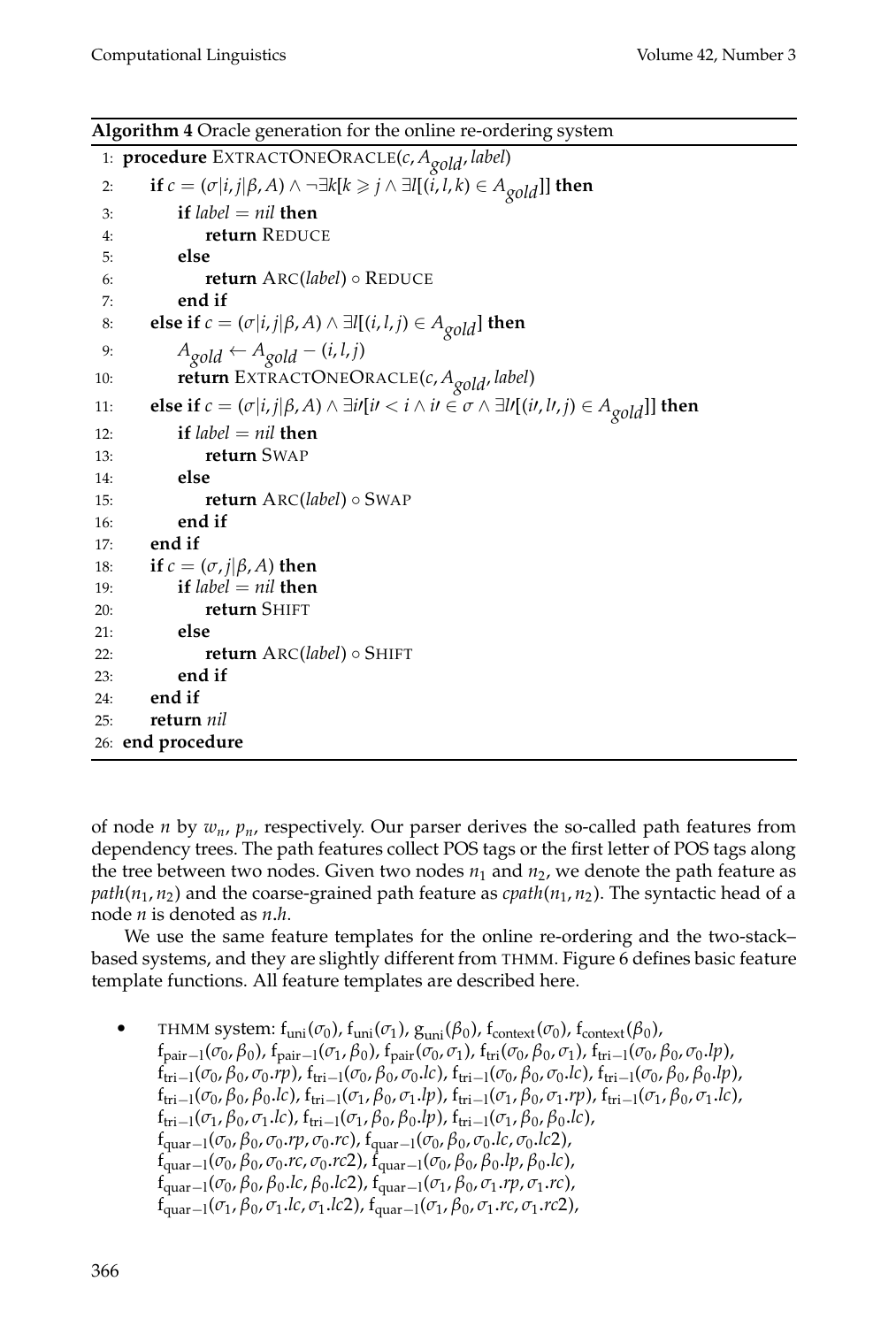| Algorithm 5 Oracle generation for the two-stack-based system |  |
|--------------------------------------------------------------|--|
|--------------------------------------------------------------|--|

```
1: procedure EXTRACTONEORACLE(c, Agold, label)
 2: if c = (\sigma | i, \sigma_s, j | \beta, \mathbf{A}) \wedge \neg \exists k [k \geq j \wedge \exists l [(i, l, k) \in A_{\text{gold}}]] then
 3: if label = nil then
 4: return REDUCE
 5: else
 6: return ARC(label) ◦ REDUCE
 7: end if
 8: else if c = (\sigma | i, \sigma_s, j | \beta, A) \land \exists l [(i, l, j) \in A_{\text{gold}}] then
9: A_{gold} \leftarrow A_{gold} - (i, l, j)10: return EXTRACTONEORACLE(c, σs, Agold, label)
11: else if c = (\sigma | i, \sigma_s, j | \beta, A) \land \exists i / [i' < i \land i' \in \sigma \land \exists l / [(i, l', j) \in A_{\text{gold}}]] then
12: if label = nil then
13: return MEM
14: else
15: return ARC(label) ◦ MEM
16: end if
17: else if c = (\sigma | i, \sigma_s | i_s, j | \beta, A) then
18: if label = nil then
19: return RECALL
20: else
21: return ARC(label) ◦ RECALL
22: end if
23: end if
24: if c = (\sigma, \sigma_s, j | \beta, A) then
25: if label = nil then
26: return SHIFT
27: else
28: return ARC(label) ◦ SHIFT
29: end if
30: end if
31: return nil
32: end procedure
```
fquar−l(*σ*1, *β*0, *β*0.*lp*, *β*0.*lc*), fquar−l(*σ*1, *β*0, *β*0.*lc*, *β*0.*lc*2), fpath(*σ*0, *β*0),  $f_{\text{path}}(\sigma_1, \beta_0)$ ,  $f_{\text{char}}(\sigma_0)$ ,  $f_{\text{char}}(\beta_0)$ ,

-Online re-ordering/two stack system:  $f_{\text{uni}}(\sigma_0)$ ,  $f_{\text{uni}}(\sigma_1)$ ,  $f_{\text{uni}}(\sigma_0)$ ,  $g_{\text{uni}}(\beta_0)$ ,  $f_{\text{context}}(\sigma_0)$ ,  $f_{\text{context}}(\beta_0)$ ,  $f_{\text{pair}-1}(\sigma_0, \beta_0)$ ,  $f_{\text{pair}-1}(\sigma_1, \beta_0)$ ,  $f_{\text{pair}-1}(\sigma_0, \beta_0)$ ,  $f_{\text{pair}}(\sigma_0, \sigma_1)$ ,  $f_{\text{pair}}(\sigma_0, \sigma_0)$ ,  $f_{\text{tri}}(\sigma_0, \beta_0, \sigma_1)$ ,  $f_{\text{tri}}(\sigma_0, \beta_0, \sigma_0)$ ,  $f_{\text{tri}-1}(\sigma_0, \beta_0, \sigma_0.$ *lp*), ftri−l(*σ*0, *β*0, *σ*0.*rp*), ftri−l(*σ*0, *β*0, *σ*0.*lc*), ftri−l(*σ*0, *β*0, *σ*0.*lc*), ftri−l(*σ*0, *β*0, *β*0.*lp*),  $f_{tri-1}(\sigma_0, \beta_0, \beta_0, lc)$ ,  $f_{tri-1}(\sigma_1, \beta_0, \sigma_1, lp)$ ,  $f_{tri-1}(\sigma_1, \beta_0, \sigma_1, rp)$ ,  $f_{tri-1}(\sigma_1, \beta_0, \sigma_1, lc)$ ,  $f_{tri-1}(\sigma_1, \beta_0, \sigma_1.lc)$ ,  $f_{tri-1}(\sigma_1, \beta_0, \beta_0.lp)$ ,  $f_{tri-1}(\sigma_1, \beta_0, \beta_0.lc)$ ,  $f_{tri-1}(\sigma_0, \beta_0, \sigma_0, lp)$ ,  $f_{tri-1}(\sigma_0, \beta_0, \sigma_0, r)$ ,  $f_{tri-1}(\sigma_0, \beta_0, \sigma_0, \ldots)$ ,  $f_{tri-1}(\sigma_0, \beta_0, \sigma_0, \ldots)$ ,  $f_{tri-1}(\sigma_0, \beta_0, \beta_0, l_p)$ ,  $f_{tri-1}(\sigma_0, \beta_0, \beta_0, lc)$ ,  $f_{quar-1}(\sigma_0, \beta_0, \sigma_0, rep, σ_0, rc)$ , fquar−l(*σ*0, *β*0, *σ*0.*lc*, *σ*0.*lc*2), fquar−l(*σ*0, *β*0, *σ*0.*rc*, *σ*0.*rc*2),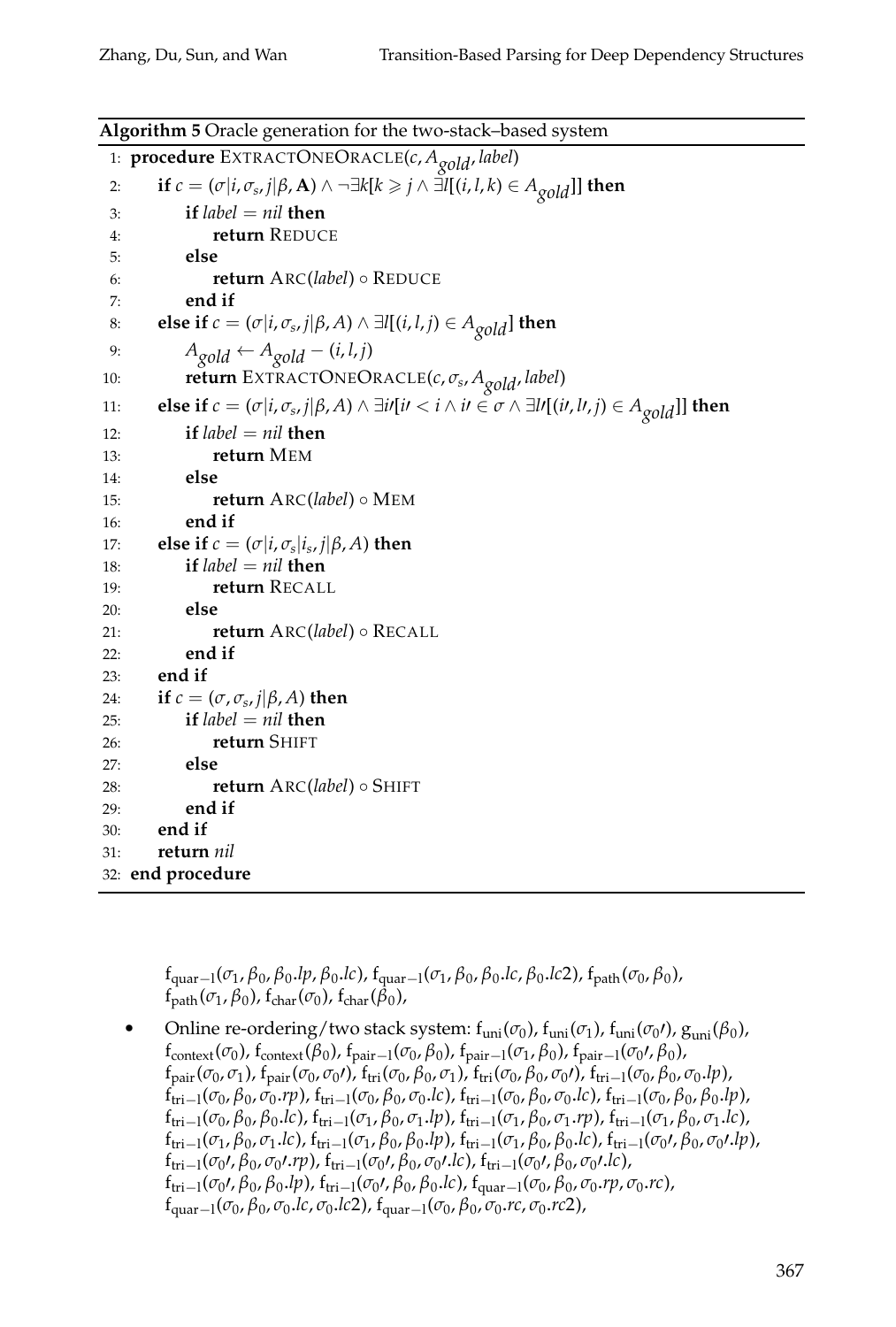| ٠ |  |
|---|--|
|   |  |

| $\frac{\text{nm}}{\text{nm}}$<br>X.w, X.p, X.w $\circ$ X.lp.l, X.w $\circ$ X.rp.l, X.w $\circ$ X.lc.l, X.w $\circ$ X.rc.l, X.w $\circ$ X.lp.a, X.w $\circ$ X.rp.a,                                                    |
|-----------------------------------------------------------------------------------------------------------------------------------------------------------------------------------------------------------------------|
| $X.w \circ X.lc.a, X.w \circ X.rc.a, X.w \circ X.p.a, X.w \circ X.c.a, X.w \circ X.lc.set, X.p \circ X.lc.set, X.w \circ X.lc.set)$                                                                                   |
| $X$ <i>rc.set</i> , $X$ <i>.p</i> $\circ$ $X$ <i>.rc.set</i>                                                                                                                                                          |
| $g_{\text{uni}}(X)$ :                                                                                                                                                                                                 |
| X.w, X.p, X.w ∘ X.lp.l, X.p ∘ X.lp.l, X.w ∘ X.lc.l, X.p ∘ X.lc.l, X.w ∘ X.lp.a, X.p ∘ X.lp.a, X.w ∘                                                                                                                   |
| X.lc.a, X.p $\circ$ X.lc.a X.w $\circ$ X.lc.set, X.p $\circ$ X.lc.set                                                                                                                                                 |
| $f_{\text{context}}(X)$ :                                                                                                                                                                                             |
| $X_{-2}.w, X_{-1}.w, X_{+1}.w, X_{+2}.w, X_{-2}.p, X_{-1}.p, X_{+1}.p, X_{+2}.p, X_{-2}.w \circ X_{-1}.w, X_{-1}.w \circ X_{-2}.w$                                                                                    |
| $X_{+1}.w, X_{+1}.w \circ X_{+2}.w, X_{-2}.p \circ X_{-1}.p, X_{-1}.p \circ X_{+1}.p, X_{+1}.p \circ X_{+2}.p$                                                                                                        |
| $f_{pair}(X, Y)$ :                                                                                                                                                                                                    |
| X.wp $\circ$ Y.wp, X.wpY.w, X.wp $\circ$ Y.p, X.w $\circ$ Y.wp, X.p $\circ$ Y.wp, X.w $\circ$ Y.w, X.w $\circ$ Y.p, X.p $\circ$ Y.w,                                                                                  |
| $X.p \circ Y.p$                                                                                                                                                                                                       |
| $f_{pair-1}(X, Y)$ :                                                                                                                                                                                                  |
| X.wp $\circ$ Y.wp, X.wpY.w, X.wp $\circ$ Y.p, X.w $\circ$ Y.wp, X.p $\circ$ Y.wp, X.w $\circ$ Y.w, X.w $\circ$ Y.p, X.p $\circ$                                                                                       |
|                                                                                                                                                                                                                       |
| $\langle X, Y \rangle$ .d, $X$ .w $\circ$ $Y$ .p $\circ$ $\langle X, Y \rangle$ .d, $X$ .p $\circ$ $Y$ .w $\circ$ $\langle X, Y \rangle$ .d, $X$ .p $\circ$ $Y$ .p $\circ$ $X$ .p $\circ$ $Y$ .p $\circ$ $X$ .rc.set, |
| $X.p \circ Y.p \circ Y.lc.set$                                                                                                                                                                                        |
| $f_{tri}(X, Y, Z)$ :                                                                                                                                                                                                  |
| $X.w \circ Y.p \circ Z.p$ , $X.p \circ Y.w \circ Z.p$ , $X.p \circ Y.p \circ Z.w$ , $X.p \circ Y.p \circ Z.p$                                                                                                         |
| $f_{tri-1}(X, Y, \overline{Z})$ :                                                                                                                                                                                     |
| $X.w \circ Y.p \circ Z.p \circ \langle X,Z \rangle.$ l, $X.p \circ Y.w \circ Z.p \circ \langle X,Z \rangle.$ l, $X.p \circ Y.p \circ Z.w \circ \langle X,Z \rangle.$ l, $X.p \circ Y.p \circ Z.w \circ Z.w$           |
| $Z.p \circ \langle X,Z \rangle.l$                                                                                                                                                                                     |
| $f_{\text{quar}-1}(X, Y, Z, W)$ :                                                                                                                                                                                     |
| $\overline{X.p \circ Y.p} \circ Z.p \circ W.p \circ \langle X,Z \rangle.l \circ \langle X,W \rangle.l$                                                                                                                |
| $f_{path}(X, Y)$ :                                                                                                                                                                                                    |
|                                                                                                                                                                                                                       |
| $Y, p \circ Y, tp, w, X, p \circ Y, w \circ Y, tp, p, X, w \circ Y, p \circ Y, tp, p$                                                                                                                                 |
| $f_{char}(X)$ :                                                                                                                                                                                                       |
| $X_{[-1,-1]}$ , w, $X_{[-2,-1]}$ , w, $X_{[-3,-1]}$ , w, $X_{[+1,+1]}$ , w, $X_{[+1,+2]}$ , w, $X_{[+1,+3]}$ , w                                                                                                      |

#### **Figure 6**

Feature template functions.

fquar−l(*σ*0, *β*0, *β*0.*lp*, *β*0.*lc*), fquar−l(*σ*0, *β*0, *β*0.*lc*, *β*0.*lc*2), fquar−l(*σ*1, *β*0, *σ*1.*rp*, *σ*1.*rc*), fquar−l(*σ*1, *β*0, *σ*1.*lc*, *σ*1.*lc*2),  $f_{\text{quar}-1}(\sigma_1, \beta_0, \sigma_1, rc, \sigma_1, rc2), f_{\text{quar}-1}(\sigma_1, \beta_0, \beta_0, lp, \beta_0, lc),$ fquar−l(*σ*1, *β*0, *β*0.*lc*, *β*0.*lc*2), fquar−l(*σ*0, *β*0, *σ*0.*rp*, *σ*0.*rc*), fquar−l(*σ*0, *β*0, *σ*0.*lc*, *σ*0.*lc*2), fquar−l(*σ*0, *β*0, *σ*0.*rc*, *σ*0.*rc*2), fquar−l(*σ*0, *β*0, *β*0.*lp*, *β*0.*lc*), fquar−l(*σ*0, *β*0, *β*0.*lc*, *β*0.*lc*2), fpath(*σ*0, *β*0),  $f_{\text{path}}(\sigma_1, \beta_0)$ ,  $f_{\text{path}}(\sigma_0, \beta_0)$ ,  $f_{\text{char}}(\sigma_0)$ ,  $f_{\text{char}}(\beta_0)$ 

## **4. Tree Approximation**

Tree structures exhibit many computationally good properties, and parsing techniques for tree-structured representations are quite mature to some extent. When we consider semantics-oriented graphs, such as the representations for semantic role labeling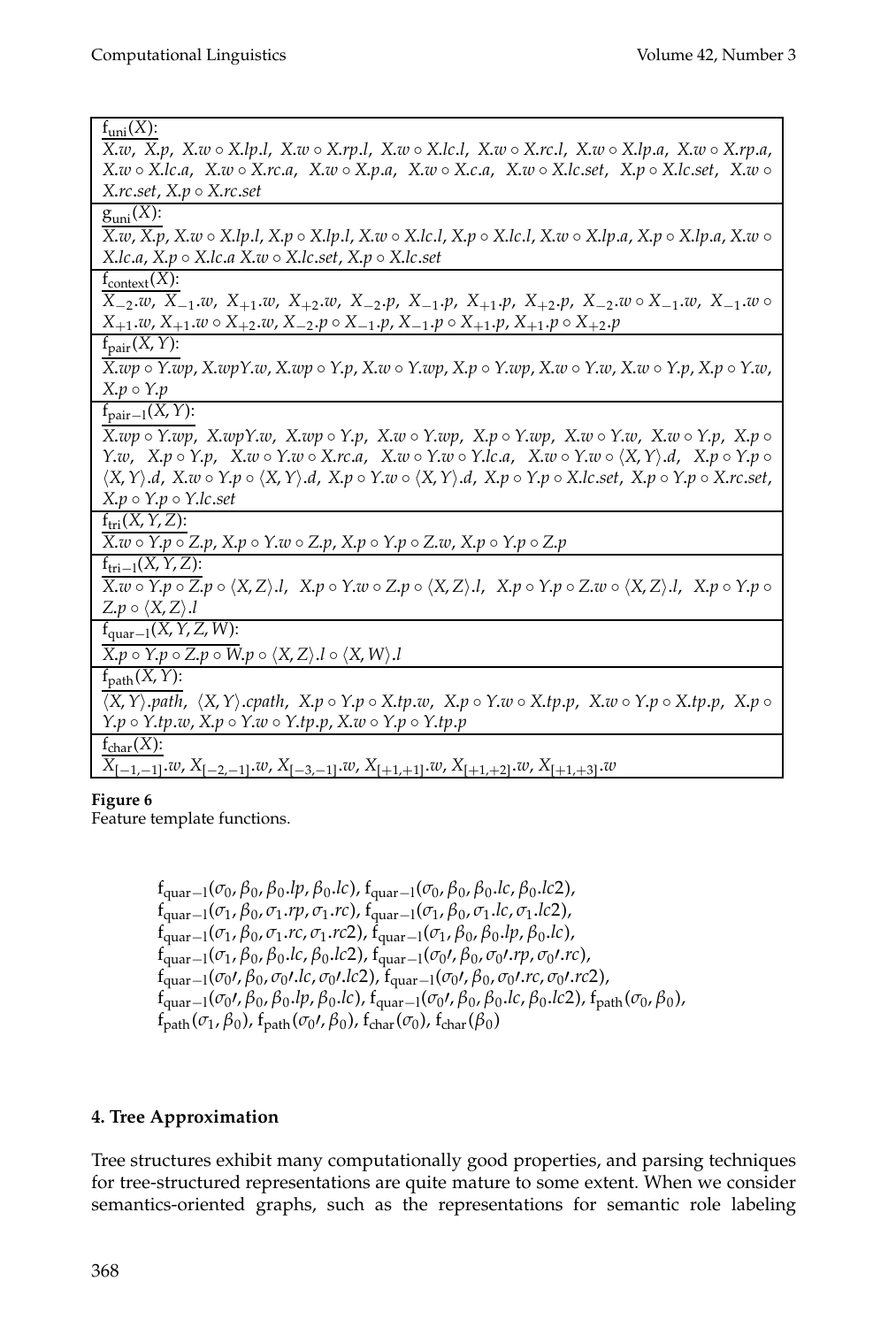(SRL; Surdeanu et al. 2008; Hajič et al. 2009), CCG-grounded functor-argument (Clark, Hockenmaier, and Steedman 2002) analysis, HPSG-grounded predicate–argument analysis (Miyao, Ninomiya, and ichi Tsujii 2004), and reduction of MRS (Ivanova et al. 2012), syntactic trees can provide very useful features for semantic disambiguation (Punyakanok, Roth, and Yih 2008). Our parser also utilizes a *path* feature template (as defined in Section 3.3) to incorporate syntactic information for disambiguation.

In case syntactic tree information is not available, we introduce a tree approximation technique to induce tree backbones from deep dependency graphs. Such tree backbones can be utilized to train a tree parser which provides *pseudo* path features. In particular, we introduce an algorithm to associate every graph with a projective dependency tree, which we call **weighted conversion**. The tree reflects partial information about the corresponding graph. The key idea underlying this algorithm is to assign heuristic weights to all ordered pairs of words, and then find the tree with maximum weights. That means a tree frame of a given graph is automatically derived as an alternative for syntactic analysis.

We assign weights to all the possible edges (i.e., all pairs of words) and then determine which edges are to be kept by finding the maximum spanning tree. More formally, given a set of nodes *V*, each possible edge  $(i, j)$ , where  $i, j \in V$ , is assigned a heuristic weight  $\omega(i, j)$ . Among all trees (denoted as  $\mathcal{T}$ ) over *V*, the maximum spanning tree  $T^{\text{max}}$  contains the maximum sum of values of edges:

$$
T^{\max} = \arg \max_{(V, A_T) \in \mathcal{T}} \sum_{(i,j) \in A_T} t(i,j) \omega(i,j)
$$
 (3)

We separate the  $\omega(i, j)$  into three parts  $(\omega(i, j) = A(i, j) + B(i, j) + C(i, j))$  that are as defined here.

- - $A(i, j) = a \cdot \max\{y(i, j), y(j, i)\}$ : *a* is the weight for the existing edge on graph ignoring direction.
- - $B(i, j) = b \cdot y(i, j)$ : *b* is the weight for the forward edge on the graph.
- $\bullet$  $C(i, j) = n - |i - j|$ : This term estimates the importance of an edge where *n* is the length of the given sentence. For dependency parsing, we consider edges with short distance to be more important because those edges can be predicted more accurately in future parsing processes.
- $a \gg b \gg n$  or  $a > bn > n^2$ : The converted tree should contain as many arcs as possible in original graph, and the direction of the arcs should not be changed if possible. The relationship of *a*, *b*, and *c* guarantees this.

After all edges are weighted, we can use maximum spanning tree algorithms to obtain the converted tree. To obtain the projective tree, we choose Eisner's algorithm. For any graph, we can call this algorithm and get a corresponding tree. However, the tree is informative only when the given graph is dense enough. Fortunately, this condition holds for semantic dependency parsing.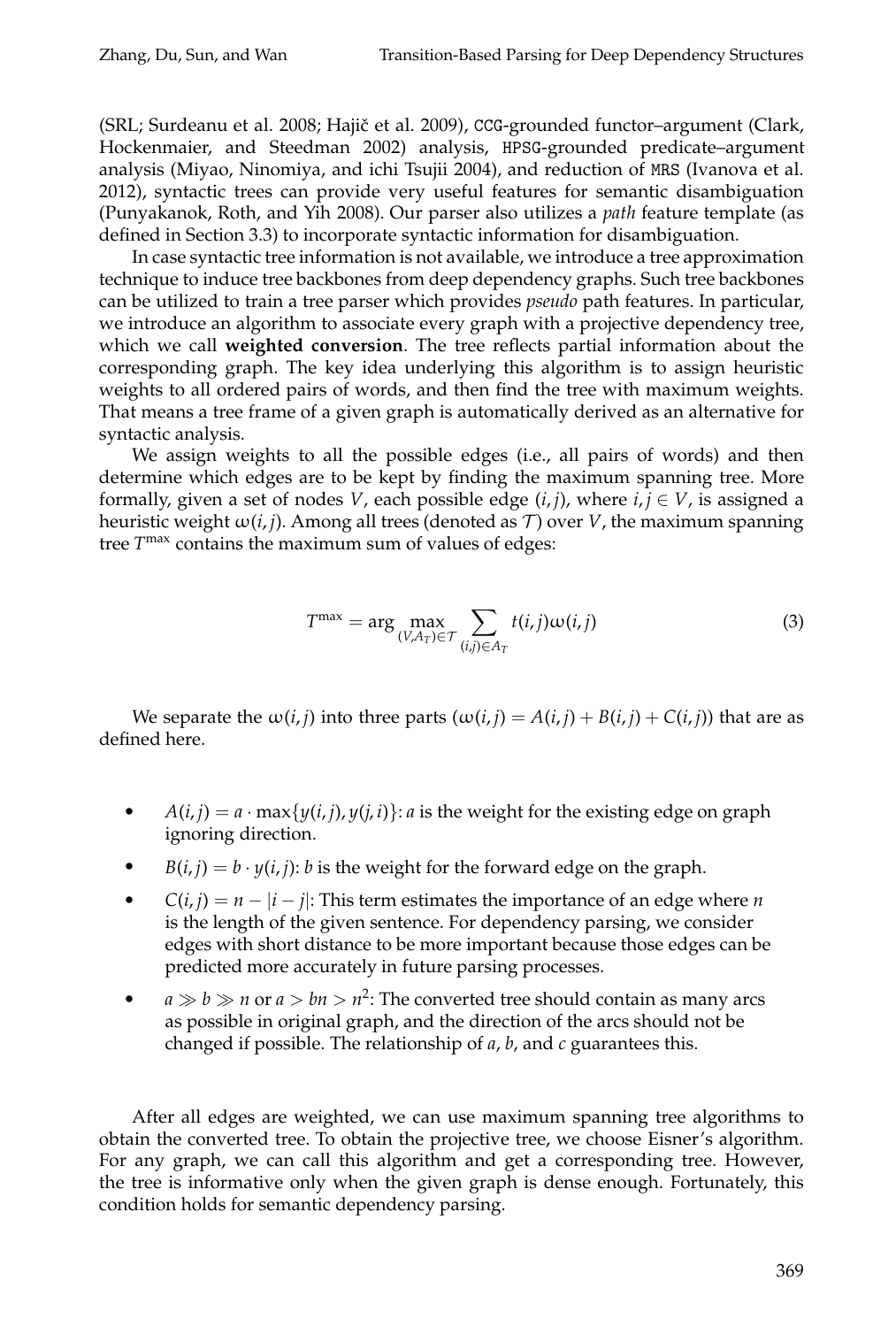## **5. Empirical Evaluation**

#### **5.1 Set-up**

We present empirical evaluation of different incremental graph spanning algorithms for CCG-style functor–argument analysis, LFG-style grammatical relation analysis, and HPSGstyle semantic dependency analysis for English and Chinese. Linguistically speaking, these types of syntacto-semantic dependencies directly encode information such as coordination, extraction, raising, control, as well as many other long-range dependencies. Experiments for a variety of formalisms and languages profile different aspects of transition-based deep dependency parsing models.

Figure 7 visualizes cross-format annotations assigned to the English sentence: *A similar technique is almost impossible to apply to other crops, such as cotton, soybeans, and rice*. This running example illustrates a range of linguistic phenomena such as coordination, verbal chains, argument and modifier prepositional phrases, complex noun phrases, and the so-called **tough** construction. The first format is from the popular corpus PropBank, which is widely used by various SRL systems. We can clearly see that compared with SRL, SDP uses dense graphs to represent much more syntacto– semantic information. This difference suggests to us that we should explore different algorithms for producing SRL and SDP graphs. Another thing worth noting is that, for the same phenomenon, annotation schemes may not agree with each other. Take the coordination construction, for example. For more details about the difference among different data sets, please refer to Ivanova et al. (2012).

For CCG analysis, we conduct experiments on English and Chinese CCGBank (Hockenmaier and Steedman 2007; Tse and Curran 2010). Following previous experimental set-up for English CCG parsing, we use Section 02-21 as training data, Section 00 as the development data, and Section 23 for testing. To conduct Chinese parsing experiments, we use data setting **C** of Tse and Curran (2012). For grammatical relation analysis, we conduct experiments on Chinese GRBank data (Sun et al. 2014). The selection for training, development, and test data is also according to Sun et al.'s (2014) experiments.

We also evaluate all parsing models using more HPSG-grounded semantics-oriented data, namely, DeepBank<sup>2</sup> (Flickinger, Zhang, and Kordoni 2012) and EnjuBank (Miyao, Ninomiya, and ichi Tsujii 2004). Different from Penn Treebank–converted corpus, DeepBank's annotations are essentially based on the parsing results given a large-scale linguistically precise HPSG grammar, namely, LingGO English resource grammar (ERG; Flickinger 2000), and manually disambiguated. As part of the full HPSG sign, the ERG also makes available a logical-form representation of propositional semantics, in the framework of minimal recursion semantics (MRS; Copestake et al. 2005). Such semantic information is reduced into variable-free bilexical dependency graphs (Oepen and Lønning 2006; Ivanova et al. 2012). In summary, DeepBank gives the *reduction of logicalform meaning representations* with respect to MRS. EnjuBank (Miyao, Ninomiya, and ichi Tsujii 2004) provides another corpus for semantic dependency parsing. This type of annotation is somehow shallower than DeepBank, given that only basic predicate– argument structures are concerned. Different from DeepBank but similar to CCGBank and GRBank, EnjuBank is semi-automatically converted from Penn Treebank–style annotations with linguistic heuristics. To conduct HPSG experiments, we use Sections 00 to 19 as training data and Section 20 as development data to tune parameters. For final

<sup>2</sup> http://moin.delph-in.net/DeepBank.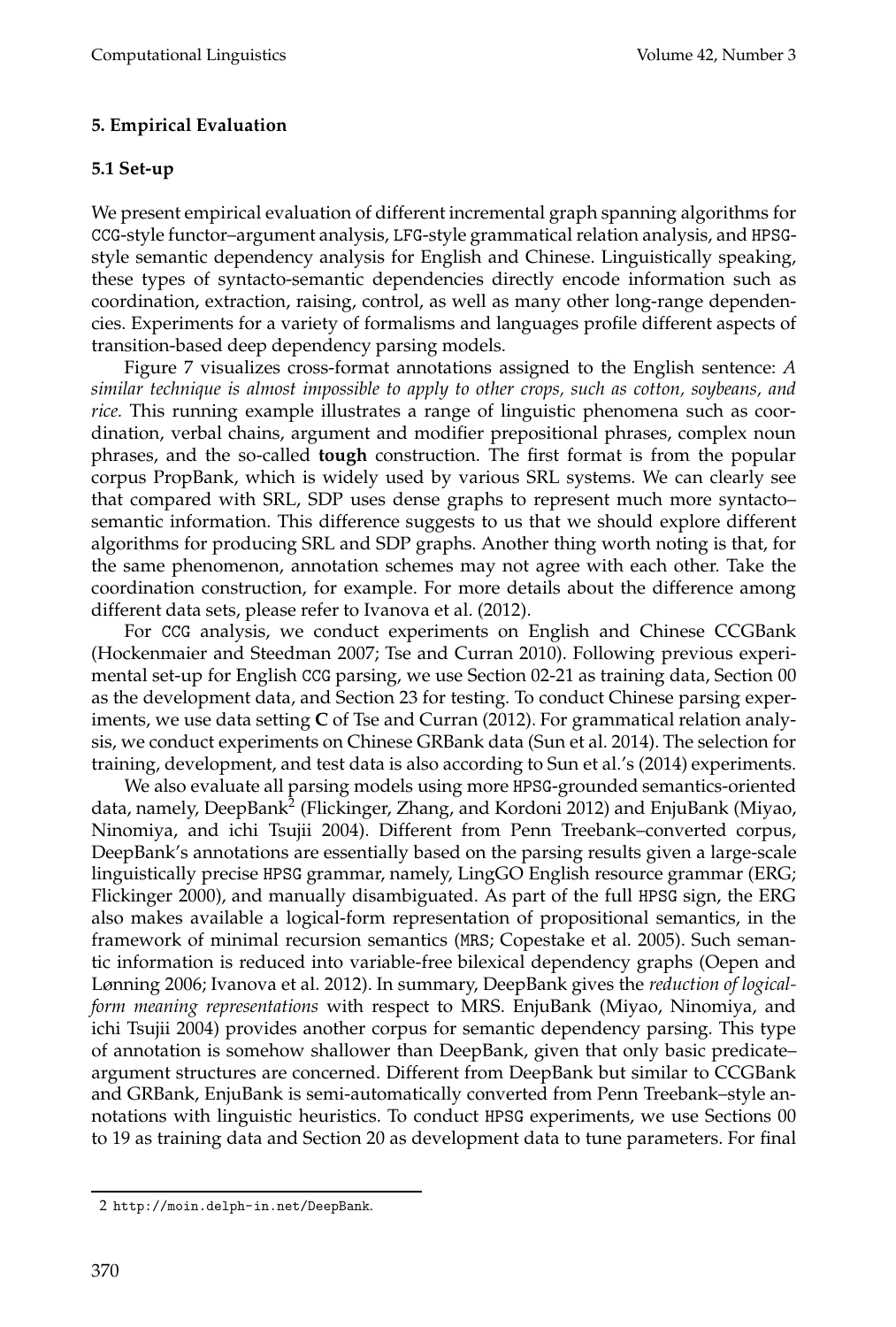

A similar technique is almost impossible to apply to other crops, such as cotton, soybeans and rice

(a) Format 1: Propositional semantics, from PropBank.



(b) Format 2: MRS-derived dependencies, from DeepBank HPSG annotations.



(c) Format 3: Predicate-argument structures, from Enju HPSG annotation.



(d) Format 4: Functor-argument structures, from CCGBank.

#### **Figure 7**

Dependency representations in (a) PropBank, (b) DeepBank, (c) Enju HPSGBank, and (d) CCGBank formats.

evaluation, we use Sections 00 to 20 as training data and section 21 as test data. The DeepBank and EnjuBank data sets are from SemEval 2014 Task 8 (Oepen et al. 2014), and the data splitting policy follows the shared task. Table 1 gives a summary of the data sets for experiments.

Experiments for English CCG-grounded analysis were performed using automatically assigned POS-tags that are generated by a symbol-refined generative HMM tagger<sup>3</sup> (SR-HMM; Huang, Harper, and Petrov 2010). Experiments for English HPSGgrounded analysis used POS-tags provided by the shared task. For the experiments on Chinese CCGBank and GRBank, we use gold-standard POS tags.

We use the averaged perceptron algorithm with early update to estimate parameters, and beam search for decoding. We set the beam size to 16 and the number of iterations to 20 for all experiments. The measure for comparing two dependency graphs is precision and recall of tokens that are defined as  $\langle w_h, w_d, l \rangle$  tuples, where  $w_h$  is the head,  $w_d$  is the dependent, and *l* is the relation. Labeled precision/recall (LP/LR) is the ratio of tuples correctly identified by the automatic generator, and unlabeled precision/recall (UP/UR) is the ratio regardless of *l*. F-score is a harmonic mean of precision and recall. These measures correspond to attachment scores (LAS/UAS) in dependency tree parsing and also used by the SemEval 2014 Task 8. The de facto standard

<sup>3</sup> http://www.code.google.com/p/umd-featured-parser/.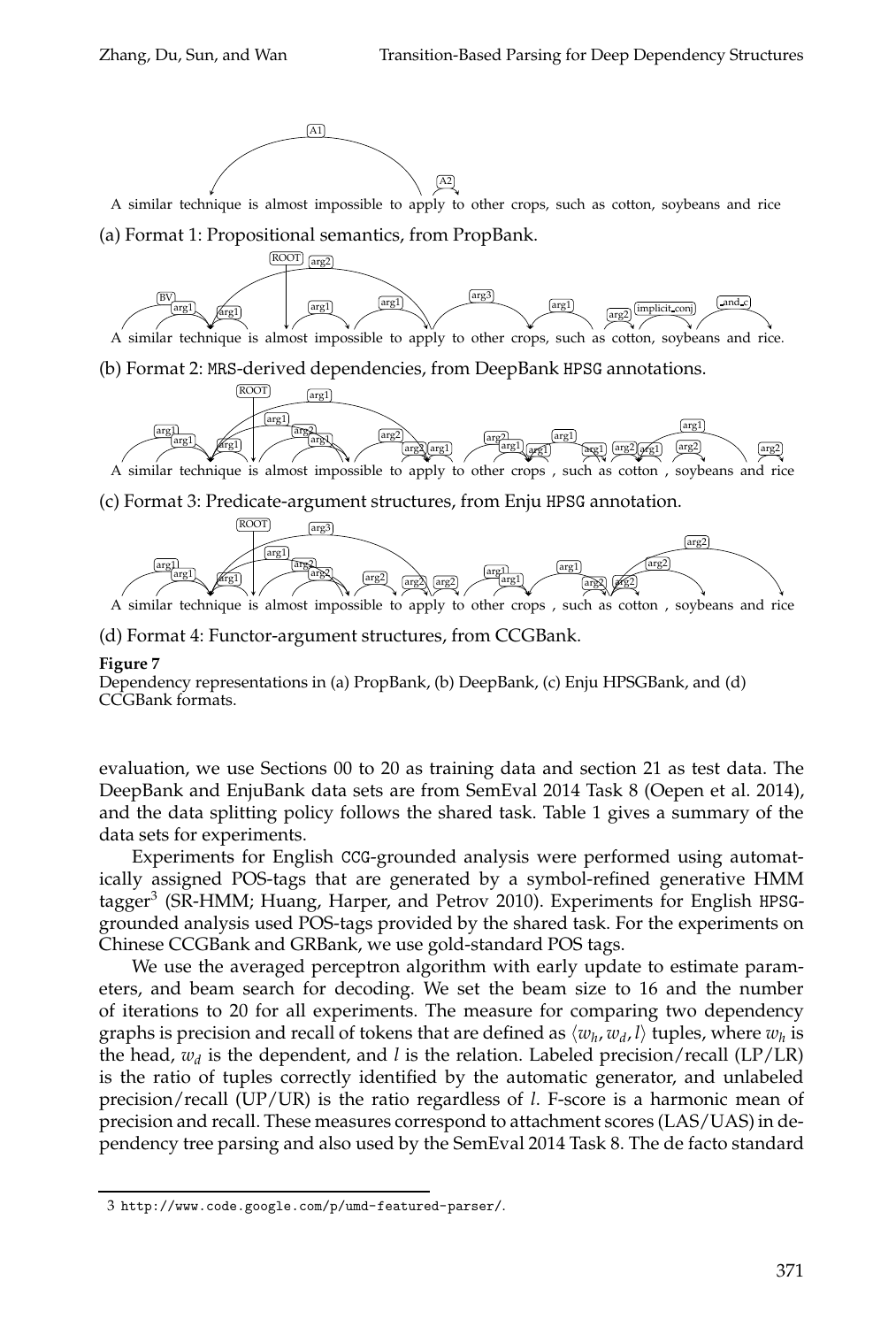Data sets for experiments. Columns "Training" and "Test" present the number of sentences in training and test sets, respectively.

| Language | Formalism           | Data                            | Training                   | Test                    |  |
|----------|---------------------|---------------------------------|----------------------------|-------------------------|--|
| English  | CCG<br>HPSG<br>HPSG | CCGBank<br>DeepBank<br>EnjuBank | 39,604<br>34,003<br>34,003 | 2,407<br>1,348<br>1,348 |  |
| Chinese  | <b>CCG</b><br>LFG   | <b>CCGBank</b><br>GRBank        | 22.339<br>22.277           | 2,813<br>2,557          |  |

to evaluate CCG parsers also considers supertags. Because no supertagging is performed in our experiments, only the unlabeled precision/recall/F-score is comparable to the results reported in other papers. And the labeled performance reported here only considers the labels assigned to dependency arcs that indicate the argument types. For example, an arc label *arg1* denotes that the dependent is the first argument of the head.

#### **5.2 Parsing Efficiency**

We evaluate the real running time of our final trained parser using realistic data. The test sentences are collected from English Wikipedia and Chinese Gigaword (LDC2005T14). First, we show the influence of beam size in Figure 8. In this experiment, the DeepBank trained models are used for test. We can see that the parsers run in nearly linear time regardless of the beam width in realistic situations. Second, we report the the averaged real running time of models trained on different data sets in Figure 9. Again, we can see that the parser runs in close to linear time for a variety of linguistically motivated representations. The results also suggest that our proposed transition-based parsers can automatically learn the complexity of linguistically motivated dependency structures from an annotated corpus. Note that although within the deep parsing framework, the study of formal grammars is partially relevant for data-driven dependency parsing,



**Figure 8**

Real running time relative to beam size. Tested using DeepBank-trained models.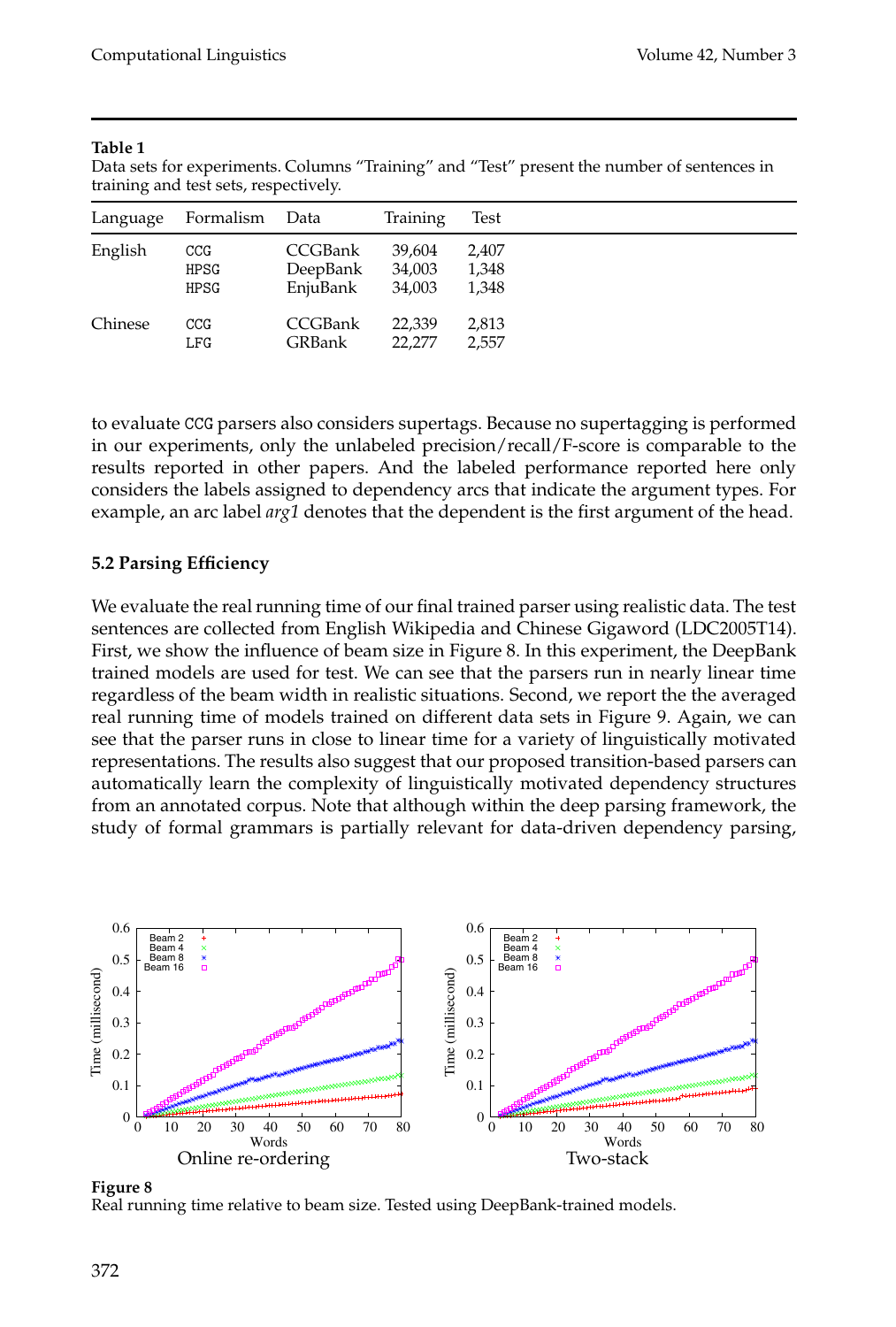

**Figure 9**



where our parsers rely on inductive inference from treebank data, and only *implicitly* use a grammar.

#### **5.3 Importance of Transition Combination**

Figure 10 and Table 2 summarize the labeled parsing results on all of the five data sets. In this experiment, we distinguish parsing models with and without transition combination. All models take only the surface word form and POS tag information and do not derive features from any syntactic analysis. The importance of transition combination is highlighted by the comparative evaluation on parsers using this mechanism or not. Significant improvements are observed over a wide range of conditions: Parsers based on different transition systems for different languages and different formalisms almost always benefit. This result suggests a necessary strategy for designing transition systems for producing deep dependency graphs: Configurations should be essentially modified by every transition.

Because of the importance of transition combination, all the following experiments utilize the transition combination strategy.

## **5.4 Model Diversity and Parser Ensemble**

*5.4.1 Model Diversity.* For model ensemble, besides the accuracy of each single model, it is also essential that the models to be integrated should be very different. We argue that heterogeneous parsing models can be built by varying the underlying transition systems. By reversing the sentence from right to left, we can build other model variants with the same transition system. To evaluate the differences between two models *A* and *B*, we define the following metric:

$$
\frac{2 * |\mathcal{D}_A \cap \mathcal{D}_B|}{|\mathcal{D}_A| + |\mathcal{D}_B|}
$$

where  $\mathcal{D}_X$  denotes the set of dependencies related to held out sentences returned by model *X*. Tables 3 and 4 show the model diversity evaluated on English and Chinese data, respectively. We can see that parsing models built upon different transition systems do vary. Even for one specific transition system, different processing directions yield quite different parsing results.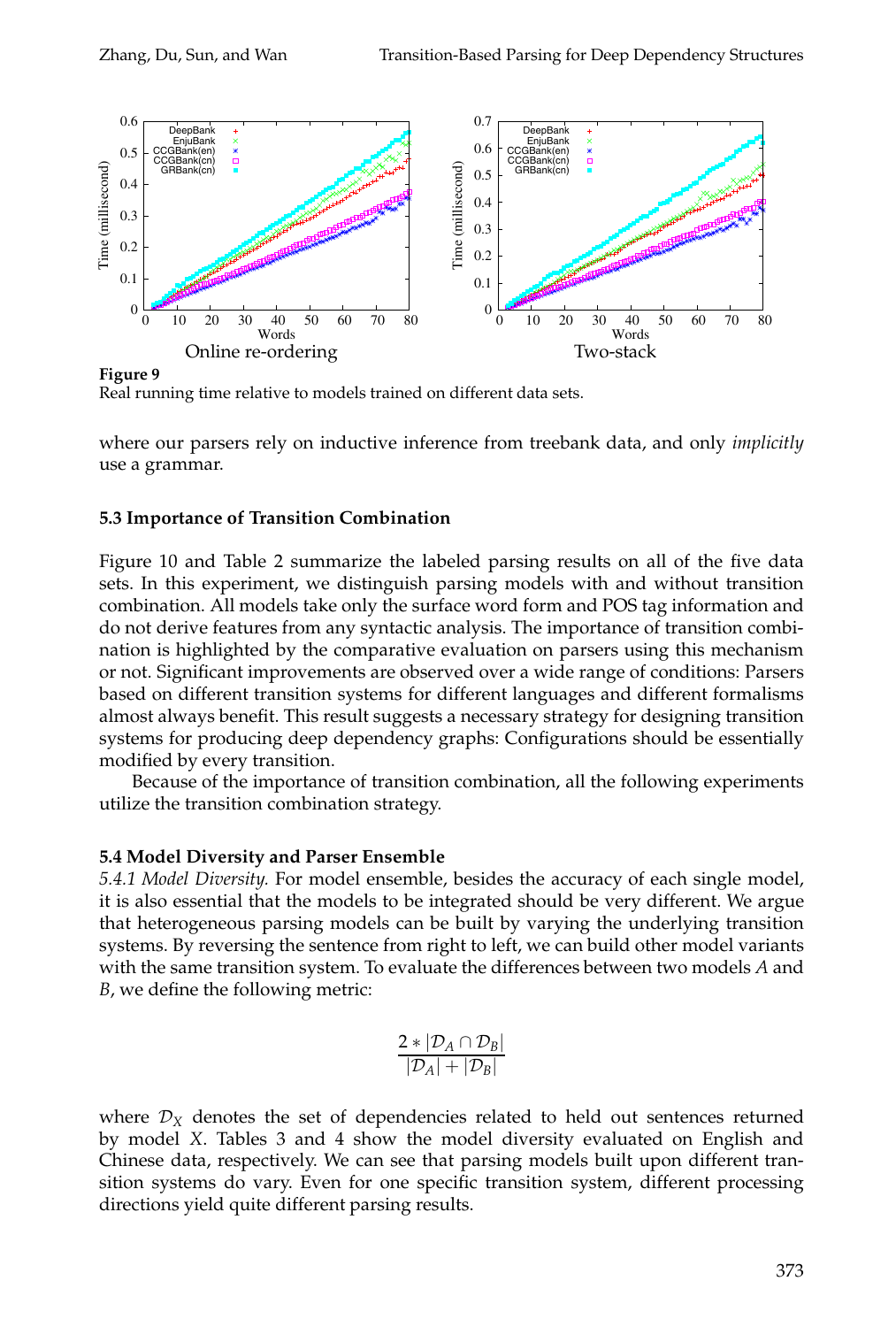

#### **Figure 10**

Labeled parsing F-scores of different transition system with and without transition combination. "Standard" denotes the *standard* systems, which do not combine an ARC transition with its following transition.

*5.4.2 Parser Ensemble.* Parser ensemble has been shown very effective to boost the performance of data-driven tree parsers (Nivre and McDonald 2008; Surdeanu and Manning 2010; Sun and Wan 2013). Empirically, the two proposed systems together with the existing THMM system exhibit complementary prediction powers, and their combination yields superior accuracy. We present a simple yet effective voting strategy for parser ensemble. For each pair of words in each sentence, we count the number of models that give positive predictions. If the number is greater than a threshold (we set it to half the number of models in this work), we put this arc to the final graph, and label the arc with the most common label of what the models give.

Table 5 presents the parsing accuracy of the combined model where six base models are utilized for voting. We can see that a system ensemble is quite helpful. Given that our graph parsers all run in expected linear time, the combined system also runs very efficiently.

## **5.5 Impact of Syntactic Parsing**

*5.5.1 Effectiveness of Syntactic Features.* Syntactic parsing, especially the full one, has been shown very important for boosting the performance of SRL, a well studied shallow semantic parsing task (Punyakanok, Roth, and Yih 2008). According to the comprehensive evaluation presented in Punyakanok, Roth, and Yih (2008) and Zhuang and Zong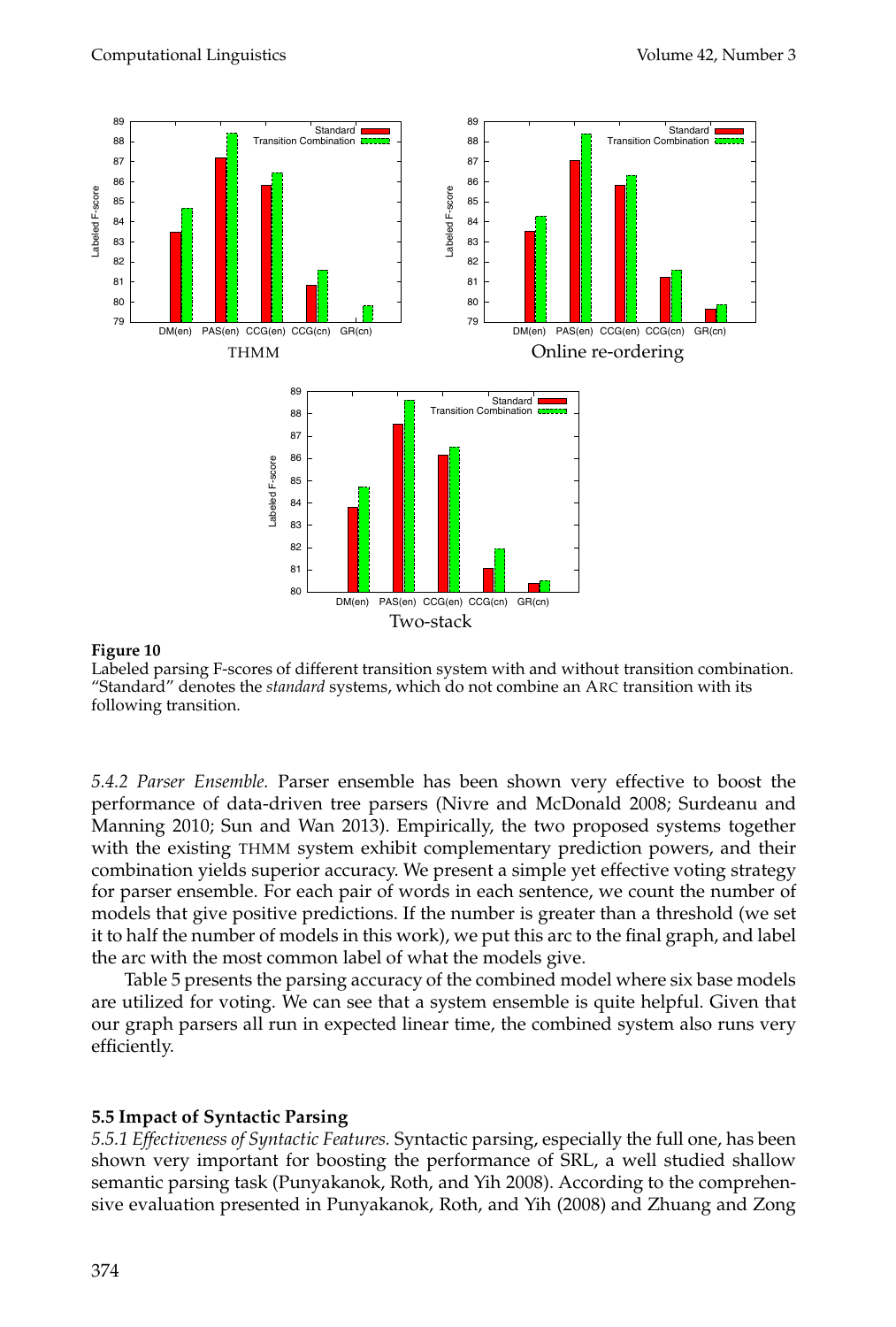Performance of different transition system with and without transition combination on the test set of the DeepBank/EnjuBank data, on the development set of the English and Chinese CCGBank data, and on the development set of the Chinese GRBank data. *S*std *<sup>x</sup>* denotes the *standard* system, which does not combine an ARC transition with its following transition.

|                                                              | English                              |                                      |                                  |                                        |                                      |                                  |                                      |                                      |                                  |  |  |  |
|--------------------------------------------------------------|--------------------------------------|--------------------------------------|----------------------------------|----------------------------------------|--------------------------------------|----------------------------------|--------------------------------------|--------------------------------------|----------------------------------|--|--|--|
|                                                              |                                      | DeepBank                             |                                  |                                        | <b>EnjuBank</b>                      |                                  | <b>CCGBank</b>                       |                                      |                                  |  |  |  |
|                                                              | LP                                   | LR                                   | LF                               | LΡ                                     | LR                                   | LF                               | LΡ                                   | LR                                   | LF                               |  |  |  |
| $S_T^{\text{std}}$<br>$S_T$<br>$S_{S}^{\text{std}}$<br>$S_S$ | 82.71%<br>85.00%<br>82.60%<br>84.63% | 84.32%<br>84.40%<br>84.46%<br>83.98% | 83.51<br>84.70<br>83.52<br>84.30 | $6.89\%$<br>88.66%<br>86.72%<br>88.58% | 87.48%<br>88.17%<br>87.38%<br>88.20% | 87.19<br>88.42<br>87.06<br>88.39 | 85.88%<br>87.00%<br>85.60%<br>86.63% | 85.81%<br>85.93%<br>86.04%<br>86.04% | 85.85<br>86.46<br>85.82<br>86.33 |  |  |  |
| $S_{2S}^{\rm std}$<br>$S_{2S}$                               | 82.97%<br>85.01%                     | 84.65%<br>84.41%                     | 83.80<br>84.71                   | 87.25%<br>88.80%                       | 87.75%<br>88.48%                     | 87.55<br>88.64                   | 86.06%<br>86.77%                     | 86.29%<br>86.25%                     | 86.17<br>86.51                   |  |  |  |

|                                   |                  |                     | Chinese        |                  |                  |                |  |
|-----------------------------------|------------------|---------------------|----------------|------------------|------------------|----------------|--|
|                                   |                  | <b>CCGBank</b>      |                |                  | <b>GRBank</b>    |                |  |
|                                   | LP               | LR                  | LF             | LP               | LR               | LF             |  |
| $S_T^{\rm std} \over S_T$         | 80.93%<br>82.04% | 80.75%<br>$81.16\%$ | 80.84<br>81.60 | 80.10%<br>81.28% | 77.95%<br>78.40% | 79.01<br>79.81 |  |
| $S_S^{\text{std}}$<br>$S_S$       | 80.86%<br>81.71% | 81.60%<br>81.48%    | 81.23<br>81.60 | 80.32%<br>80.30% | 78.96%<br>79.46% | 79.63<br>79.88 |  |
| $S_{2S}^{\text{std}}$<br>$S_{2S}$ | 80.81%<br>82.09% | 81.35%<br>81.81%    | 81.08<br>81.95 | 80.58%<br>80.88% | 80.23%<br>80.18% | 80.41<br>80.53 |  |

(2010) (see Table 6), there is an essential gap between full and shallow parsing-based SRL systems. If we consider a system that takes only word form and POS tags as input, the performance gap will be larger.

When we consider semantics-oriented deep dependency structures, including the representations for CCG-grounded functor–argument (Clark, Hockenmaier, and Steedman 2002) analysis, HPSG-grounded predicate-argument analysis (Miyao, Ninomiya, and ichi Tsujii 2004), and reduction of MRS (Ivanova et al. 2012), syntactic parses can also provide very useful features for disambiguation. To evaluate the impact of syntactic tree parsing, we include more features, namely, path features, to our parsing models. The detailed description of syntactic features are presented in Section 3.3. In this work, we apply syntactic dependency parsers rather than phrase-structure parsers. Figure 11 summarizes the impact of features derived from syntactic trees. We can clearly see that syntactic features are effective to enhance semantic dependency parsing. These informative features lead to on average 1.14% and 1.03% absolute improvements for English and Chinese CCG parsing. Compared with SRL, the improvement brought by syntactic parsing is smaller. We think one main reason for this difference is the information density of different types of graphs. SRL graphs usually annotate only on verbal predicates and their nominalization, whereas the semantic graphs grounded by CCG and HPSG target all words. In other words, SRL provides partial analysis and semantic dependency parsing provides full analysis. Accordingly, SRL needs structural information generated by a syntactic parser much more than semantic dependency parsing.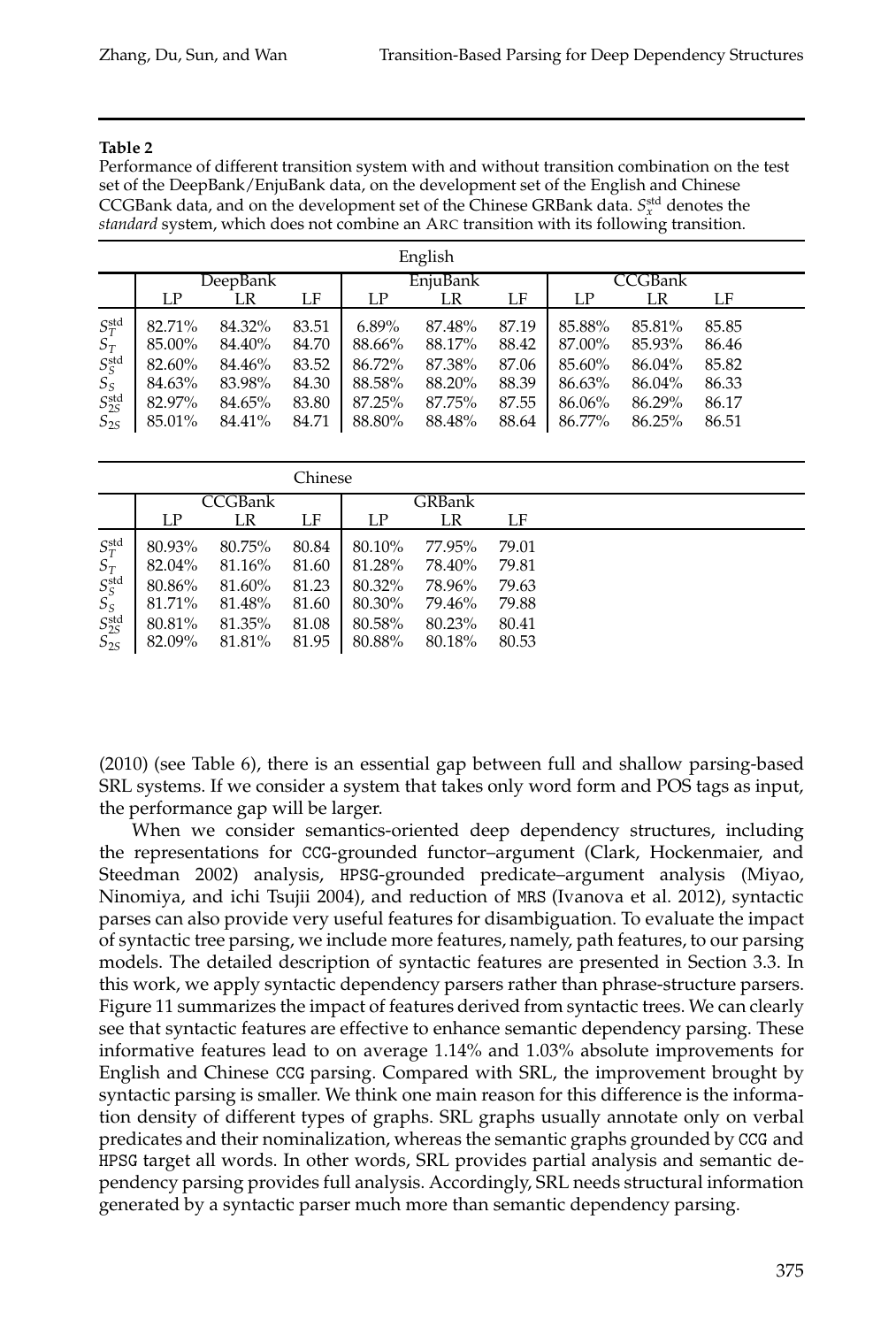Model diversity between different models on the test set of the DeepBank/EnjuBank data and on the development set of the English CCGBank data.  $S_x^{\text{rev}}$  means processing a sentence with system *Sx* but in the right-to-left word order.

|                                                                        |        |          | DeepBank                   |                    |                    |  |
|------------------------------------------------------------------------|--------|----------|----------------------------|--------------------|--------------------|--|
|                                                                        | $S_S$  | $S_{2S}$ | $\tilde{S}^{\text{rev}}_T$ | $S_S^{\rm rev}$    | $S^{\rm rev}_{2S}$ |  |
| $S_T$                                                                  | 0.9285 | 0.9285   | 0.8788                     | 0.8796             | 0.8797             |  |
|                                                                        |        | 0.9385   | 0.8748                     | 0.8776             | 0.8773             |  |
|                                                                        |        |          | 0.8772                     | 0.8802             | 0.8790             |  |
|                                                                        |        |          |                            | 0.9390             | 0.9364             |  |
| $S_S$<br>$S_{2S}$<br>$S_{T}^{\text{rev}}$<br>$S_{S}^{\text{rev}}$      |        |          |                            |                    | 0.9413             |  |
|                                                                        |        |          |                            |                    |                    |  |
|                                                                        |        |          | <b>EnjuBank</b>            |                    |                    |  |
|                                                                        | $S_S$  | $S_{2S}$ | $S_T^{\text{rev}}$         | $S_S^{\text{rev}}$ | $S^{\rm rev}_{2S}$ |  |
|                                                                        | 0.9504 | 0.9481   | 0.9045                     | 0.9038             | 0.9043             |  |
|                                                                        |        | 0.9503   | 0.9046                     | 0.9060             | 0.9055             |  |
|                                                                        |        |          | 0.9066                     | 0.9087             | 0.9076             |  |
|                                                                        |        |          |                            | 0.9562             | 0.9565             |  |
| $S_T$<br>$S_S$<br>$S_{2S}$<br>$S_T^{\text{rev}}$<br>$S_S^{\text{rev}}$ |        |          |                            |                    | 0.9584             |  |
|                                                                        |        |          |                            |                    |                    |  |
|                                                                        |        |          | <b>CCGBank</b>             |                    |                    |  |
|                                                                        | $S_S$  | $S_{2S}$ | $S_T^{\text{rev}}$         | $S_S^{\rm rev}$    | $S^{\rm rev}_{2S}$ |  |
|                                                                        | 0.9547 | 0.9532   | 0.9155                     | 0.9164             | 0.9182             |  |
|                                                                        |        | 0.9575   | 0.9166                     | 0.9179             | 0.9187             |  |
|                                                                        |        |          | 0.9200                     | 0.9197             | 0.9205             |  |
|                                                                        |        |          |                            | 0.9586             | 0.9575             |  |
| $S_T$<br>$S_S$<br>$S_{2S}$<br>$S_T^{\text{rev}}$<br>$S_S^{\text{rev}}$ |        |          |                            |                    | 0.9617             |  |
|                                                                        |        |          |                            |                    |                    |  |

#### **Table 4**

Model diversity between different models on the development set of the Chinese CCGBank/GRBank data.

|                                                                   |         |          | <b>CCGBank</b>          |                    |                       |
|-------------------------------------------------------------------|---------|----------|-------------------------|--------------------|-----------------------|
|                                                                   | $S_{S}$ | $S_{2S}$ | $S_{\tau}^{\text{rev}}$ | $S_c^{\text{rev}}$ | $S_{2S}^{\text{rev}}$ |
| $S_T$                                                             | 0.9261  | 0.9262   | 0.8668                  | 0.8614             | 0.8658                |
| $S_S$<br>$S_{2S}$<br>$S_{T}^{\text{rev}}$<br>$S_{S}^{\text{rev}}$ |         | 0.9314   | 0.8667                  | 0.8593             | 0.8663                |
|                                                                   |         |          | 0.8694                  | 0.8624             | 0.8683                |
|                                                                   |         |          |                         | 0.9130             | 0.9107                |
|                                                                   |         |          |                         |                    | 0.9230                |
|                                                                   |         |          |                         |                    |                       |

|                                                                                 |         |          | <b>GRBank</b>      |                       |                       |
|---------------------------------------------------------------------------------|---------|----------|--------------------|-----------------------|-----------------------|
|                                                                                 | $S_{S}$ | $S_{2S}$ | $S_T^{\text{rev}}$ | $S_{\rm c}^{\rm rev}$ | $S_{2S}^{\text{rev}}$ |
| $S_T$                                                                           | 0.8918  | 0.8861   | 0.8398             | 0.8301                | 0.8328                |
| $S_{\mathcal{S}}$                                                               |         | 0.9058   | 0.8455             | 0.8378                | 0.8414                |
|                                                                                 |         |          | 0.8460             | 0.8391                | 0.8441                |
|                                                                                 |         |          |                    | 0.8969                | 0.8984                |
| $\begin{array}{c} S_{2S}\\ S_{T}^{\text{rev}}\\ S_{S}^{\text{rev}} \end{array}$ |         |          |                    |                       | 0.9111                |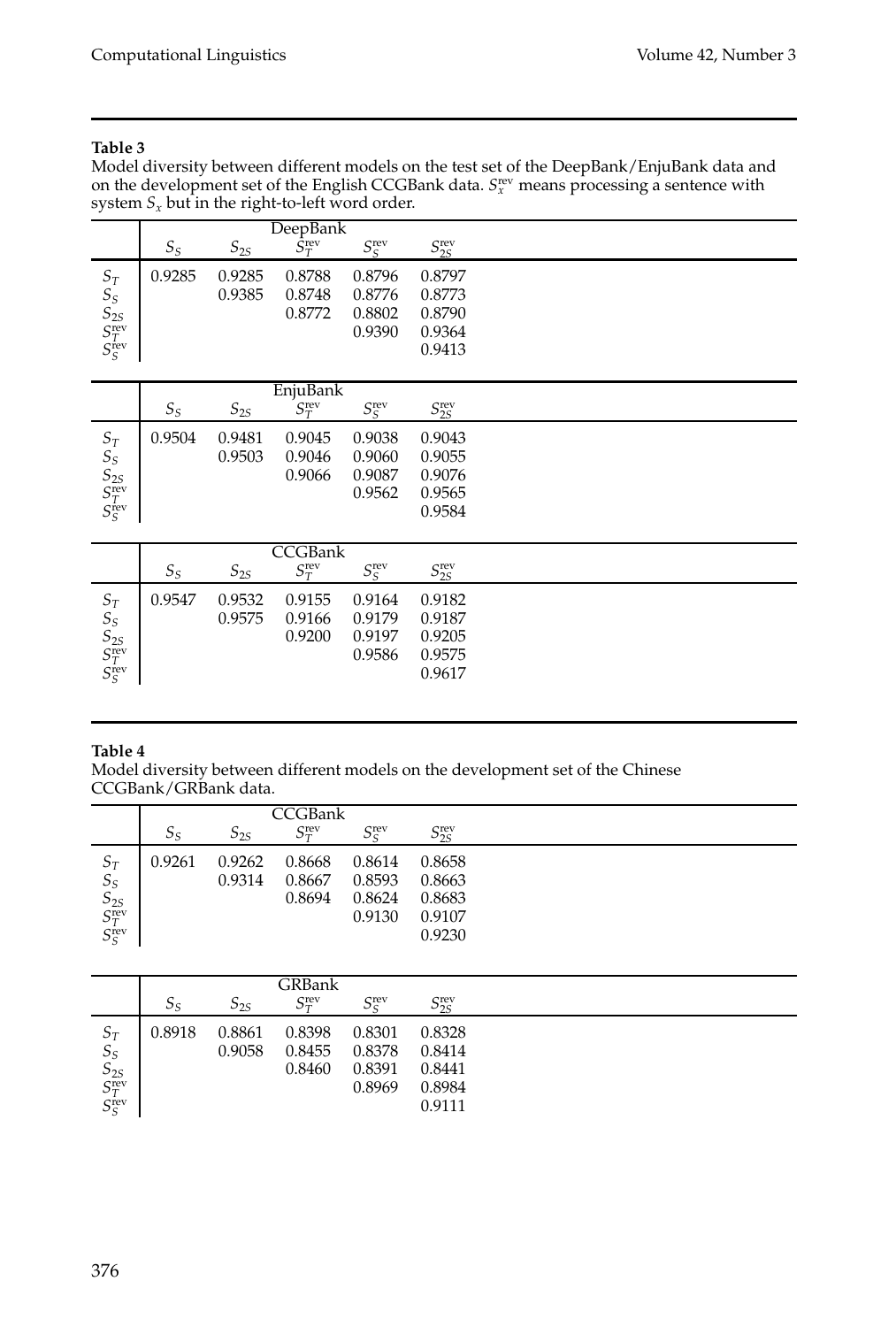Performance of base and combined models on the test set of the DeepBank/EnjuBank data, on the development set of the English and Chinese CCGBank data and on the development set of the Chinese GRBank data. Note that the labeled results for CCG parsing do not consider supertags.

|                                             |        | English   |       |        |        |       |  |
|---------------------------------------------|--------|-----------|-------|--------|--------|-------|--|
| DeepBank                                    | UP     | UR        | UF    | LP     | LR     | LF    |  |
| $S_T$                                       | 87.03% | 86.42%    | 86.72 | 85.00% | 84.40% | 84.70 |  |
| $S_T^{\text{rev}}$                          | 88.16% | 88.16%    | 88.16 | 86.12% | 86.11% | 86.12 |  |
|                                             | 86.57% | 85.91%    | 86.24 | 84.63% | 83.98% | 84.30 |  |
| $S_S^{\text{rev}}$<br>$S_{2S}^{\text{rev}}$ | 88.53% | 88.27%    | 88.40 | 86.63% | 86.38% | 86.51 |  |
|                                             | 86.99% | 86.38%    | 86.68 | 85.01% | 84.41% | 84.71 |  |
| $S_{2S}^{\text{rev}}$                       | 88.12% | 88.11%    | 88.11 | 86.28% | 86.26% | 86.27 |  |
| Combined                                    | 88.29% | 90.27%    | 89.27 | 86.46% | 88.40% | 87.42 |  |
|                                             | UP     | UR        | UF    | LP     | LR     | LF    |  |
| $rac{\text{EnjuBank}}{S_T}$                 | 89.98% | 89.47%    | 89.72 | 88.66% | 88.17% | 88.42 |  |
| $S_T^{\text{rev}}$                          | 91.93% | 91.92%    | 91.92 | 90.67% | 90.66% | 90.67 |  |
|                                             | 89.86% | 89.48%    | 89.67 | 88.58% | 88.20% | 88.39 |  |
| $S_S$<br>$S_S^{\text{rev}}$                 | 92.12% | 92.04%    | 92.08 | 90.86% | 90.79% | 90.82 |  |
| $S_{2S}$                                    | 90.07% | 89.75%    | 89.91 | 88.80% | 88.48% | 88.64 |  |
| $S_{2S}^{\text{rev}}$                       | 92.09% | 92.01%    | 92.05 | 90.88% | 90.80% | 90.84 |  |
| Combined                                    | 91.31% | 93.62%    | 92.45 | 90.15% | 92.43% | 91.28 |  |
| <b>CCGBank</b>                              | UP     | <b>UR</b> | UF    | LP     | LR     | LF    |  |
| $S_T$                                       | 91.10% | 89.98%    | 90.54 | 87.00% | 85.93% | 86.46 |  |
| $S_T^{\text{rev}}$                          | 91.23% | 91.27%    | 91.25 | 87.25% | 87.28% | 87.27 |  |
| $S_S^{\text{rev}}$<br>$S_{2S}^{\text{rev}}$ | 90.80% | 90.18%    | 90.49 | 86.63% | 86.04% | 86.33 |  |
|                                             | 91.12% | 91.31%    | 91.22 | 87.35% | 87.53% | 87.44 |  |
|                                             | 90.85% | 90.30%    | 90.58 | 86.77% | 86.25% | 86.51 |  |
| $S_{2S}^{\text{rev}}$                       | 91.57% | 91.63%    | 91.60 | 87.83% | 87.89% | 87.86 |  |
| Combined                                    | 91.43% | 92.83%    | 92.13 | 87.76% | 89.10% | 88.42 |  |

|                       |        |        | Chinese |        |        |       |  |
|-----------------------|--------|--------|---------|--------|--------|-------|--|
| <b>CCGBank</b>        | UP     | UR     | UF      | LP     | LR     | LF    |  |
| $S_T$                 | 86.24% | 85.31% | 85.77   | 82.04% | 81.16% | 81.60 |  |
| $S_T^{\text{rev}}$    | 85.20% | 85.13% | 85.16   | 80.97% | 80.90% | 80.94 |  |
| $S_S$                 | 85.86% | 85.62% | 85.74   | 81.71% | 81.48% | 81.60 |  |
| $S_S^{\text{rev}}$    | 84.65% | 85.90% | 85.27   | 80.55% | 81.74% | 81.14 |  |
| $S_{2S}$              | 86.17% | 85.87% | 86.02   | 82.09% | 81.81% | 81.95 |  |
| $S_{2S}^{\text{rev}}$ | 85.14% | 86.32% | 85.73   | 81.05% | 82.18% | 81.61 |  |
|                       |        |        |         |        |        |       |  |
| Combined              | 86.63% | 89.05% | 87.82   | 82.83% | 85.14% | 83.97 |  |
| <b>GRBank</b>         | UP     | UR     | UF      | LP     | LR     | LF    |  |
| $S_T$                 | 83.38% | 80.43% | 81.88   | 81.28% | 78.40% | 79.81 |  |
| $S_T^{\rm rev}$       | 85.03% | 84.05% | 84.54   | 82.93% | 81.98% | 82.45 |  |
| $S_S$                 | 82.35% | 81.49% | 81.92   | 80.30% | 79.46% | 79.88 |  |
| $S_{S}^{\text{rev}}$  | 83.74% | 85.04% | 84.39   | 81.77% | 83.05% | 82.41 |  |
| $S_{2S}$              | 82.93% | 82.20% | 82.56   | 80.88% | 80.18% | 80.53 |  |
| $S_{2S}^{\text{rev}}$ | 83.84% | 85.02% | 84.43   | 81.80% | 82.94% | 82.37 |  |
|                       |        |        |         |        |        |       |  |
| Combined              | 86.05% | 87.14% | 86.59   | 84.06% | 85.12% | 84.59 |  |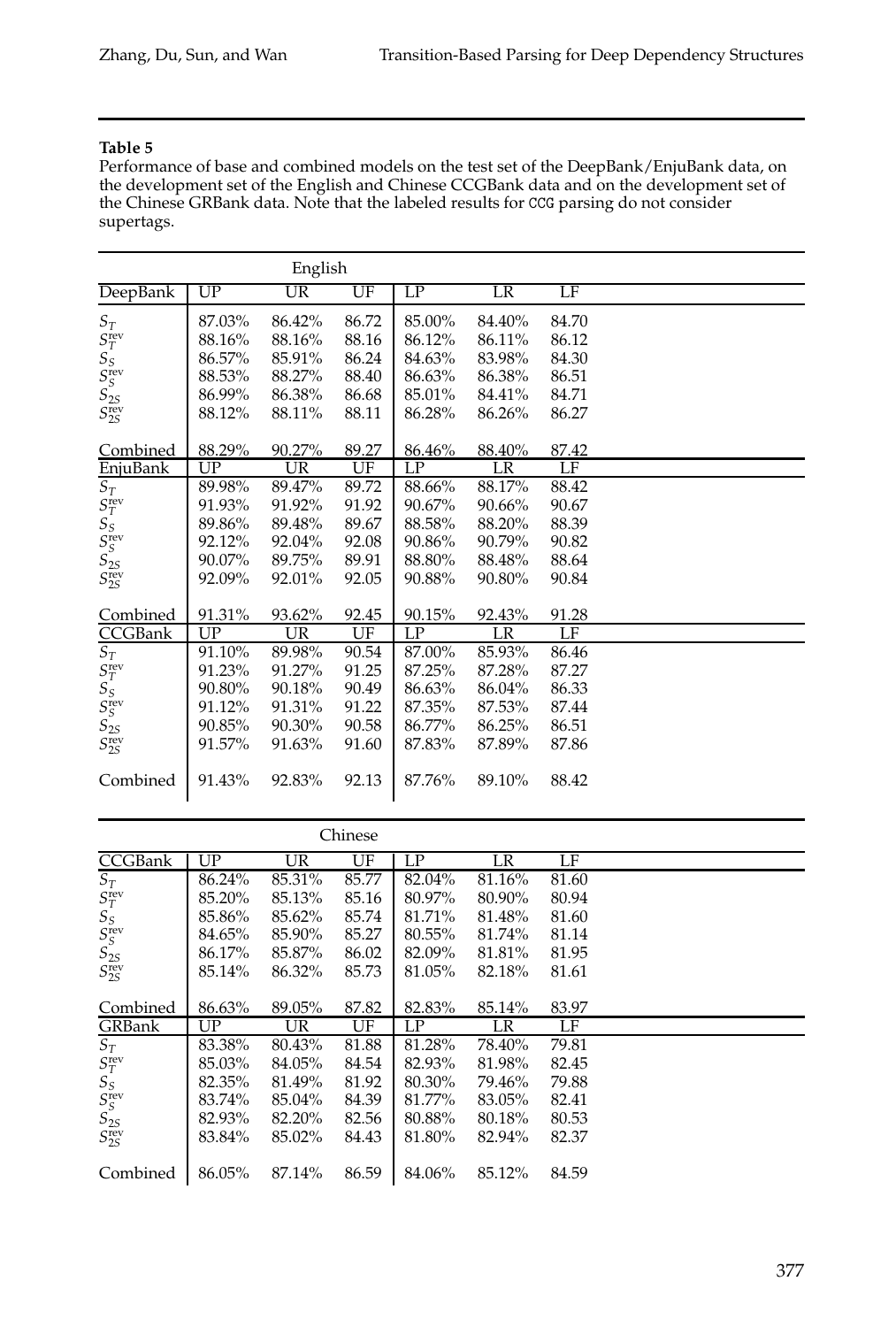Performance of English and Chinese SRL achieved by representative full and shallow parsing-based systems. The results are copied from Punyakanok, Roth, and Yih (2008) and Zhuang and Zong (2010).

|         |                                                      | Precison Recall F-score |        |                |  |
|---------|------------------------------------------------------|-------------------------|--------|----------------|--|
| English | Full parsing<br>Shallow parsing $75.48\%$ 67.13%     | 77.09%                  | 75.51% | 76.29<br>71.06 |  |
| Chinese | Full parsing 79.17%<br>Shallow parsing 72.57% 67.02% |                         | 72.09% | 75.47<br>69.68 |  |

*5.5.2 Comparison of Different Tree Parsers.* There are two dominant data-driven approaches to syntactic dependency tree parsing: transition-based (Yamada and Matsumoto 2003; Nivre 2008) and graph-based (McDonald 2006; Torres Martins, Smith, and Xing 2009). In terms of overall per token prediction, the transition-based and graph-based tree parsers achieve comparable performance (Suzuki et al. 2009; Weiss et al. 2015). To evaluate the impact of the two tree parsing approaches on semantic dependency parsing, we use two tree parsers to serve our graph parser. The first one is our in-house implementation of the algorithm presented in Zhang and Nivre  $(2011)$ , and the second one is a second-order graph-based parser<sup>4</sup> (Bohnet 2010). The tree parsers are trained with the unlabeled tree annotations provided by the English and Chinese CCGBank data. For both English and Chinese experiments, 5-fold cross validation is performed to parse the training data to avoid overfitting. The accuracy of tree parsers is shown in Table 7. Results presented in Figure 12 indicate that the two parsers are also equivalently effective for producing semantic analysis. This result is somehow non-obvious given that the combination of a graph-based and transition-based parser usually gives significantly better parsing performance (Nivre and McDonald 2008; Torres Martins et al. 2008).

## **5.6 Effectiveness of Tree Approximation**

In case syntactic information is not available, we propose a tree approximation technique to induce tree backbones from deep dependency graphs. In particular, our technique guarantees that the automatically derived trees are projective, which is a necessary condition for a number of effective tree parsing algorithms. We can utilize these *pseudo* trees as an alternative to syntactic analysis. To evaluate the effectiveness of tree approximation, we compare the contribution to semantic dependency parsing of syntactic trees and pseudo trees. In this experiment, we use a transition-based tree parser to generate automatic analysis. Figure 13 presents the results. Generally speaking, *pseudo* trees contribute to semantic dependency parsing equally well as syntactic trees. Sometimes, they perform even better. There is a considerable drop when DeepBank data are applied. We think the main reason is the density of DeepBank graphs. Because there are fewer edges in the original graphs, it is harder to extract informative pseudo trees. As a result, the final graph parsing benefits less.

<sup>4</sup> http://www.code.google.com/p/mate-tools/.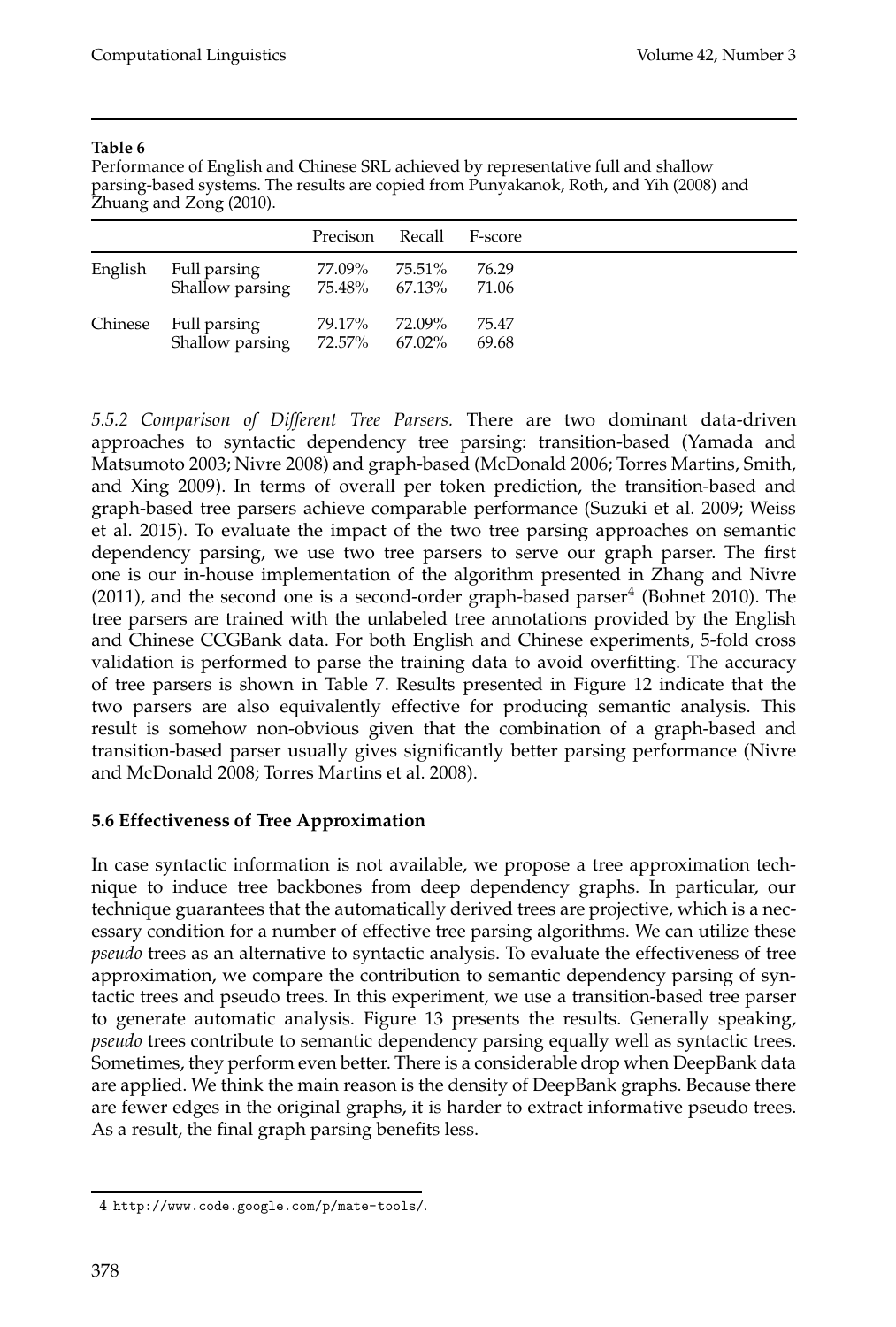

#### **Figure 11**

Parsing accuracy with and without syntactic features. The syntactic trees for experiments on DeepBank and EnjuBank data sets are provided by the SemEval 2014 shared task, and they are automatically generated by the Stanford Parser. The syntactic trees for experiments on English and Chinese CCG data sets are generated by our in-house implementation of the model introduced in Zhang and Nivre (2011).

It is also possible to build a parser ensemble on pseudo tree enhanced models. However, the effectiveness of system combination is not as effective as integrating nontree models. Table 8 summarizes the detailed parsing accuracy. We can see that system ensemble is still helpful, though the improvement is limited.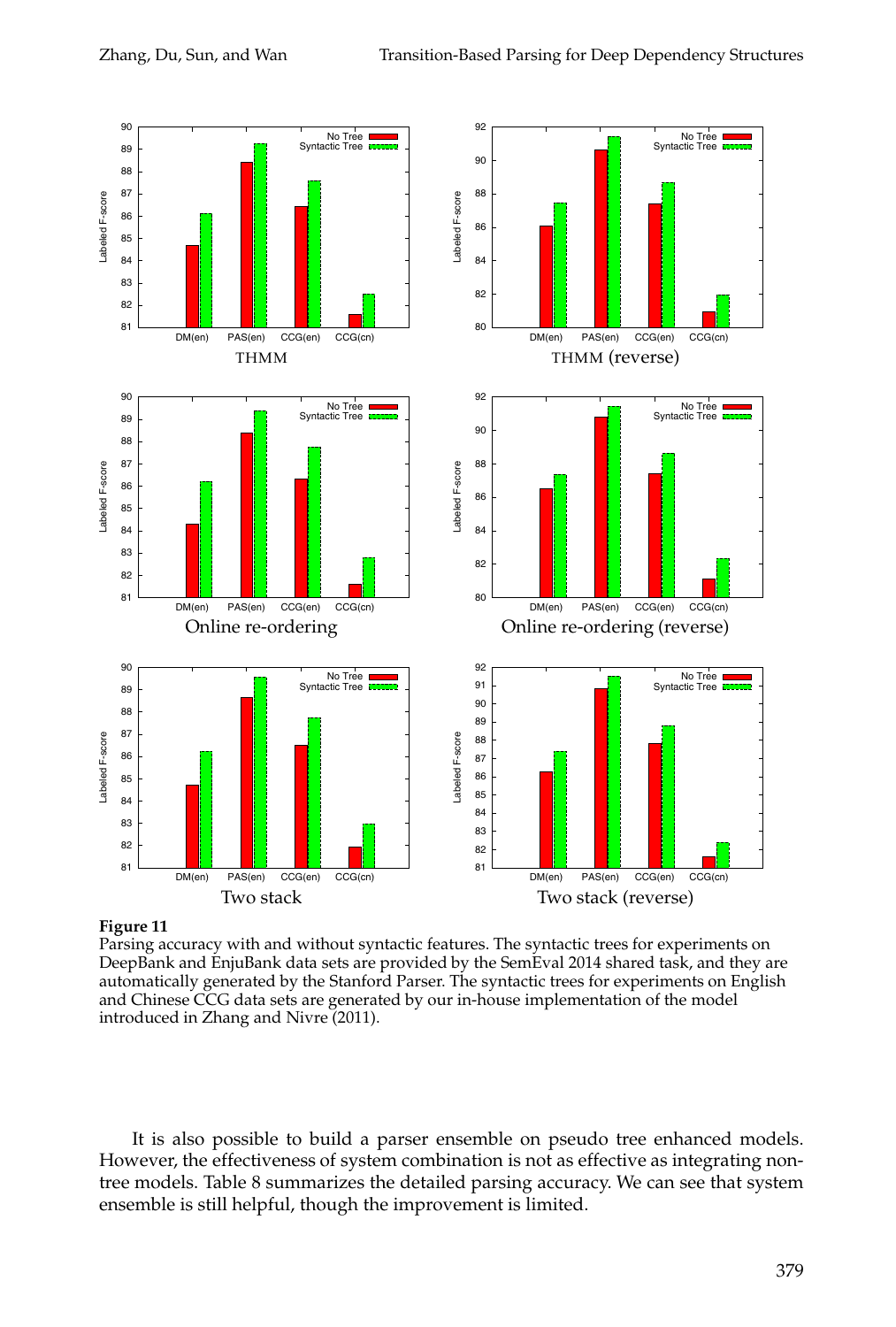Accuracy of preprocessing on the development data for CCG analysis. *Tr* and *Gr*, respectively, denote transition-based and graph-based tree parsers.

|                                                | $UAS(\text{Tr})$ $UAS(\text{Gr})$ |  |
|------------------------------------------------|-----------------------------------|--|
| English 93.48% 93.47%<br>Chinese 80.97% 80.81% |                                   |  |

## **5.7 Comparison with Other Parsers**

*5.7.1 Comparison with Grammar-Based Parsers.* We compare our parser with several representative Treebank-guided, grammar-based parsers that achieve state-of-the-art performance for CCG and HPSG analysis. The grammar-based parsers selected represent two different architectures.

- The first type of parser implements a shift-reduce parsing architecture and also uses beam search for practical decoding. In particular, we compare our parser with the state-of-the-art CCG parser introduced in Xu, Clark, and



#### **Figure 12**

Labeled F-scores with respect to different tree parsing techniques. Results shown here are from experiments for English and Chinese CCG parsing.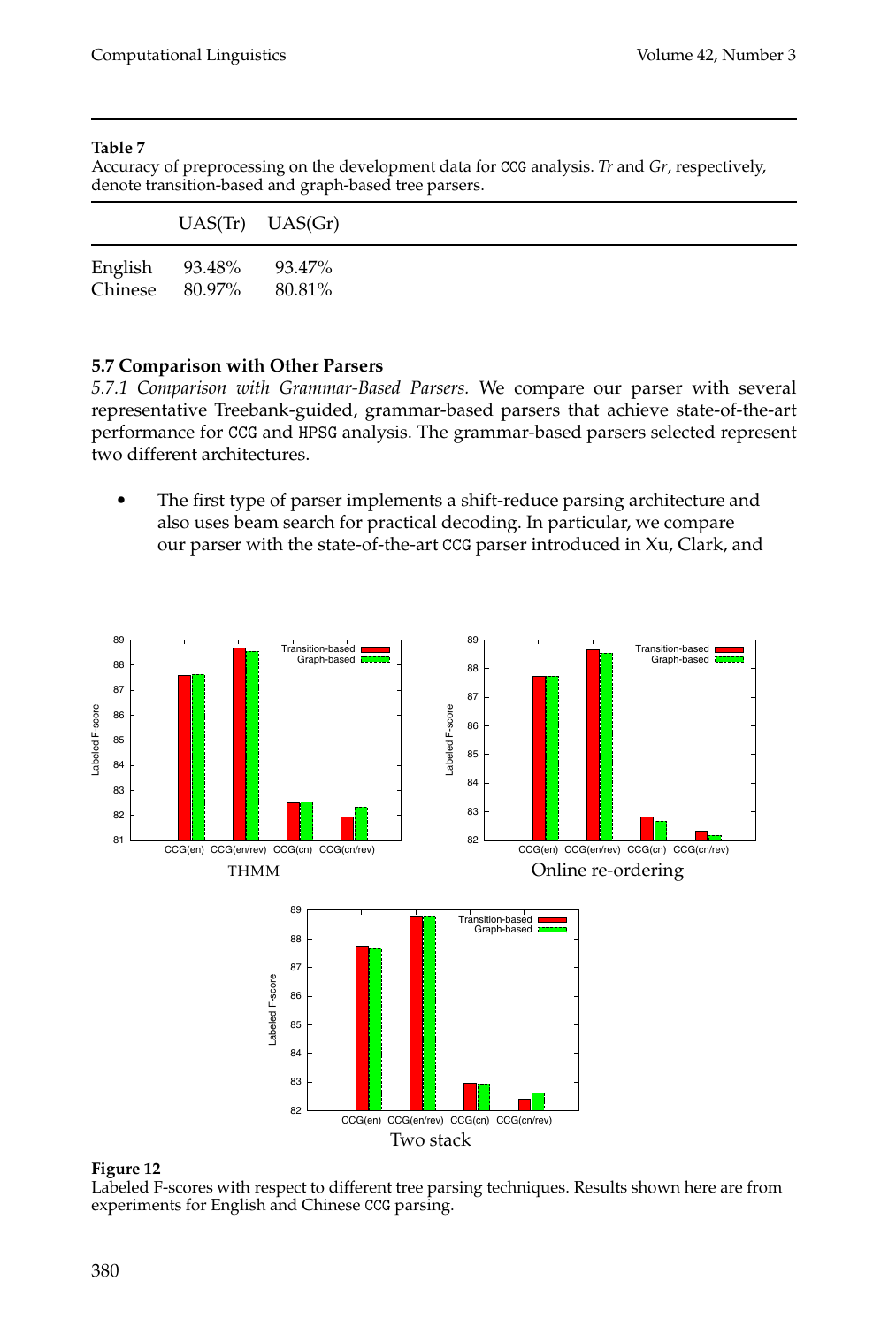

#### **Figure 13**

Parsing accuracy based on syntactic and pseudo tree features. All trees are generated by our in-house implementation of the model introduced in Zhang and Nivre (2011).

Zhang (2014).<sup>5</sup> This parser extends a shift-reduce CFG parser (Zhang and Clark 2011a) with a dependency model.

 $\bullet$  The second type of parser implements the chart parsing architecture with some refinements. For CCG analysis, we focus on the parser proposed by

<sup>5</sup> The unlabeled parsing results are not reported in the original paper. The figures presented in Table 9 are provided by Wenduan Xu.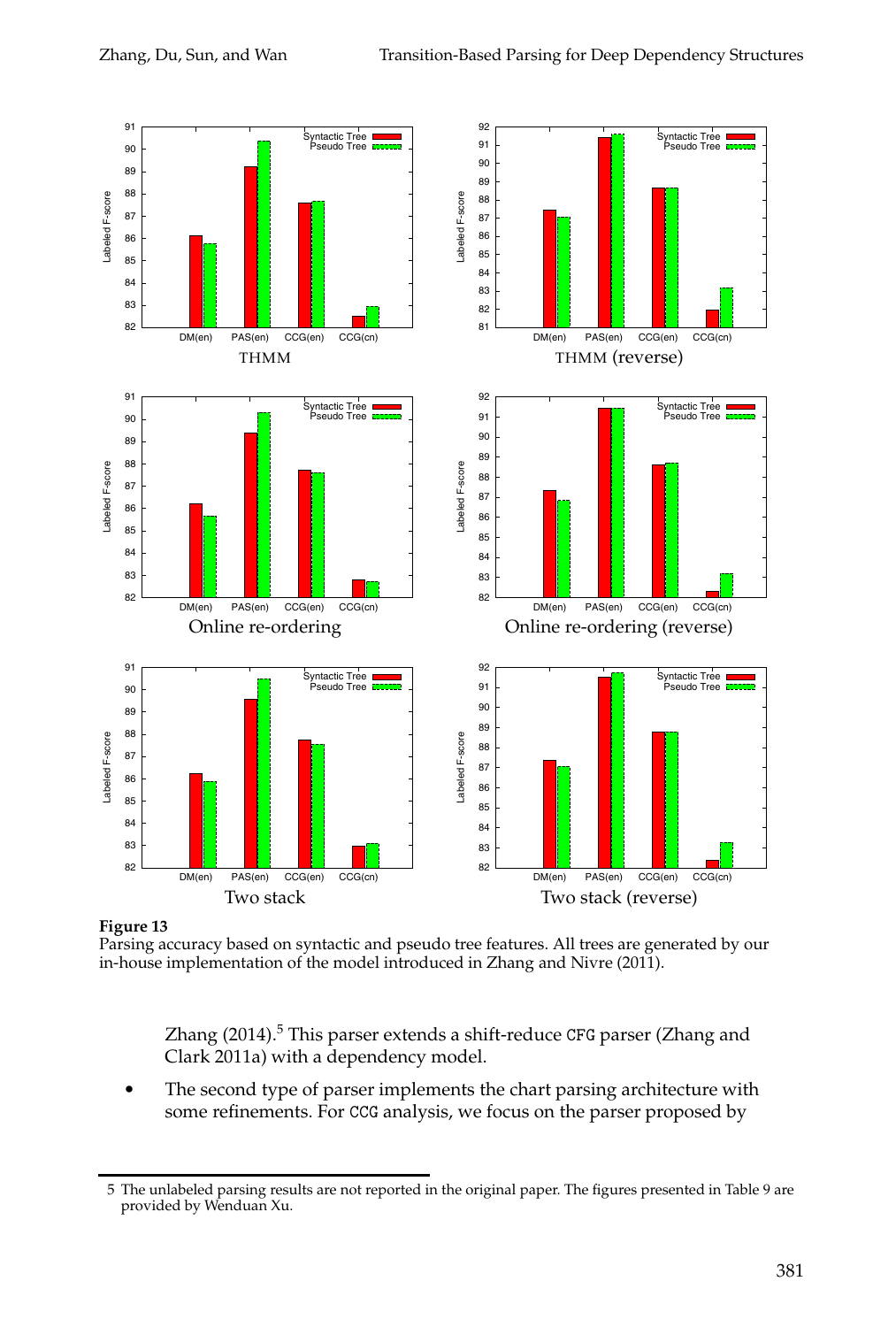Performance of base and combined models on the test set of the DeepBank/EnjuBank data and on the development set of the English and Chinese CCGBank data. Features extracted from *pseudo* trees are utilized for disambiguation.

|                                                                                                                   |        |        | English             |        |        |       |  |
|-------------------------------------------------------------------------------------------------------------------|--------|--------|---------------------|--------|--------|-------|--|
| DeepBank                                                                                                          | UP     | UR     | UF                  | LP     | LR     | LF    |  |
| $S_T$                                                                                                             | 87.99% | 87.64% | 87.81               | 85.95% | 85.61% | 85.78 |  |
|                                                                                                                   | 88.94% | 88.98% | 88.96               | 87.07% | 87.11% | 87.09 |  |
|                                                                                                                   | 87.76% | 87.45% | 87.60               | 85.83% | 85.52% | 85.67 |  |
|                                                                                                                   | 88.72% | 88.65% | 88.69               | 86.88% | 86.82% | 86.85 |  |
|                                                                                                                   | 87.92% | 87.60% | 87.76               | 86.03% | 85.72% | 85.87 |  |
| $\begin{array}{l} S_T^{\text{rev}} \\ S_S^{\text{rev}} \\ S_{2S}^{\text{rev}} \\ S_{2S}^{\text{rev}} \end{array}$ | 89.04% | 88.85% | 88.95               | 87.15% | 86.96% | 87.05 |  |
| Combined                                                                                                          | 88.54% | 90.25% | 89.39               | 86.65% | 88.32% | 87.48 |  |
| <b>EnjuBank</b>                                                                                                   | UP     | UR     | $\overline{\rm UF}$ | LP     | LR     | LF    |  |
| $rac{S_T}{S_T^{\text{rev}}}$<br>$S_S^{\text{rev}}$<br>$S_{2S}^{\text{rev}}$<br>$S_{2S}^{\text{rev}}$              | 91.88% | 91.45% | 91.66               | 90.60% | 90.17% | 90.38 |  |
|                                                                                                                   | 92.82% | 92.83% | 92.83               | 91.61% | 91.61% | 91.61 |  |
|                                                                                                                   | 91.76% | 91.39% | 91.58               | 90.50% | 90.14% | 90.32 |  |
|                                                                                                                   | 92.66% | 92.65% | 92.65               | 91.45% | 91.44% | 91.45 |  |
|                                                                                                                   | 91.85% | 91.54% | 91.70               | 90.63% | 90.33% | 90.48 |  |
|                                                                                                                   | 92.92% | 92.83% | 92.87               | 91.77% | 91.68% | 91.73 |  |
| Combined                                                                                                          | 92.47% | 93.52% | 92.99               | 91.34% | 92.38% | 91.86 |  |
| <b>CCGBank</b>                                                                                                    | UP     | UR     | UF                  | LP     | LR     | LF    |  |
| $S_T$                                                                                                             | 92.15% | 91.05% | 91.60               | 88.20% | 87.15% | 87.67 |  |
|                                                                                                                   | 92.46% | 92.27% | 92.37               | 88.78% | 88.61% | 88.70 |  |
|                                                                                                                   | 91.91% | 91.18% | 91.54               | 87.97% | 87.28% | 87.62 |  |
|                                                                                                                   | 92.34% | 92.43% | 92.39               | 88.67% | 88.76% | 88.72 |  |
|                                                                                                                   | 91.86% | 91.13% | 91.49               | 87.92% | 87.22% | 87.57 |  |
| $S_T^{\text{rev}}$<br>$S_S^{\text{rev}}$<br>$S_{2S}^{\text{rev}}$<br>$S_{2S}^{\text{rev}}$                        | 92.53% | 92.41% | 92.47               | 88.85% | 88.73% | 88.79 |  |
| Combined                                                                                                          | 92.38% | 93.20% | 92.79               | 88.92% | 89.71% | 89.31 |  |
|                                                                                                                   |        |        | Chinee              |        |        |       |  |

|                                                                   |        |        | спшезе |        |        |       |  |
|-------------------------------------------------------------------|--------|--------|--------|--------|--------|-------|--|
| <b>CCGBank</b>                                                    | UP     | UR     | UF     | LP     | LR     | LF    |  |
| $S_T$                                                             | 87.44% | 86.41% | 86.93  | 83.44% | 82.45% | 82.94 |  |
|                                                                   | 87.11% | 87.04% | 87.07  | 83.24% | 83.17% | 83.21 |  |
|                                                                   | 86.76% | 86.52% | 86.64  | 82.85% | 82.63% | 82.74 |  |
|                                                                   | 86.46% | 87.54% | 87.00  | 82.69% | 83.72% | 83.20 |  |
| $S_T^{\text{rev}}$<br>$S_S^{\text{rev}}$<br>$S_{2S}^{\text{rev}}$ | 87.09% | 86.91% | 87.00  | 83.21% | 83.03% | 83.12 |  |
| $S_{2S}^{\text{rev}}$                                             | 86.57% | 87.69% | 87.13  | 82.75% | 83.82% | 83.28 |  |
|                                                                   |        |        |        |        |        |       |  |
| Combined 87.27%                                                   |        | 89.00% | 88.12  | 83.57% | 85.23% | 84.39 |  |
|                                                                   |        |        |        |        |        |       |  |

Auli and Lopez (2011b). The basic system architecture follows the well-engineered C&C Parser,<sup>6</sup> and additionally applies a number of advanced machine learning and optimization techniques, including belief propagation, dual decomposition Auli and Lopez (2011a), and parameter estimation with softmax-margin loss (Auli and Lopez 2011b), to enhance the results. For HPSG analysis, we compare with the well-studied Enju

<sup>6</sup> http://svn.ask.it.usyd.edu.au/trac/candc.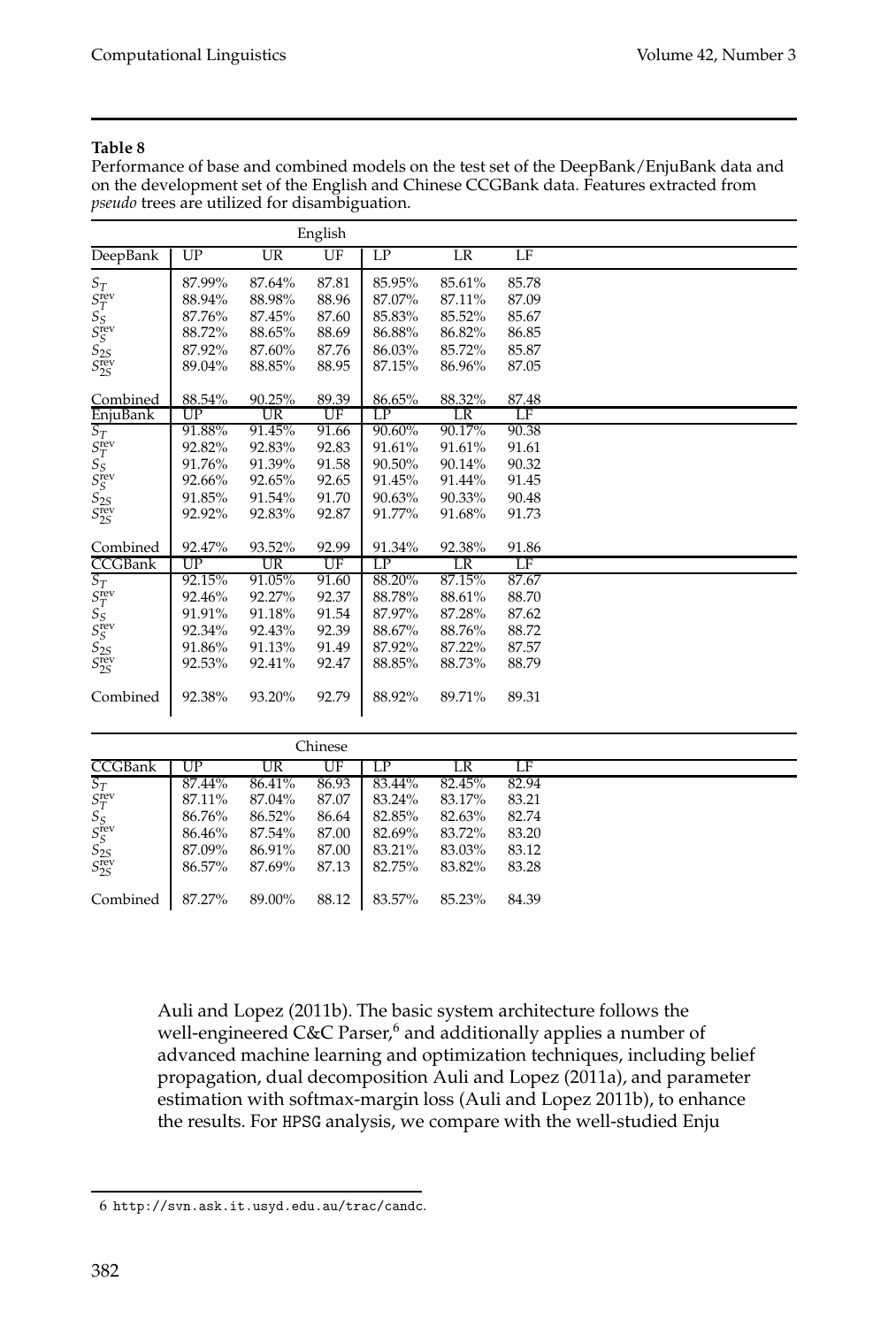Parsing results on test sets obtained by representative parsers. State-of-the-art results on these data sets, as reported in Oepen et al. (2014), Martins and Almeida (2014), Xu, Clark, and Zhang (2014), Auli and Lopez (2011b), Du, Sun, and Wan (2015), Sun et al. (2014), are included.

| <b>DeepBank</b>       |                                                             | LP     | LR     | LF    |  |
|-----------------------|-------------------------------------------------------------|--------|--------|-------|--|
|                       |                                                             |        |        |       |  |
| Our system            | $S_{2S}^{\text{rev}}$<br>Combined                           | 86.28% | 86.26% | 86.27 |  |
|                       |                                                             | 86.46% | 88.40% | 87.42 |  |
|                       | $S_{2S}^{\text{rev}}$ +Pseudo Tree                          | 87.15% | 86.96% | 87.05 |  |
|                       | Combined+Pseudo Tree                                        | 86.65% | 88.32% | 87.48 |  |
|                       |                                                             |        |        |       |  |
| Factorization (Turbo) | (Martins and Almeida 2014)                                  | 88.82% | 87.35% | 88.08 |  |
| EnjuBank              |                                                             | LP     | LR     | LF    |  |
| Our system            | $S_{2S}^{\text{rev}}$                                       | 90.88% | 90.80% | 90.84 |  |
|                       | Combined                                                    | 90.15% | 92.43% | 91.28 |  |
|                       |                                                             | 91.77% | 91.68% | 91.73 |  |
|                       | $S_{2S}^{\text{rev}}$ +Pseudo Tree                          |        |        |       |  |
|                       | Combined+Pseudo Tree                                        | 91.34% | 92.38% | 91.86 |  |
|                       |                                                             |        |        |       |  |
| Chart parsing (Enju)  | (Oepen et al. 2014)                                         | 92.09% | 92.02% | 92.06 |  |
|                       |                                                             |        |        |       |  |
| Factorization (Turbo) | (Martins and Almeida 2014)                                  | 91.95% | 89.92% | 90.93 |  |
| English CCGBank       |                                                             | UP     | UR     | UF    |  |
| Our system            | $S_{2S}^{\text{rev}}$                                       | 91.84% | 91.75% | 91.80 |  |
|                       | Combined                                                    | 92.06% | 93.14% | 92.60 |  |
|                       | $S_{2S}^{\text{rev}}$ +Pseudo Tree                          | 92.49% | 92.30% | 92.40 |  |
|                       |                                                             |        |        |       |  |
|                       | Combined+Pseudo Tree                                        | 92.52% | 93.13% | 92.82 |  |
|                       |                                                             |        |        |       |  |
| Shift-reduce          | (Xu, Clark, and Zhang 2014)                                 | 93.15% | 91.06% | 92.09 |  |
| Chart parsing         | (Auli and Lopez 2011b)                                      | 93.08% | 92.44% | 92.76 |  |
|                       |                                                             |        |        |       |  |
| Factorization         | (Du, Sun, and Wan 2015)                                     | 93.03% | 92.03% | 92.53 |  |
| Chinese GRBank        |                                                             | LP     | LR     | LF    |  |
| Our system            | $S_{2S}^{\text{rev}}$                                       | 82.28% | 83.11% | 82.69 |  |
|                       | Combined                                                    | 84.92% | 85.28% | 85.10 |  |
|                       |                                                             |        |        |       |  |
| Transition-based      |                                                             | 83.93% | 79.82% |       |  |
|                       | (Sun et al. 2014)                                           |        |        | 81.82 |  |
| Chinese CCGBank       |                                                             | UP     | UR     | UF    |  |
| Our system            |                                                             | 85.07% | 86.02% | 85.54 |  |
|                       | Combined                                                    | 86.35% | 88.85% | 87.58 |  |
|                       |                                                             | 86.65% | 87.34% | 86.99 |  |
|                       | Combined+Pseudo Tree                                        | 87.14% | 88.60% | 87.86 |  |
|                       | $S_{2S}^{\text{rev}}$<br>$S_{2S}^{\text{rev}}$ +Pseudo Tree |        |        |       |  |

Parser,<sup>7</sup> which develops a number of advanced techniques for discriminative deep parsing—for example, maximum entropy estimation with feature forest (Miyao and Tsujii 2008) and efficient decoding with supertagging and CFG-filtering (Matsuzaki, Miyao, and Tsujii 2007).

Table 9 shows the final results on the test data for each data set. The representative shift-reduce parser for comparison utilizes a very similar learning and decoding architectures to our system. Similar to our parser, Xu, Clark, and Zhang's (2014) parser incrementally processes a sentence and uses a beam decoder that performs an inexact

<sup>7</sup> http://kmcs.nii.ac.jp/enju/?lang=en.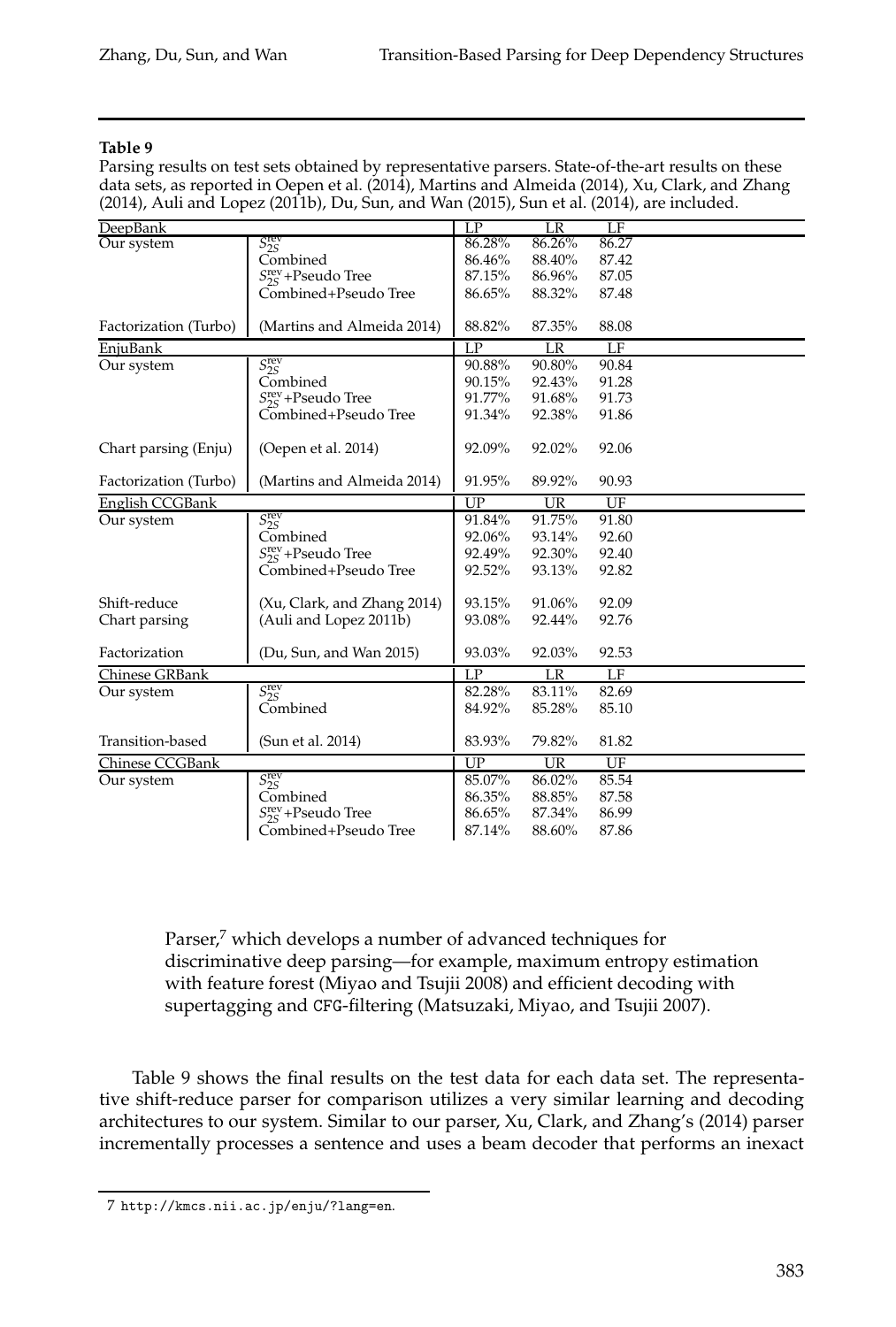search. Xu, Clark, and Zhang's parser sets beam width to 128, while ours is 16. It also uses the structured prediction algorithm for parameter estimation. The major difference is that the shift-reduce CCG parser explicitly utilizes a core grammar to guide decoding, whereas our parser excludes all such information. Actually, our models reported here also exclude all syntactic information because no syntactic parse is used for feature extraction. We can see that our individual system based on the two stack transition system achieves equivalent performance to the CCG-driven parser. Moreover, when this individual system is augmented with tree approximation, the accuracy is significantly improved. Note that the individual system with both settings does not rely on any explicit syntactic information. This result on one hand indicates the effectiveness of adapting syntactic parsing techniques for full semantic parsing, and on the other hand suggests the possibility of using semantically structural (not syntactically structural) information only to achieve high-accuracy semantic parsing.

Statistical parsers based on chart parsing are able to perform a more principled search and therefore usually achieve better parsing accuracy than a *normal* shift-reduce parser. We also compare our parsing models with two state-of-the-art chart parsers, namely, the Enju Parser (Miyao and Tsujii 2008) and Auli and Lopez's (2011b) parser. Different from Xu, Clark, and Zhang's (2014) shift-reduce parser and our models, Auli and Lopez's (2011b) parser does not guarantee to produce analysis for arbitrary sentences. Usually, the numerical performance evaluated on all sentences is lower than the results obtained on sentences that can be parsed. Note that Auli and Lopez (2011b) only reported results on sentences that are covered, whereas Oepen et al. (2014) reported results on all sentences, which is achieved by Enju Parser. From Table 9, we can clearly see that our graph-spanning models are very competitive. The best individual and combined models outperform the Enju Parser and perform equally well to Auli and Lopez's (2011b) parser. It is worth noting that strictly less information is used by our parsers.

*5.7.2 Comparison with Other Data-Driven Parsers.* We also compare our parser with recently developed data-driven, factorization models (Martins and Almeida 2014; Du, Sun, and Wan 2015). Different from projective but similar to non-projective tree parsing, decoding for factorization models where very basic second-order sibling factors are incorporated is NP-hard. See the proof presented in our early work (Du, Sun, and Wan 2015) for details. To perform principled decoding, dual decomposition is used and achieves good empirical results (Martins and Almeida 2014; Du, Sun, and Wan 2015).

From Table 9, we can see that the transition-based approach augmented with tree approximation is comparable to the factorization approach in general. Compared with the Turbo Parser, our individual and hybrid models perform significantly worse on DeepBank but significantly better on EnjuBank. We think one main reason is because of the annotation styles. Though both corpora are based on HPSG, the annotations in question are quite different. DeepBank graphs are more sparse than EnjuBank, which makes tree approximation less effective. It seems that the transition-based parser suffers more when fewer output edges are targeted. The two approaches achieve equivalent performance for CCG parsing.

## **6. Related Work**

Deep linguistic processing is concerned with NLP approaches that aim at modeling the complexity of natural languages in rich linguistic representations. Such approaches are typically related to a particular computational linguistic theory (e.g., CCG, LFG, and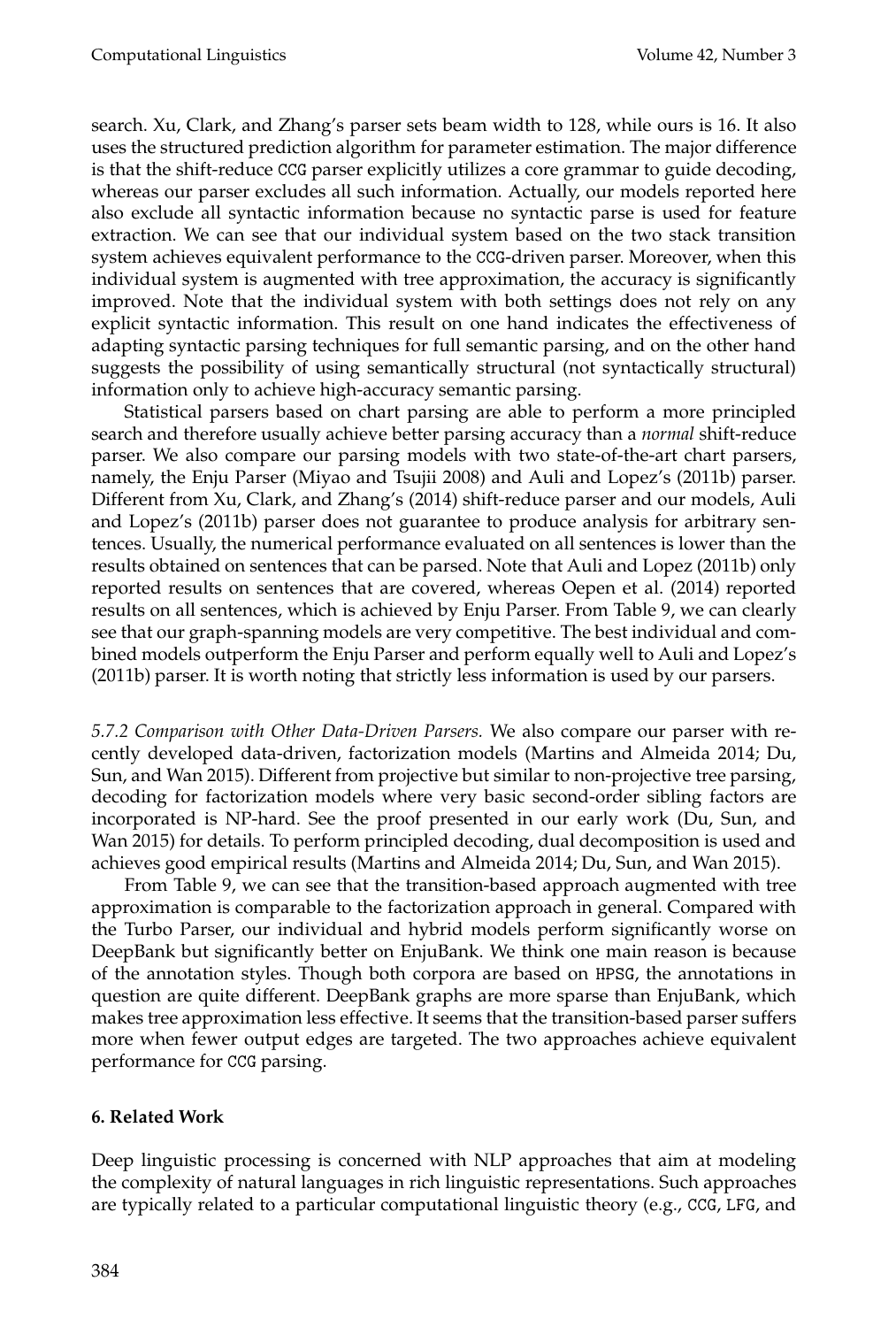HPSG). Parsing in these formalisms provides an elegant way to generate deep syntactosemantic dependency structures with high quality (Clark and Curran 2007; Miyao, Sagae, and Tsujii 2007; Miyao and Tsujii 2008). The incremental shift-reduce parsing architecture has been implemented for CCG parsing (Zhang and Clark 2011a; Ambati et al. 2015). Besides using phrase-structure rules only, a shift-reduce parser can be enhanced by incorporating a dependency model (Xu, Clark, and Zhang 2014). Our parser and the two above parsers have some essential resemblances, including learning and decoding algorithms. The main difference is the usage of syntactic and grammatical information. The comparison in Section 5.7 gives a rough idea of the impact of explicitly using grammatical constraints. A deep-grammar-guided parsing model usually cannot produce full coverage and the time complexity of the corresponding parsing algorithms is very high. Some NLP applications may favor lightweight solutions to build deep dependency structures.

Different from grammar-guided approaches, data-driven approaches make essential use of machine learning from linguistic annotations in order to parse new sentences. Such approaches, for example, transition-based (Yamada and Matsumoto 2003; Nivre 2008) and graph-based (McDonald 2006; Torres Martins, Smith, and Xing 2009) models, have attracted the most attention of dependency parsing in recent years. Several successful parsers (e.g., MST, Mate, and Malt parsers) have been built and applied to many NLP applications. Recently, two advanced techniques have been studied to enhance a transition-based parser. First, developing features has been shown crucial to advancing parsing accuracy and a very rich feature set is carefully evaluated by Zhang and Nivre (2011). Second, beyond deterministic greedy search, beam search and principled dynamic programming strategies have been used to explore more possible hypotheses (Zhang and Clark 2008; Huang and Sagae 2010). When we implement our graph parser, we also leverage rich features and beam search to obtain good parsing accuracy.

Most research concentrated on surface dependency structures, and the majority of existing approaches are limited to producing only tree-shaped graphs. We notice three distinguished exceptions in early work. Sagae and Tsujii (2008) proposed a DAG parser that is able to handle projective directed dependency graphs, and that uses the pseudo-projective parsing technique (Nivre and Nilsson 2005) to build crossing arcs. Titov et al. (2009) and Henderson et al. (2013) introduced non-planar parsing to parse PropBank (Palmer, Gildea, and Kingsbury 2005) structures. However, neither technique handles crossing arcs fully well. There have been a number of papers trying to build non-projective trees, which inspired the design of our transition systems. Especially, we borrow key ideas from Nivre (2009), Gómez-Rodríguez and Nivre (2010), and Gómez-Rodríguez and Nivre (2013). In addition to the investigation on the transition-based approach, McDonald and Pereira (2006) presented a factorization parser that can generate dependency graphs in which a word may depend on multiple heads, and evaluated it on the Danish Treebank. Very recently, the dual decomposition technique has been adopted to achieve principled decoding for factorization models. High-accuracy models have been introduced in Martins and Almeida (2014) and Du, Sun, and Wan (2015).

## **7. Conclusion**

We study transition-based approaches that produce general dependency graphs directly from input sequences of words, in a way nearly as simple as tree parsers. We introduce two new graph-spanning algorithms to generate arbitrary directed graphs, which suit deep dependency parsing well. We also introduce transition combination and tree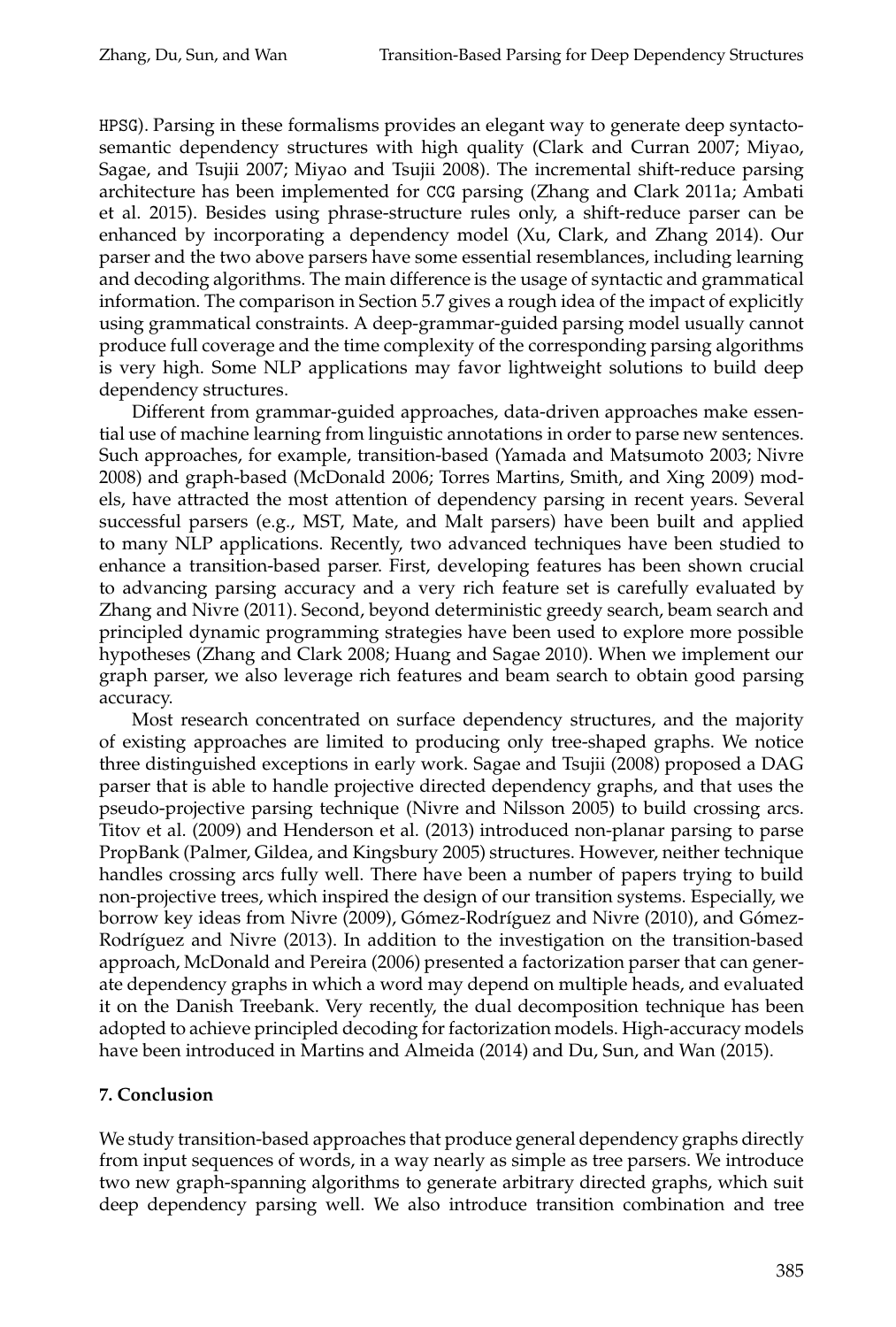approximation for statistical disambiguation. Statistical parsers built upon these new techniques have been evaluated with dependency structures that are extracted from linguistically deep CCG, LFG, and HPSG derivations. Our models achieve state-of-the-art performance on five representative data sets for English and Chinese parsing. Experiments demonstrate the effectiveness of grammar-free, transition-based approaches to dealing with complex linguistic phenomena beyond surface syntax.

In addition to deep dependency parsing, many other NLP tasks (e.g., quantifier scope disambiguation [Manshadi, Gildea, and Allen 2013] and event extraction [Li, Ji, and Huang 2013]), can be formulated as graph spanning problems. We think such tasks can benefit from algorithms that span general graphs rather than trees, and our new transition-based parsers can provide practical solutions to these tasks.

## **Acknowledgments**

This work was supported by the National Natural Science Foundation of China under grants 61300064 and 61331011, and the National High-Tech R&D Program under grant 2015AA015403. We are very grateful to the anonymous reviewers for their insightful and constructive comments and suggestions.

## **References**

- Ambati, Bharat Ram, Tejaswini Deoskar, Mark Johnson, and Mark Steedman. 2015. An incremental algorithm for transition-based CCG parsing. In *Proceedings of the 2015 Conference of the North American Chapter of the Association for Computational Linguistics: Human Language Technologies*, pages 53–63, Denver, CO.
- Auli, Michael and Adam Lopez. 2011a. A comparison of loopy belief propagation and dual decomposition for integrated CCG supertagging and parsing. In *Proceedings of the 49th Annual Meeting of the Association for Computational Linguistics: Human Language Technologies*, pages 470–480, Portland, OR. Association for Computational Linguistics.
- Auli, Michael and Adam Lopez. 2011b. Training a log-linear parser with loss functions via softmax-margin. In *Proceedings of the 2011 Conference on Empirical Methods in Natural Language Processing*, pages 333–343, Edinburgh.
- Bohnet, Bernd. 2010. Top accuracy and fast dependency parsing is not a contradiction. In *Proceedings of the 23rd International Conference on Computational Linguistics (Coling 2010)*, pages 89–97, Beijing.
- Bresnan, J. and R. M. Kaplan. 1982. Introduction: Grammars as mental representations of language. In J. Bresnan, editor, *The Mental Representation of Grammatical Relations*. MIT Press, Cambridge, MA, pages xvii–lii.
- Choi, Jinho D. and Martha Palmer. 2011. Getting the most out of transition-based dependency parsing. In *Proceedings of the 49th Annual Meeting of the Association for Computational Linguistics: Human Language Technologies*, pages 687–692, Portland, OR.
- Clark, Stephen and James R. Curran. 2007. Wide-coverage efficient statistical parsing with CCG and log-linear models. *[Computational Linguistics](http://www.mitpressjournals.org/action/showLinks?system=10.1162%2Fcoli.2007.33.4.493)*, 33(4):493–552.
- Clark, Stephen, Julia Hockenmaier, and Mark Steedman. 2002. Building deep dependency structures using a wide-coverage CCG parser. In *Proceedings of the 40th Annual Meeting of the Association for Computational Linguistics*,
- pages 327–334. Philadelphia, PA. Collins, Michael. 2002. Discriminative training methods for hidden Markov models: Theory and experiments with perceptron algorithms. In *Proceedings of the 2002 Conference on Empirical Methods in Natural Language Processing*, pages 1–8. Philadelphia, PA.
- Collins, Michael and Brian Roark. 2004. Incremental parsing with the perceptron algorithm. In *Proceedings of the 42nd Meeting of the Association for Computational Linguistics (ACL'04), Main Volume*, pages 111–118, Barcelona.
- Copestake, Ann, Dan Flickinger, Carl Pollard, and Ivan A. Sag. 2005. Minimal recursion semantics: An introduction. *[Research on Language and Computation](http://www.mitpressjournals.org/action/showLinks?crossref=10.1007%2Fs11168-006-6327-9)*, 3:281–332.
- Covington, Michael A. 2001. A fundamental algorithm for dependency parsing. In *Proceedings of the 39th Annual ACM Southeast Conference*, pages 95–102. Athens, GA.
- Du, Yantao, Weiwei Sun, and Xiaojun Wan. 2015. A data-driven, factorization parser for CCG dependency structures. In *Proceedings of the 53rd Annual Meeting of the*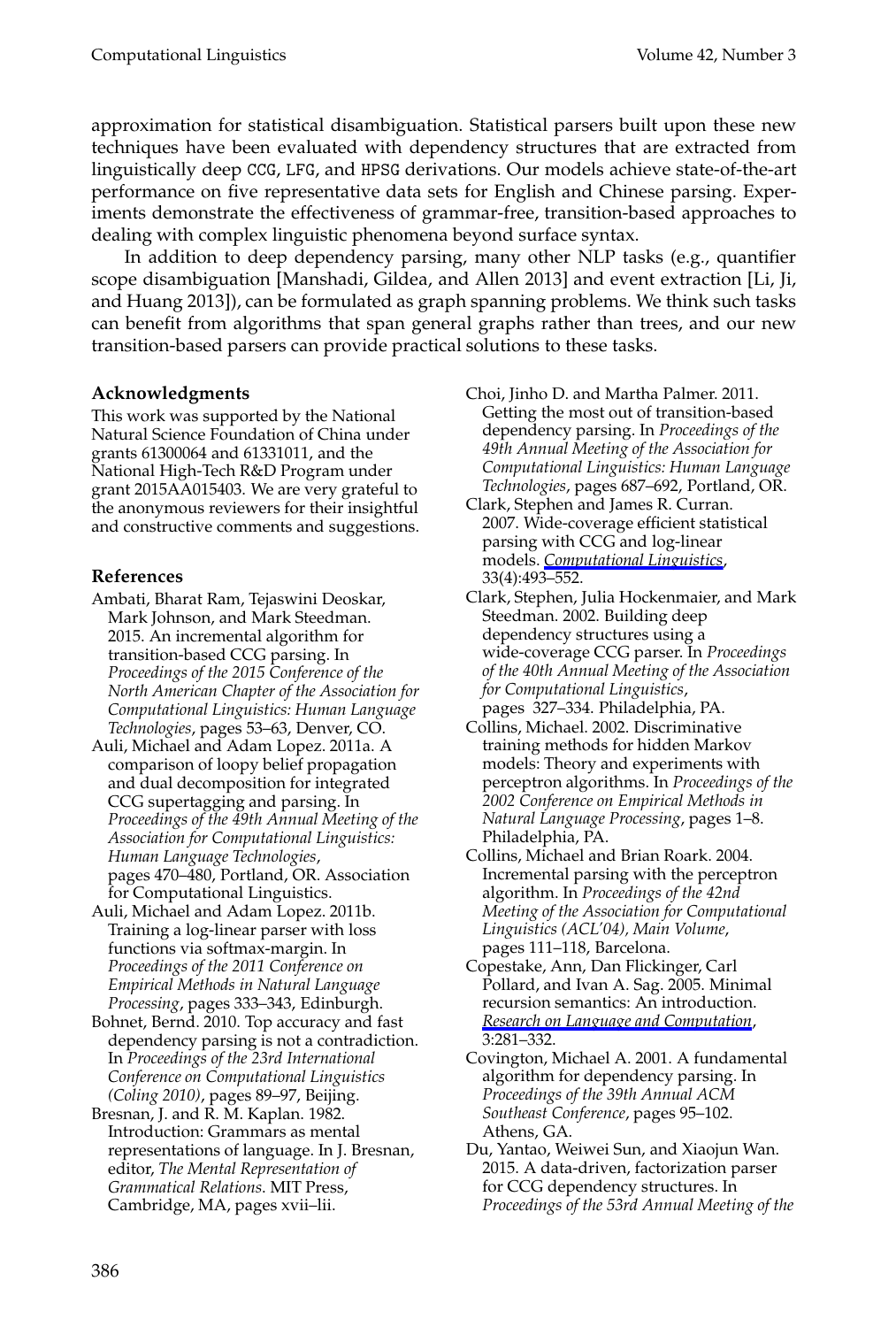*Association for Computational Linguistics and the 7th International Joint Conference on Natural Language Processing (Volume 1: Long Papers)*, pages 1545–1555, Beijing.

- Du, Yantao, Fan Zhang, Weiwei Sun, and Xiaojun Wan. 2014. Peking: Profiling syntactic tree parsing techniques for semantic graph parsing. In *Proceedings of the 8th International Workshop on Semantic Evaluation (SemEval 2014)*, pages 459–464, Dublin.
- Du, Yantao, Fan Zhang, Xun Zhang, Weiwei Sun, and Xiaojun Wan. 2015. Peking: Building semantic dependency graphs with a hybrid parser. In *Proceedings of the 9th International Workshop on Semantic Evaluation (SemEval 2015)*, pages 927–931, Denver, CO.
- Flickinger, Dan. 2000. On building a more efficient grammar by exploiting types. *[Natural Language Engineering](http://www.mitpressjournals.org/action/showLinks?crossref=10.1017%2FS1351324900002370)*, 6(1):15–28.
- Flickinger, Daniel, Yi Zhang, and Valia Kordoni. 2012. Deepbank: A dynamically annotated treebank of the Wall Street journal. In *Proceedings of the Eleventh International Workshop on Treebanks and Linguistic Theories*, pages 85–96, Lisbon.
- Gómez-Rodríguez, Carlos and Joakim Nivre. 2010. A transition-based parser for 2-planar dependency structures. In *Proceedings of the 48th Annual Meeting of the Association for Computational Linguistics*, pages 1492–1501, Uppsala.
- Gómez-Rodríguez, Carlos and Joakim Nivre. 2013. Divisible transition systems and multiplanar dependency parsing. *[Computational Linguistics](http://www.mitpressjournals.org/action/showLinks?system=10.1162%2FCOLI_a_00150)*, 39(4):799–845.
- Hajič, Jan, Massimiliano Ciaramita, Richard Johansson, Daisuke Kawahara, Maria Antònia Martí, Lluís Màrquez, Adam Meyers, Joakim Nivre, Sebastian Padó, Jan Štěpánek, Pavel Straňák, Mihai Surdeanu, Nianwen Xue, and Yi Zhang. 2009. The CONLL-2009 shared task: Syntactic and semantic dependencies in multiple languages. In *Proceedings of the Thirteenth Conference on Computational Natural Language Learning (CoNLL 2009): Shared Task*, pages 1–18, Boulder, CO.
- Henderson, James, Paola Merlo, Ivan Titov, and Gabriele Musillo. 2013. Multilingual joint parsing of syntactic and semantic dependencies with a latent variable model. *[Computational Linguistics](http://www.mitpressjournals.org/action/showLinks?system=10.1162%2FCOLI_a_00158)*, 39(4):949–998.
- Hockenmaier, Julia and Mark Steedman. 2007. CCGbank: A corpus of CCG derivations and dependency structures

extracted from the Penn treebank. *[Computational Linguistics](http://www.mitpressjournals.org/action/showLinks?system=10.1162%2Fcoli.2007.33.3.355)*, 33(3):355–396.

- Huang, Liang and Kenji Sagae. 2010. Dynamic programming for linear-time incremental parsing. In *Proceedings of the 48th Annual Meeting of the Association for Computational Linguistics*, pages 1077–1086, Uppsala.
- Huang, Zhongqiang, Mary Harper, and Slav Petrov. 2010. Self-training with products of latent variable grammars. In *Proceedings of the 2010 Conference on Empirical Methods in Natural Language Processing*, pages 12–22, Cambridge, MA.
- Ivanova, Angelina, Stephan Oepen, Lilja Øvrelid, and Dan Flickinger. 2012. Who did what to whom? A contrastive study of syntacto-semantic dependencies. In *Proceedings of the Sixth Linguistic Annotation Workshop*, pages 2–11, Jeju Island.
- Koo, Terry and Michael Collins. 2010. Efficient third-order dependency parsers. In *Proceedings of the 48th Annual Meeting of the Association for Computational Linguistics*, pages 1–11, Uppsala.
- Li, Qi, Heng Ji, and Liang Huang. 2013. Joint event extraction via structured prediction with global features. In *Proceedings of the 51st Annual Meeting of the Association for Computational Linguistics (Volume 1: Long Papers)*, pages 73–82, Sofia.
- Manshadi, Mehdi, Daniel Gildea, and James Allen. 2013. Plurality, negation, and quantification: Towards comprehensive quantifier scope disambiguation. In *Proceedings of the 51st Annual Meeting of the Association for Computational Linguistics (Volume 1: Long Papers)*, pages 64–72, Sofia.
- Martins, André F. T. and Mariana S. C. Almeida. 2014. Priberam: A turbo semantic parser with second order features. In *Proceedings of the 8th International Workshop on Semantic Evaluation (SemEval 2014)*, pages 471–476, Dublin.
- Matsuzaki, Takuya, Yusuke Miyao, and Jun'ichi Tsujii. 2007. Efficient HPSG parsing with supertagging and CFG-filtering. In *Proceedings of the 20th International Joint Conference on Artificial intelligence*, pages 1671–1676, San Francisco, CA.
- McDonald, Ryan. 2006. *Discriminative Learning and Spanning Tree Algorithms for Dependency Parsing*. Ph.D. thesis, University of Pennsylvania, Philadelphia, PA.
- McDonald, Ryan and Fernando Pereira. 2006. Online learning of approximate dependency parsing algorithms. In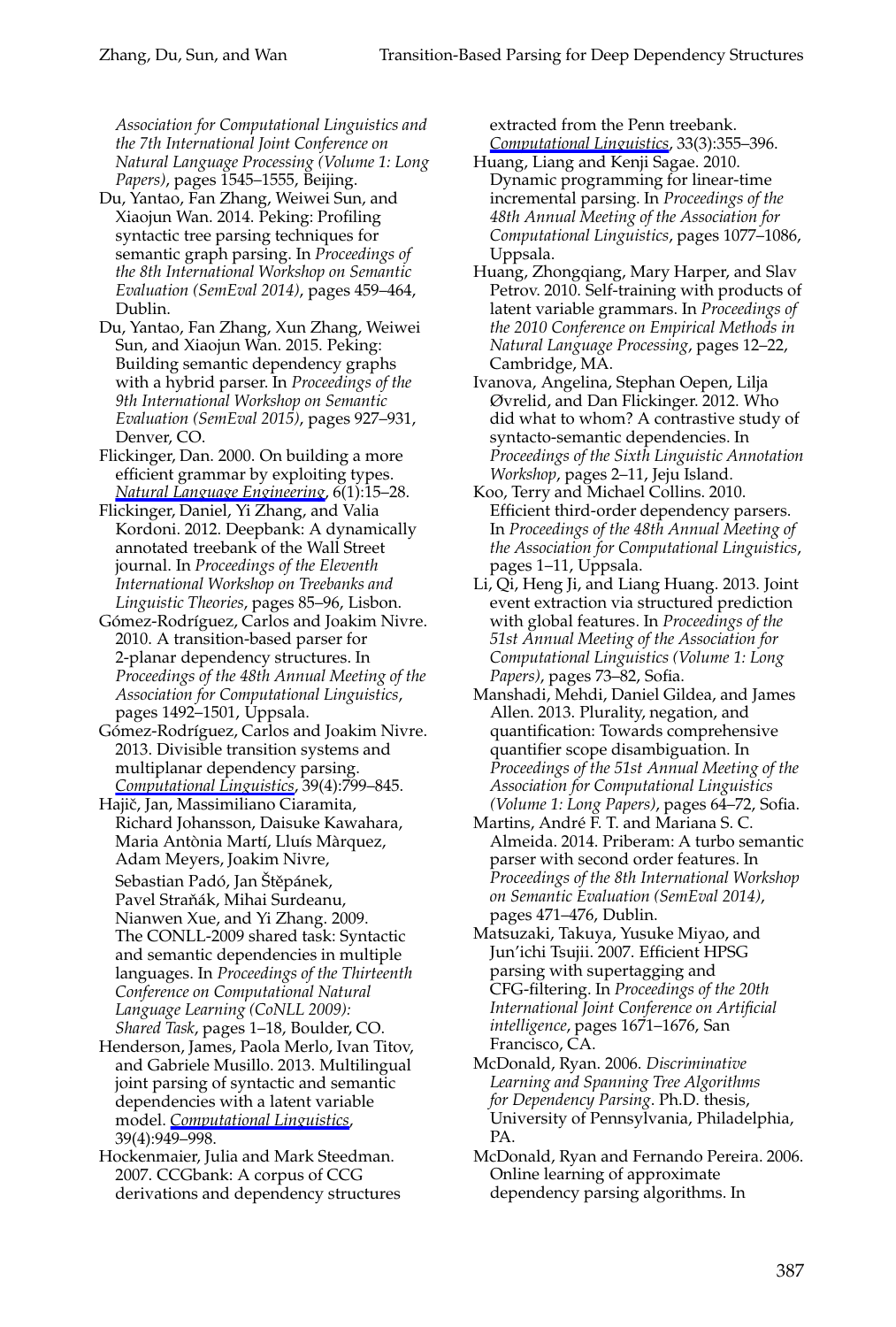*Proceedings of 11th Conference of the European Chapter of the Association for Computational Linguistics (EACL-2006))*, volume 6, pages 81–88, Trento.

- McDonald, Ryan T. and Joakim Nivre. 2011. Analyzing and integrating dependency parsers. *[Computational Linguistics](http://www.mitpressjournals.org/action/showLinks?system=10.1162%2Fcoli_a_00039)*,  $37(1):197 - 230.$
- Miyao, Yusuke, Takashi Ninomiya, and Jun'ichi Tsujii. 2004. Corpus-oriented grammar development for acquiring a head-driven phrase structure grammar from the penn treebank. In *IJCNLP*, pages 684–693, Hainan Island.

Miyao, Yusuke, Rune Sætre, Kenji Sagae, Takuya Matsuzaki, and Jun'ichi Tsujii. 2008. Task-oriented evaluation of syntactic parsers and their representations. In *Proceedings of ACL-08: HLT*, pages 46–54, Columbus, OH.

Miyao, Yusuke, Kenji Sagae, and Jun'ichi Tsujii. 2007. Towards frameworkindependent evaluation of deep linguistic parsers. In *Proceedings of the GEAF 2007 Workshop*, pages 238–258, Stanford, CA.

Miyao, Yusuke and Jun'ichi Tsujii. 2008. Feature forest models for probabilistic HPSG parsing. *[Computational Linguistics](http://www.mitpressjournals.org/action/showLinks?system=10.1162%2Fcoli.2008.34.1.35)*, 34(1):35–80.

Nivre, Joakim. 2008. Algorithms for deterministic incremental dependency parsing. *[Computational Linguistics](http://www.mitpressjournals.org/action/showLinks?system=10.1162%2Fcoli.07-056-R1-07-027)*, 34:513–553.

Nivre, Joakim. 2009. Non-projective dependency parsing in expected linear time. In *Proceedings of the Joint Conference of the 47th Annual Meeting of the ACL and the 4th International Joint Conference on Natural Language Processing of the AFNLP*, pages 351–359, Suntec.

Nivre, Joakim and Ryan McDonald. 2008. Integrating graph-based and transition-based dependency parsers. In *Proceedings of ACL-08: HLT*, pages 950–958, Columbus, OH.

Nivre, Joakim and Jens Nilsson. 2005. Pseudo-projective dependency parsing. In *Proceedings of the 43rd Annual Meeting of the Association for Computational Linguistics (ACL'05)*, pages 99–106, Ann Arbor, MI.

Oepen, Stephan, Marco Kuhlmann, Yusuke Miyao, Daniel Zeman, Dan Flickinger, Jan Hajic, Angelina Ivanova, and Yi Zhang. 2014. Semeval 2014 task 8: Broad-coverage semantic dependency parsing. In *Proceedings of the 8th International Workshop on Semantic Evaluation (SemEval 2014)*, pages 63–72, Dublin.

Oepen, Stephan and Jan Tore Lønning. 2006. Discriminant-based MRS banking. In *Proceedings of the Fifth International Conference on Language Resources and Evaluation (LREC-2006)*, Genoa.

Palmer, Martha, Daniel Gildea, and Paul Kingsbury. 2005. The proposition bank: An annotated corpus of semantic roles. *[Computational Linguistics](http://www.mitpressjournals.org/action/showLinks?system=10.1162%2F0891201053630264)*, 31:71–106.

Pollard, Carl and Ivan A. Sag. 1994. *Head-Driven Phrase Structure Grammar*. The University of Chicago Press, Chicago.

Punyakanok, Vasin, Dan Roth, and Wen-tau Yih. 2008. The importance of syntactic parsing and inference in semantic role labeling. *[Computational Linguistics](http://www.mitpressjournals.org/action/showLinks?system=10.1162%2Fcoli.2008.34.2.257)*, 34(2):257–287.

Reddy, Siva, Mirella Lapata, and Mark Steedman. 2014. Large-scale semantic parsing without question-answer pairs. *Transactions of the Association for Computational Linguistics (TACL)*, 2:377–392.

Sagae, Kenji and Alon Lavie. 2006. Parser combination by reparsing. In *Proceedings of the Human Language Technology Conference of the NAACL, Companion Volume: Short Papers*, pages 129–132, Stroudsburg, PA.

Sagae, Kenji and Jun'ichi Tsujii. 2008. Shift-reduce dependency DAG parsing. In *Proceedings of the 22nd International Conference on Computational Linguistics*, pages 753–760, Manchester.

Steedman, Mark. 2000. *The Syntactic Process*. MIT Press, Cambridge, MA.

Sun, Weiwei, Yantao Du, Xin Kou, Shuoyang Ding, and Xiaojun Wan. 2014. Grammatical relations in Chinese: GB-ground extraction and data-driven parsing. In *Proceedings of the 52nd Annual Meeting of the Association for Computational Linguistics (Volume 1: Long Papers)*, pages 446–456, Baltimore.

Sun, Weiwei and Xiaojun Wan. 2013. Data-driven, PCFG-based and pseudo-PCFG-based models for Chinese dependency parsing. *Transactions of the Association for Computational Linguistics (TACL)*, 1:301–314.

- Surdeanu, Mihai, Richard Johansson, Adam Meyers, Lluís Màrquez, and Joakim Nivre. 2008. The CONLL 2008 shared task on joint parsing of syntactic and semantic dependencies. In *CoNLL 2008: Proceedings of the Twelfth Conference on Computational Natural Language Learning*, pages 159–177, Manchester.
- Surdeanu, Mihai and Christopher D. Manning. 2010. Ensemble models for dependency parsing: Cheap and good?